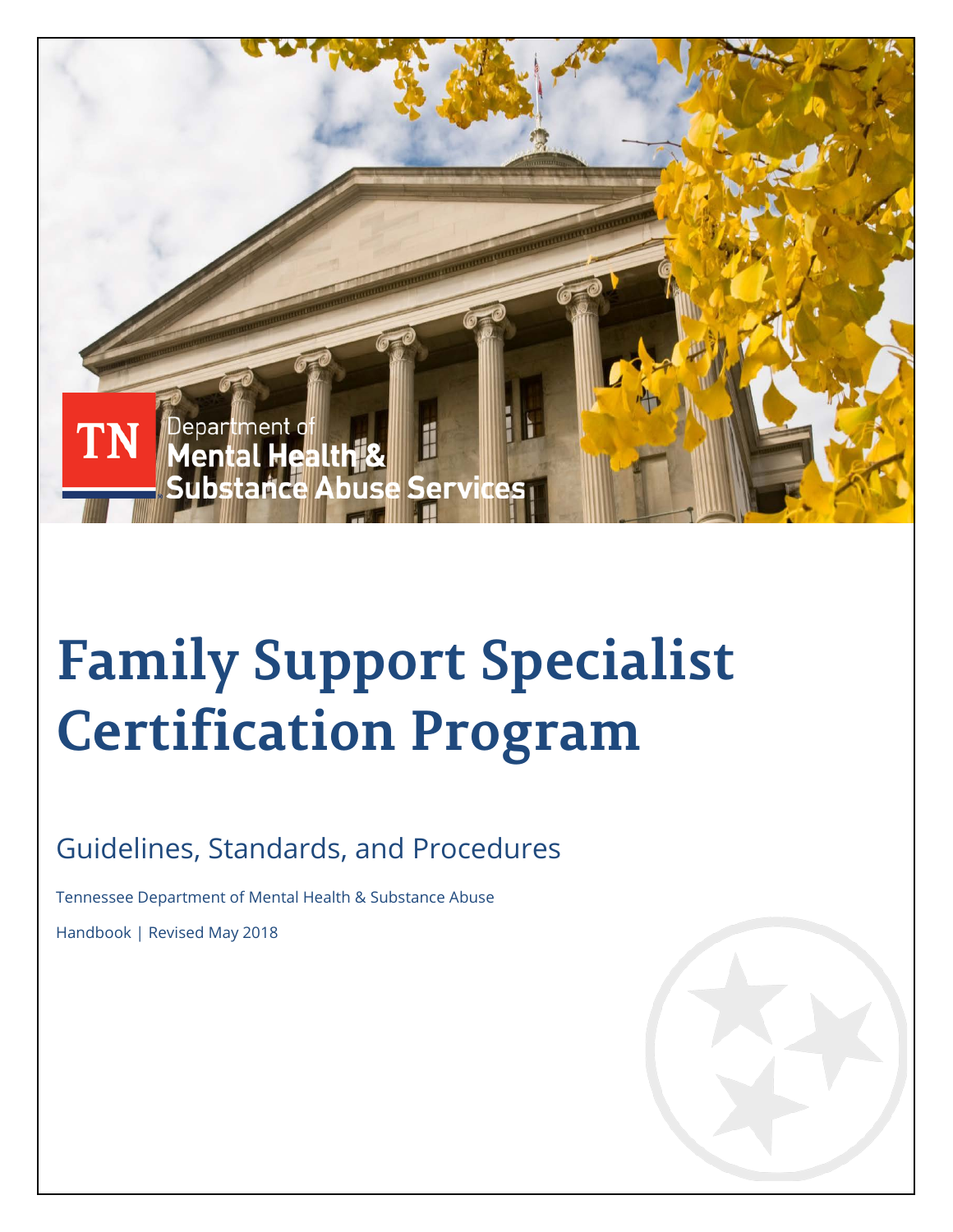### **Preface**

Direct caregiver-to-caregiver support services provided by a Certified Family Support Specialist (CFSS) are a vital resource to assist families and others who are caring for children and youth with emotional, behavioral, and/or co-occurring disorders. To achieve the resiliency and recovery goals of the child and family, the CFSS promotes self-determination, personal responsibility, and the skills, knowledge, and confidence to be an effective advocate for his/her child, and inspires a sense of hope that resiliency and recovery are achievable goals.

In order to be certified as a Family Support Specialist in the State Of Tennessee, you must:

- $\checkmark$  Self-identify as being or having been the biological parent, adoptive parent, foster parent, or relative caregiver with legal custody of a child or youth with a *mental, emotional, behavioral, or cooccurring disorder* (TDMHSAS reserves the right to request supporting documentation of diagnosis and/or guardianship);
- $\checkmark$  Meet specific competency and ethical conduct requirements;
- $\checkmark$  Possess minimum work, and/or volunteer experience requirements;
- $\checkmark$  Possess minimum education and training requirements;
- $\checkmark$  Pass the written competency course exam; and
- $\checkmark$  Complete minimum continuing education credits annually.

### **Property of Tennessee Department of Mental Health and Substance Abuse Services (TDMHSAS)**

All materials submitted to the TDMHSAS as part of the certification process are considered property of the TDMHSAS. Materials include but are not limited to applications, evaluations, transcripts, and certificates. Applicants are encouraged to keep copies of all materials and paperwork submitted for certification.

All certificates and supporting letters are the property of the TDMHSAS and must be surrendered upon request.

All TDMHSAS certification requirements, policies and procedures are maintained on our website at: [www.tn.gov/behavioral-health](http://www.tn.gov/behavioral-health) .

> For further information, please contact: **Tennessee Department of Mental Health and Substance Abuse Services Office of Children, Young Adults and Families (OCYAF) Andrew Jackson Bldg., 5th Floor 500 Deaderick Street Nashville, TN 37243 615.770.1788 phone; 615.253.6822 fax [Fcfss.tdmhsas@tn.gov](mailto:Fcfss.tdmhsas@tn.gov)**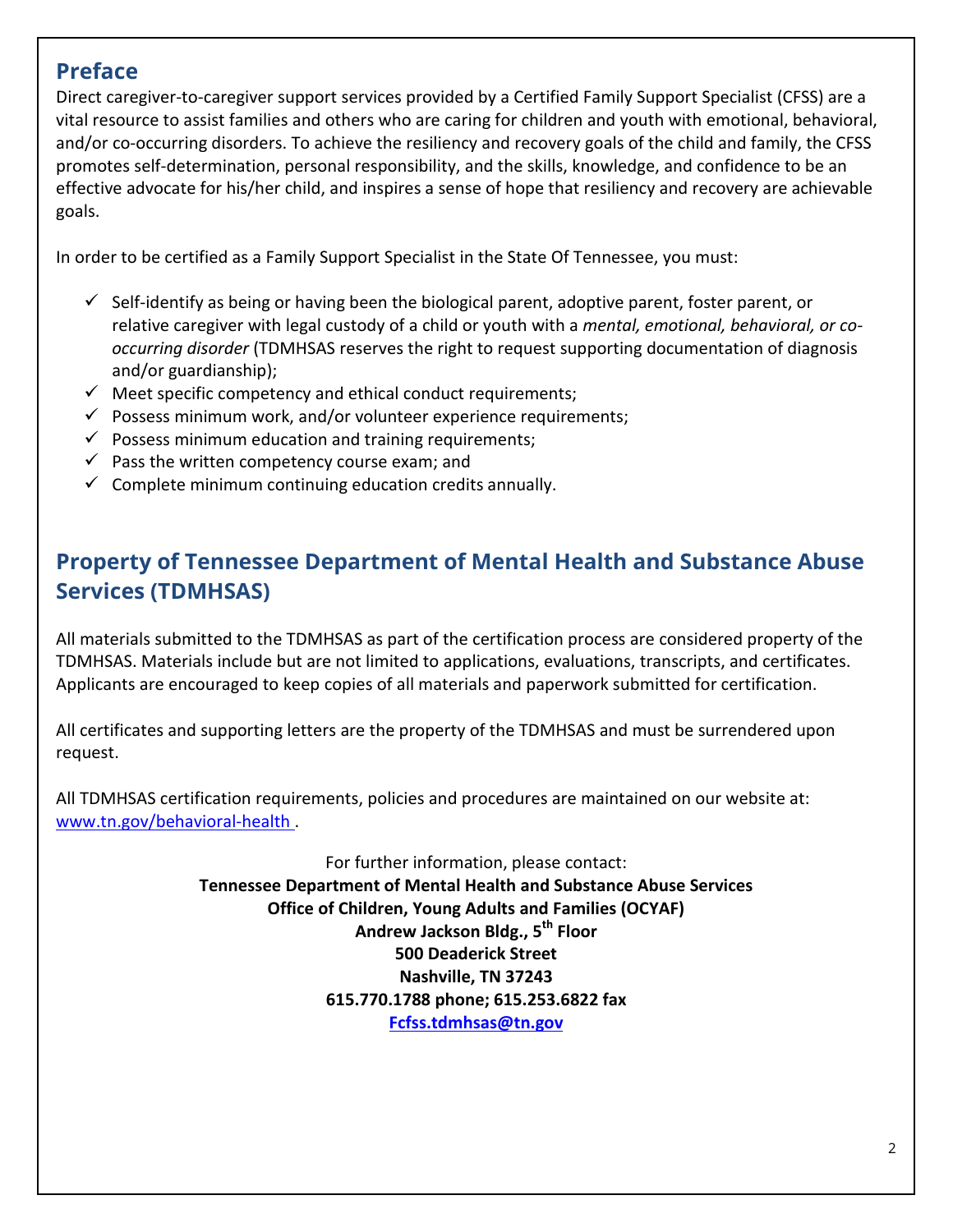### **TABLE OF CONTENTS**

|      | Preface                                                  |   |
|------|----------------------------------------------------------|---|
| Ш.   | Table of Contents                                        | 3 |
| III. | Introduction                                             | 4 |
| IV.  | Purpose                                                  |   |
| v.   | Definition of Certified Family Support Specialist (CFSS) | 4 |
|      |                                                          |   |

### **The Certification Process**

| VI.   | Guidelines for Certification<br>Certification Eligibility Requirements<br>А.                                                                                                            | $5 - 8$<br>$5 - 8$                       |
|-------|-----------------------------------------------------------------------------------------------------------------------------------------------------------------------------------------|------------------------------------------|
|       | Terms of Certification<br>В.                                                                                                                                                            | 8                                        |
| VII.  | Certification Procedure                                                                                                                                                                 | $9 - 10$                                 |
| VIII. | Certification Renewal<br>Certification Renewal Procedure<br>А.<br><b>Ongoing Education Guidelines</b><br>В.<br>C.<br><b>Ongoing Education Standards</b><br>Verification Procedure<br>D. | $10 - 12$<br>10<br>11<br>11<br>$11 - 12$ |
| IX.   | Termination of Certification<br>Termination due to deficient<br>А.<br>Documentation<br>Termination due to willful<br>В.<br>misrepresentation or<br>Code of Ethics violation             | $12 - 13$<br>12<br>$12 - 13$             |
| Χ.    | Inactive Status<br>Deactivation of Certification<br>А.<br>Reactivation of Certification<br>В.                                                                                           | 13-14<br>13<br>14                        |
| XI.   | <b>Employment and Volunteer Guidelines</b>                                                                                                                                              | 14                                       |
| XII.  | <b>Supervision Requirements</b>                                                                                                                                                         | 14                                       |
| XIII. | <b>Employment Standards for</b><br>Reimbursable Services                                                                                                                                | $14 - 15$                                |
| XIV.  | Grievance Procedure                                                                                                                                                                     | $15 - 16$                                |
| XV.   | Program Oversight                                                                                                                                                                       | 16                                       |
| XVI.  | CFSS Scope of Activities                                                                                                                                                                | 17-19                                    |
| XVII. | CFSS Code of Ethics                                                                                                                                                                     | $20 - 21$                                |
|       |                                                                                                                                                                                         |                                          |

| <b>APPENDIX A</b>                                | 22-37     |
|--------------------------------------------------|-----------|
| <b>Certified Family Support Specialist Forms</b> |           |
| <b>CFSS Application Process</b><br>✓             |           |
| Check List                                       | 23        |
| ✓<br><b>CFSS Application</b>                     | 24-25     |
| √ Statement of Personal Experience26             |           |
| $\checkmark$ Employment Summary                  | 27        |
| V Volunteer Summary                              | 28        |
| ← CFSS Statement of Support                      | 29        |
| ✓<br>Acknowledgement of CFSS Scope of            |           |
| Activities                                       | 30        |
| ✓<br>Acknowledgement of CFSS Code of             |           |
| Fthics                                           | 31        |
| ✓<br><b>CFSS On-going Education</b>              |           |
| Verification                                     | $32 - 33$ |
| √ Inactive Status Request                        | 34        |
| Renewal Application                              | 35-37     |
|                                                  |           |
| <b>APPENDIX B</b>                                | 38-40     |
| ✓<br>Training Specifications                     | 39-40     |
|                                                  |           |
| <b>APPENDIX C</b>                                | 41-43     |
| ✓<br><b>Frequently Asked Questions</b>           | 42-43     |
|                                                  |           |
|                                                  |           |

**This certification does not in any way indicate that the Certified Family Support Specialist is qualified to diagnosis an illness, to prescribe or provide medication or clinical treatment, or to provide direct** *caregiver-to-caregiver* **services independent of a TDMHSAS-licensed or otherwise approved agency.**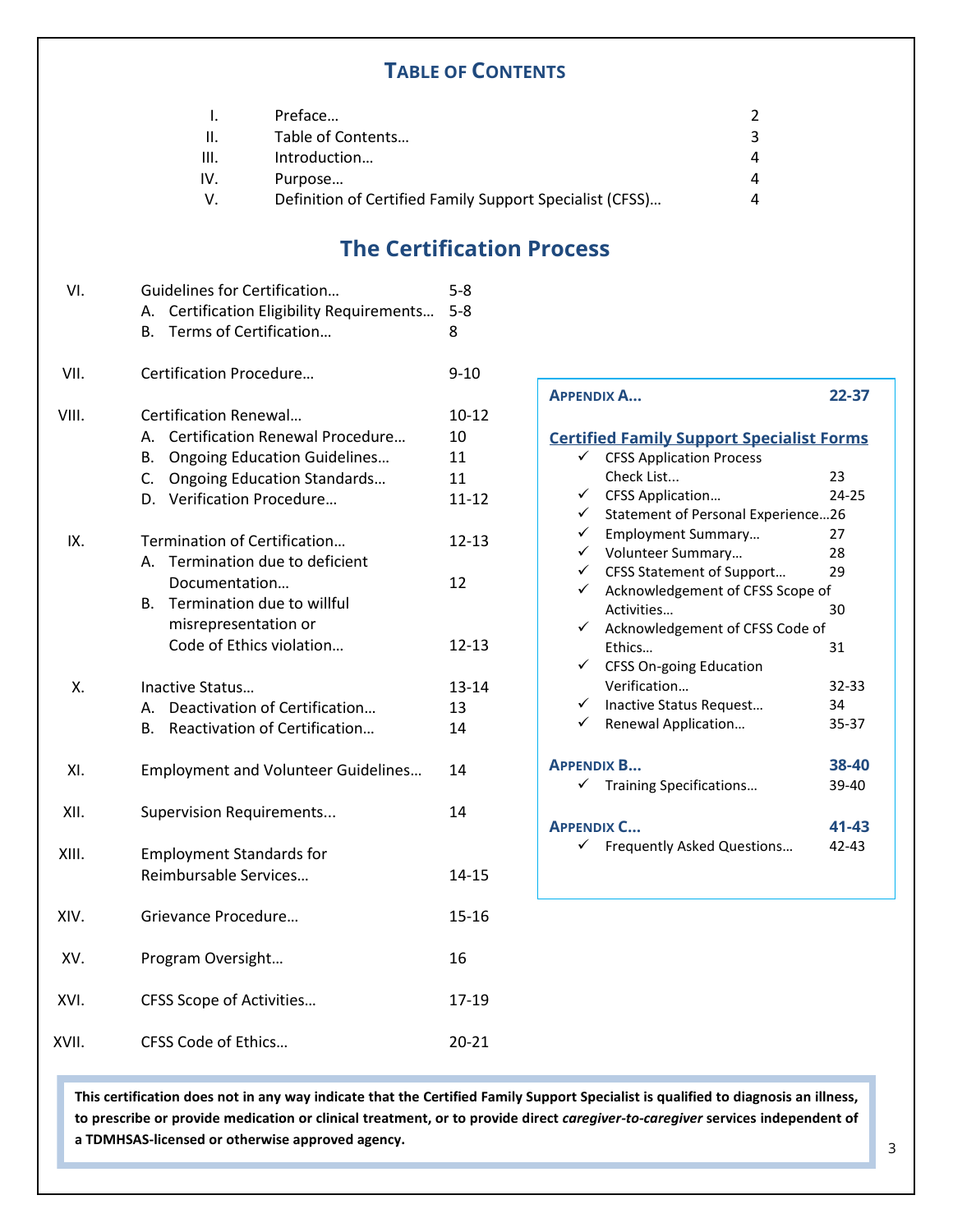### **Family Support Specialist Certification Program**

### III. Introduction

The Family Support Specialist Certification Program (FSSCP) provides State of Tennessee certification for individuals who provide direct *caregiver-to-caregiver* support services to families of children and youth with *mental, emotional, behavioral, or co-occurring disorders.* Because of their life experience as a caregiver for a child or youth with these disorders and navigating *child-serving systems*, Certified Family Support Specialists (CFSSs) are able to use their unique experience to inspire hope and provide support to others who are facing similar challenges. This program allows Certified Family Support Specialists to provide a level of service and support beyond that of clinical staff. The Tennessee Department of Mental Health and Substance Abuse Services' Office of Children, Young Adults and Families (OCYAF) operate Tennessee's Certified Family Support Specialist Program with consultation from the CFSS Advisory Committee. The OCYAF shall develop and reserves the right to make any necessary changes to CFSS Guidelines, Standards, and Procedures without prior notification so that appropriate authority to grant certification and acceptable professional standards are established.

### IV. Purpose

The purpose of a certification system for the Family Support Specialist is to:

- 1. Assure the public a minimum level of competency for quality services by Certified Family Support Specialists (CFSS).
- 2. Give professional recognition to qualified CFSS through a process that examines demonstrated work competencies.
- 3. Assure an opportunity for ongoing professional development for CFSS.
- 4. Promote professional and ethical practices by enforcing adherence to a Code of Ethics

The Certified Family Support Specialist can perform a wide range of tasks to assist *caregivers* in managing their child's illness, while fostering *resiliency* and hope in the *recovery* process. These direct *caregiver-to-caregiver* support services include, but are not limited to, developing formal and informal supports, assisting in the development of *strengths-based* family and individual goals, serving as an *advocate*, *mentor*, or *facilitator* for resolution of issues that a *caregiver* is unable to resolve on his or her own, or providing education on system navigation and skills necessary to maintain a child with *emotional, behavioral or co-occurring disorders* in their home environment.

### V. Definition of a Certified Family Support Specialists

 $V = \begin{bmatrix} 1 & 0 \\ 0 & 1 \end{bmatrix}$ A Certified Family Support Specialist (CFSS) is a person who has self-identified as the biological parent, adoptive parent, foster parent, or relative *caregiver* with legal custody of a child or youth with a *mental, emotional, behavioral and/or co-occurring disorder* and who has successfully navigated the child-serving systems to access treatment and resources necessary to build *resiliency* and foster success in the home, school, and community. This individual has successfully completed training recognized by TDMHSAS on how to assist other *caregivers* in fostering *resiliency* in their child, based on the principles of *resiliency* and *recovery*.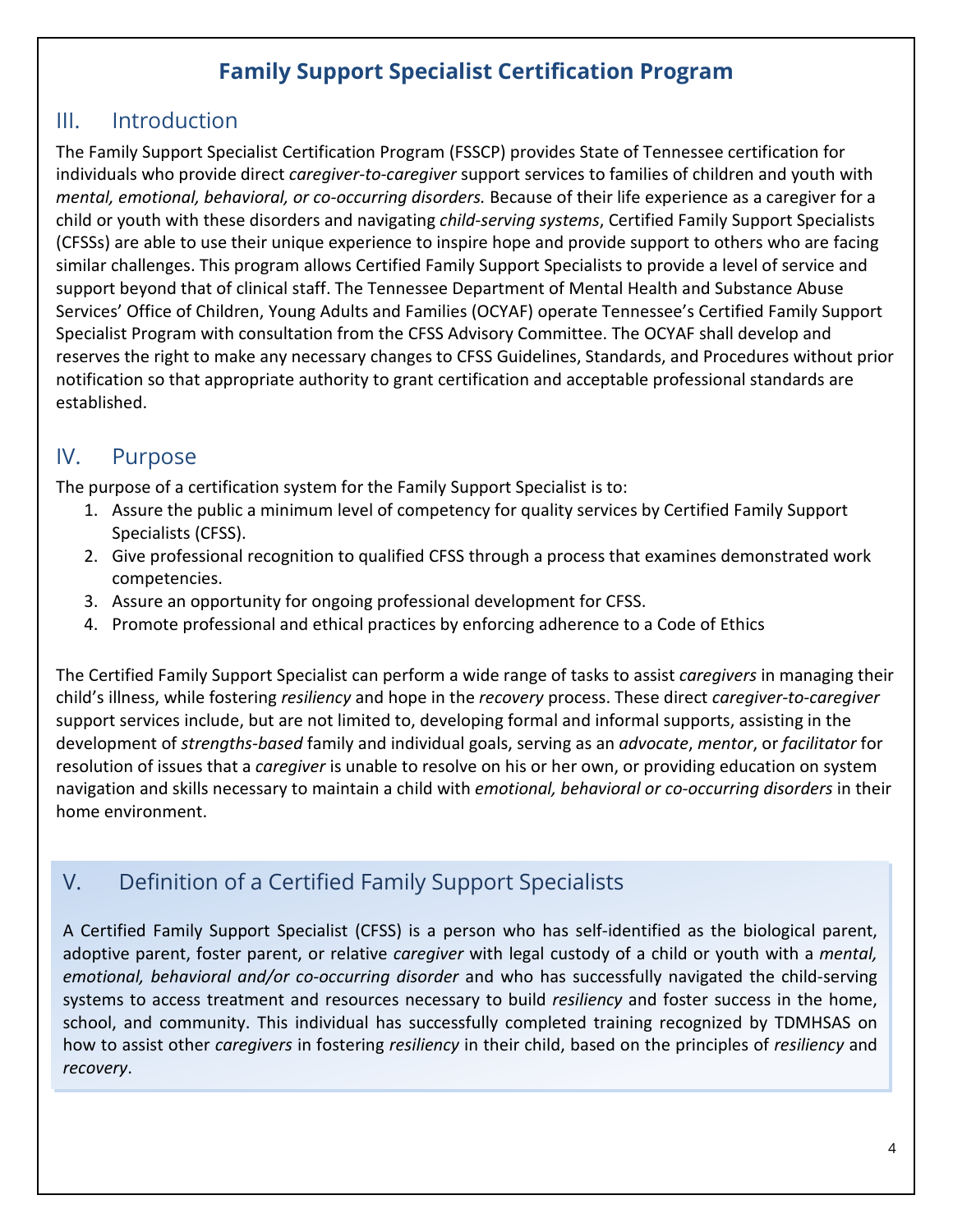### VI. Guidelines for Certification

#### **A. Certification Eligibility Requirements**

In order for an individual to be eligible to become a Certified Family Support Specialist in the state of Tennessee, they must meet the following minimum qualifications of personal experience and training.

o Have a minimum of six months' experience (paid and/or volunteer) as a *Family Support Specialist, Support Group Facilitator, or Caregiver Educator*  and/or *other relevant experience.*

**OR if you DO NOT have a minimum of SIX MONTHS' PAID/VOLUNTEER EXPERIENCE as a Family Support Specialist you must:**

- o Immediately upon hire, complete 60 hours of TDMHSAS specific trainings and 80 hours of job shadowing under the direct guidance of a Certified Family Support Specialists with five or more years of direct service experience. (Complete listing can be found in Appendix B).
- 1) Be at least eighteen (18) years of age or older;
- 2) Hold a high school diploma or a General Educational Development (GED or higher from an accredited institution);
- 3) Self-identify as being or having been the biological parent, adoptive parent, foster parent, or relative caregiver with legal custody of a child or youth with a *mental, emotional, behavioral, or co-occurring disorder* (TDMHSAS reserves the right to request supporting documentation of diagnosis and/or guardianship);
- 4) Provide a statement of personal experience regarding navigating the child-serving systems as the *primary caregiver* of a child or youth with a *mental, emotional, behavioral or co-occurring disorder*;
- 5) During the last ten (10) years, (in employment and/or volunteer work) have actively participated for at least twelve (12) consecutive months in service planning, system navigation, and building *resiliency* for a child or youth; in a support capacity in any or all of the following roles:
	- *Family Support Provider*: a person eighteen (18) years of age or older who has been trained to act as an *advocate*, *support*, and *care coordinator* for *caregivers* of children and youth with *mental, emotional, behavioral, or co-occurring disorders.*
	- *Caregiver Educator:* a person eighteen (18) years of age or older who has lived experience and has been trained to provide information and education to other *caregivers* so they can make sound decisions about the resiliency and *recovery* process and treatment. Examples include, but are not limited to, being a family education course teacher, teaching various educational topics at a psychosocial program, or providing *caregivers* with educational activities that promote *resiliency* and *recovery*.
	- *Support Group Facilitator*: a person eighteen (18) years of age or older who has been trained to lead self-help activities in a group setting with the goal of providing emotional support to the participants. These groups can be structured around specific support needs which include, but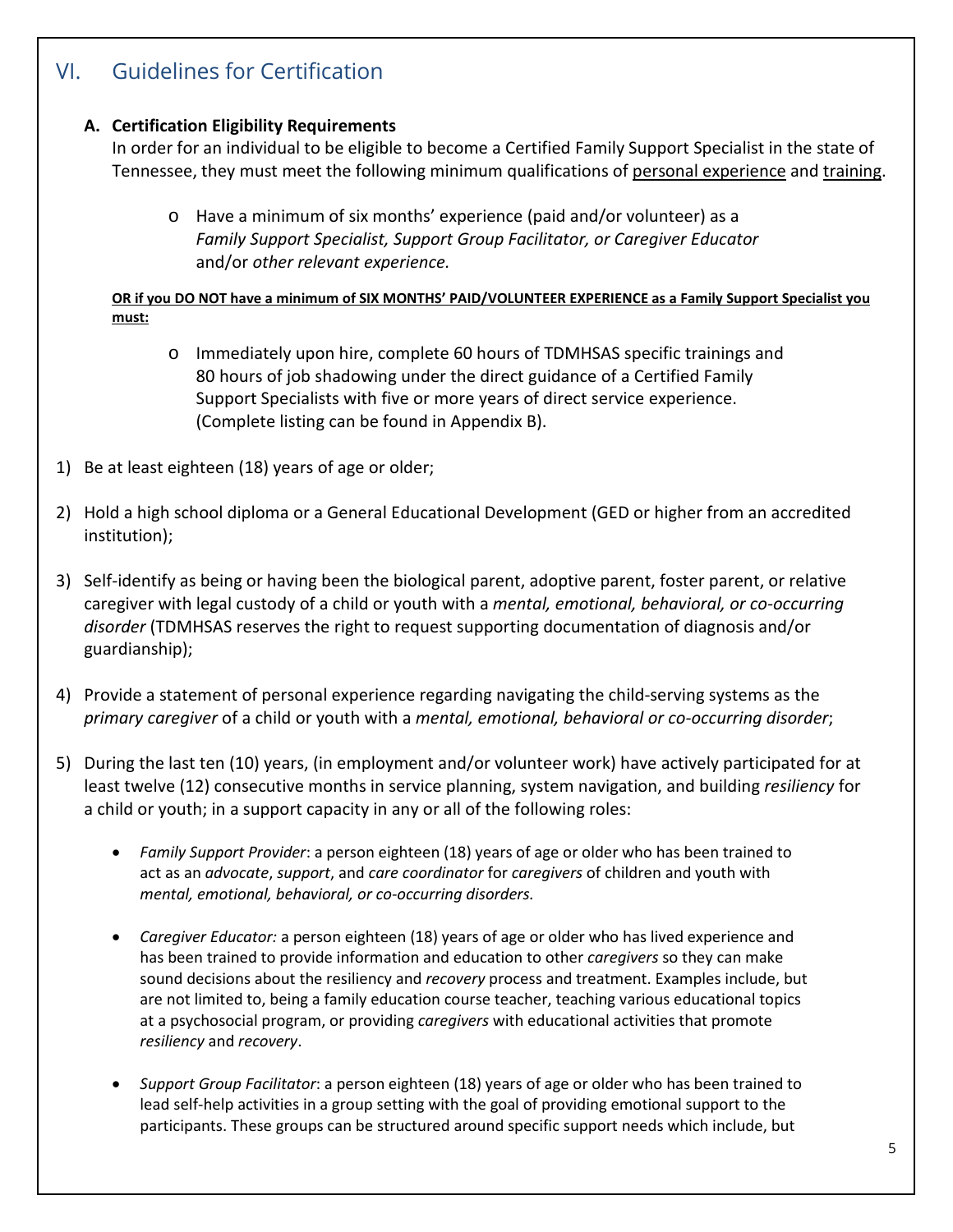are not limited to, support groups for parents of children with *serious emotional disturbance* (SED) or *co-occurring disorders* (COD), as well as women's or men's support groups.

- *Other Relevant Experience*: a person eighteen (18) years of age or older who has other employment or volunteer experience that enhances and supports work as a Family Support Specialist. This experience may be considered if appropriate documentation related to the employment or volunteer program, mission and objective is approved by the OCYAF.
- 6) Successfully complete the *evidence-based* and/or *best practice* prerequisite training currently recognized by TDMHSAS listed below:
	- o **ONE** of the following trainings\*
		- (a) National Alliance on Mental Illness of Tennessee's (NAMI-TN) Family Education Program (BASICS, Beginnings, or With Hope In Mind);
		- (b) Tennessee Voices for Children's (TVC) Parent-2-Parent Training;
		- (c) Mental Health Transformation Alliance (MTHA) Straight Talk Workshop;
		- (d) Other *evidence-based* and/or *best practice* family support specialist training program may be considered if appropriate documentation related to the program's curriculum, requirements, and *competencies* are approved by the OCYAF.

**\*Please note that one of the above trainings must be completed before enrolling in a recognized evidencebased/and/or best practice FSS Training Course.**

#### **FOLLOWED BY**

- o Family Support Specialist Competencies Training Course offered by TVC/NAMI-TN. Completion of the FSSC Training Course cannot exceed twelve months (1 year).
- o Effective December 1, 2013, applicants may provide documentation of Certification as a Parent Support Provider through the National Certification Commission for Family Support to serve in lieu of currently required State of Tennessee trainings.
	- o Other *evidence-based* and/or *best practice* family support specialist training programs may be considered if appropriate documentation related to the program's curriculum, requirements, and *competencies* are approved by the OCYAF.
- 7) Successfully demonstrate mastery of the following *competencies* through testing and evaluation as required by one of the *evidence-based* and/or *best practice* Family Support Specialist Training Programs recognized by TDMHSAS:
	- An understanding of the basic skills and knowledge needed to provide direct *caregiver-tocaregiver* support services and the ability to apply basic skills to routine tasks. This includes, but is not limited to the following:
		- Knowledge of the structure of the *child-serving systems* and how they work.
		- Knowledge of the *child-serving systems* and community resources and how to access them.
		- An understanding of the Certified Family Support Specialist Scope of Activities.

**OR**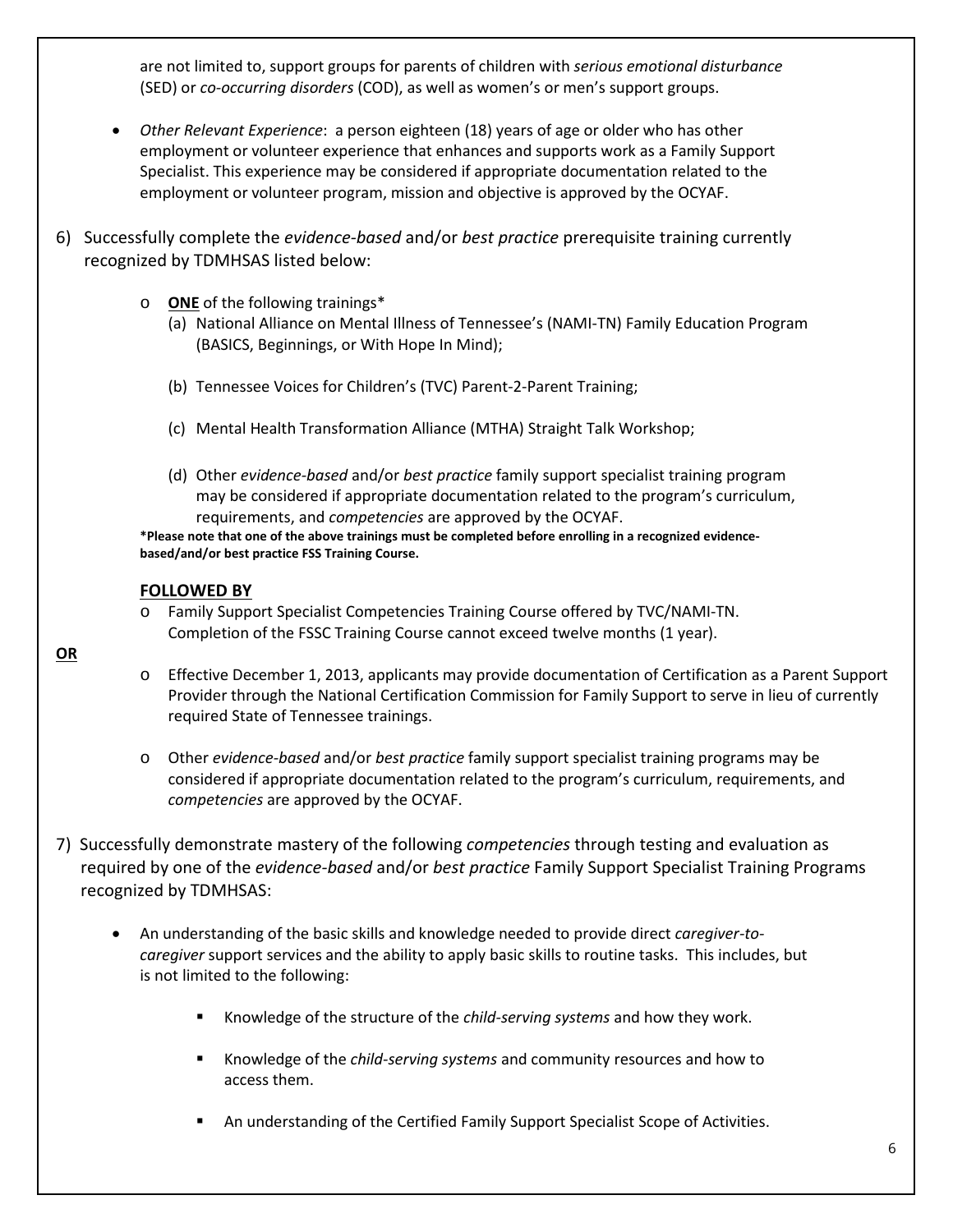- **An understanding of the Certified Family Support Specialist Code of Ethics.**
- Knowledge of the meaning and role of providing direct *caregiver-to-caregiver*  support services as a Certified Family Support Specialist.
- Knowledge of how to document activities related to delivery of direct *caregiverto-caregiver* support services.
- Knowledge of how to help *caregiver's* combat negative self-talk, overcome fears, and solve problems.
- Knowledge of how to help *caregivers* articulate, set, and accomplish goals.
- Knowledge of how to teach *caregivers* to create their own family and *individualized plans of care.*
- Knowledge of how to teach *caregivers* to work with mental health or *cooccurring disorder* professionals in order to obtain the services they want.
- Knowledge of how to create and facilitate a variety of family and individual activities that support and strengthen *resiliency.*
- An understanding of *resiliency* and the ability to use their personal story to help others. This includes, but is not limited to, the following:
	- How *resiliency* is fostered in children and youth and what is helpful and what is not helpful.
	- The ability to identify the power of a *caregiver's* beliefs and values and how they support or work against success.
	- The basic definition and dynamics of the *wraparound* process.
	- The ability to articulate what has been helpful and what has not been helpful in their experience as a *caregiver.*
	- **The ability to discern when and how much of one's personal story to share and** with whom.
- An understanding of healing and collaborative relationships and the ability to establish such relationships with other *caregivers* and within the workplace. This includes, but is not limited to, the following:
	- **The dynamics of relationships, including power differentials, conflict, and trust.**
	- **The ability to apply this knowledge to deal personally with conflict and difficult** *interpersonal relations.*
	- **The concept of** *seeking out common ground* **in establishing collaborative** relationships.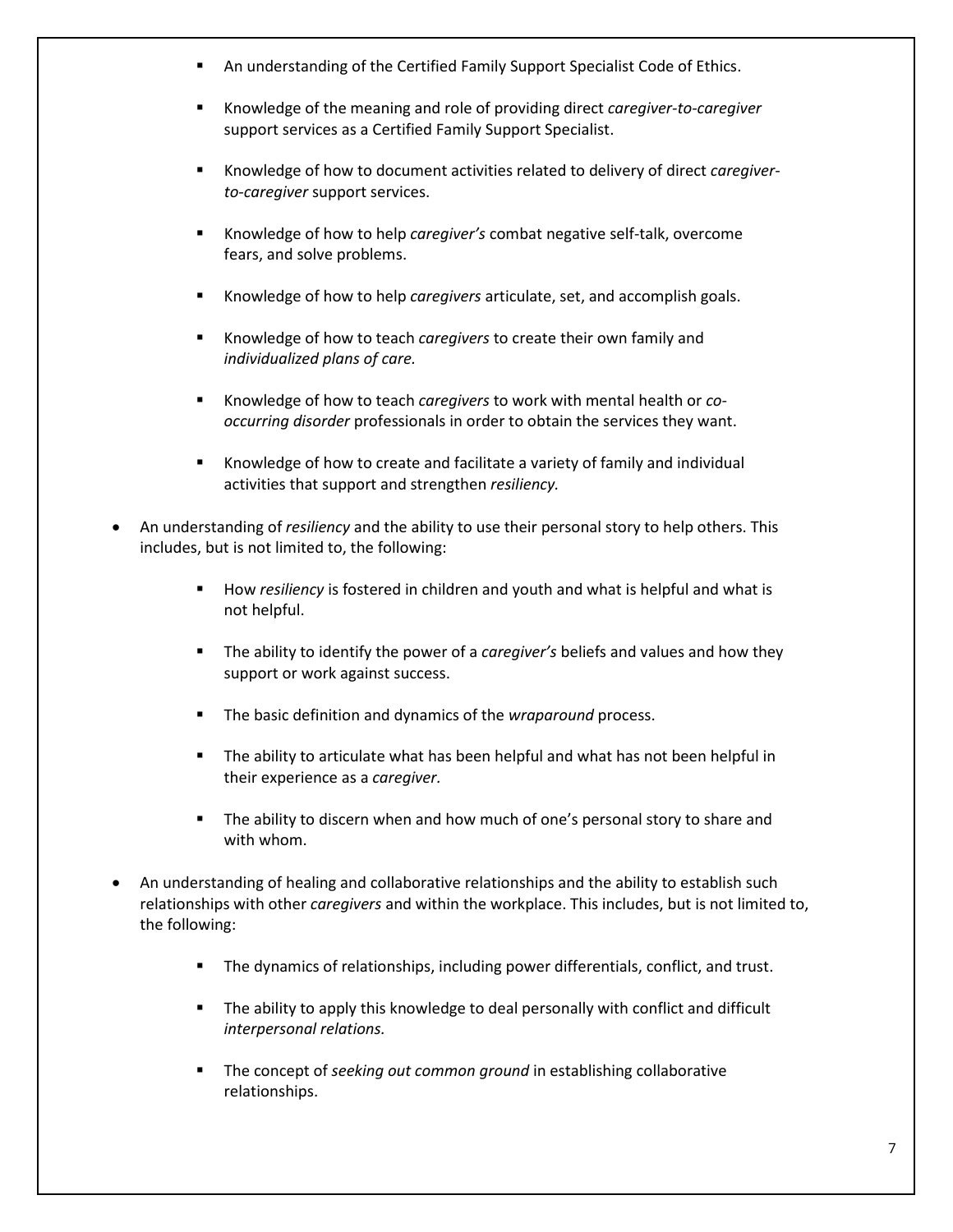- The meaning and importance of family and *cultural* differences and beliefs.
- The ability to ask *open-ended questions* that direct a person to his or her strengths.
- The ability to participate in *healing communication.*
- The ability to interact sensitively and effectively with people of other *cultures.*
- The role of direct support to *caregivers* of children or youth with *emotional, behavioral or co-occurring disorders.*
- An understanding of the importance of and have the ability to maintain *self-care*. This includes, but is not limited to, the following:
	- The dynamics of *stress* and burnout.
	- The role of one's own *wellness plan.*
	- The ability to identify one's own strategies for *self-care.*
	- The ability to develop and utilize a personal *support network* for both personal and professional activities.
- 8) Either as an employee or a volunteer be under the direct supervision of a *mental health professional. (Section IX—Employment and Volunteer Guidelines)*.
- 9) Read, understand, and agree to the following:
	- The Certified Family Support Specialist Scope of Activities; and
	- The Certified Family Support Specialist Code of Ethics.
	- **B. Term of Certification**

*The term of certification shall be two (2) years.*

**Receipt of Certification does not offer or guarantee employment or job placement. Each Certified Family Support Specialist should apply for positions available in his or her community.**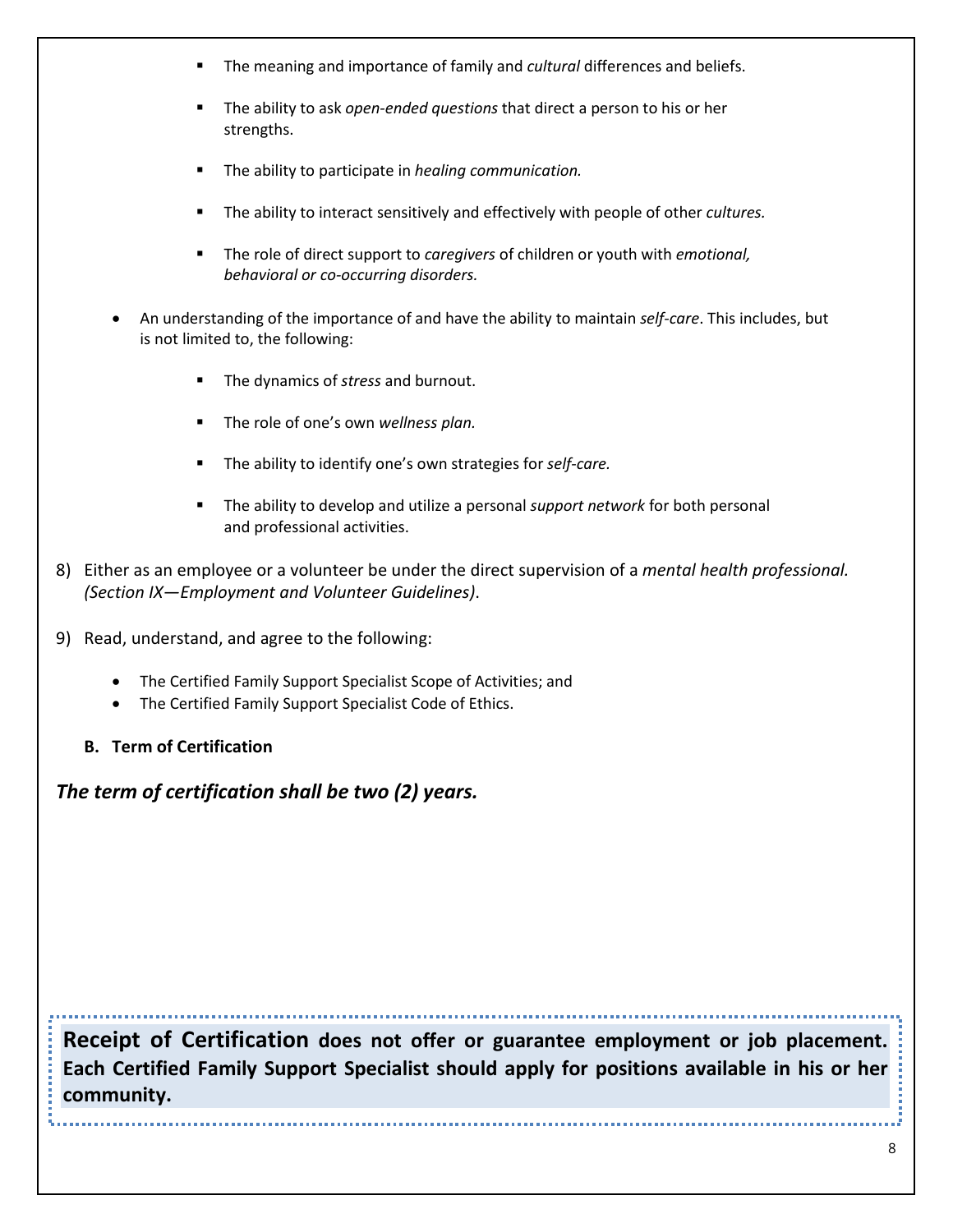### VII. Certification Procedure

It is the applicant's responsibility to ensure that all required documents are accurately completed and submitted.

The completed application and other required documents, with the exception of the Employment/Volunteer Summary Form, must be submitted by the applicant via mail directly to:

> TN Department of Mental Health & Substance Abuse Services Office of Children, Young Adults, and Families **ATTN: FSSCP - Certification** Andrew Jackson Building, 5<sup>th</sup> Floor 500 Deaderick Street Nashville, TN 37243

- Required application documents:
	- $\checkmark$  Completed Application Process Checklist.
	- $\checkmark$  Completed Application.
	- $\checkmark$  Completed Statement of Personal Experience.
	- $\checkmark$  Copy of high school diploma, General Educational Development (GED), or College Degree from an accredited institution (verification upon request).
	- $\checkmark$  Completed Employment Summary Form (Applicable only to applicants who are employed). The Employment Summary Form must be completed, signed and submitted by the direct supervisor to the OCYAF.
	- $\checkmark$  Completed Volunteer Summary Form (Applicable only to applicants who are providing volunteer service and not employed). The Volunteer Summary Form must be completed, signed and submitted by the direct supervisor to the OCYAF.
	- Documentation from applicant verifying completion of required **60 hours of TDMHSAS specific trainings and 80 hours of job shadowing under the guidance of a Certified Family Support Specialist.** (Complete listing can be found in Appendix B pages (38-40).
	- $\checkmark$  Copy of the certificate of completion/attendance from one of the required pre-requisite trainings recognized by TDMHSAS (**training must have been completed before participation in a recognized FSS Competency Course**).
	- Copies of the certificates of completion from the required *evidence-based* and/or *best practice* Family Support Specialist Training Programs currently recognized by **TDMHSAS (Certificates of completion MUST be dated within 365 days of course completion).**
	- $\checkmark$  Three (3) Completed Statement of Support Forms (Applicants should make copies of the form and ask each supporter to return the completed form to them in a **sealed envelope**). Statements of support cannot be older than 365 days of current date of mail.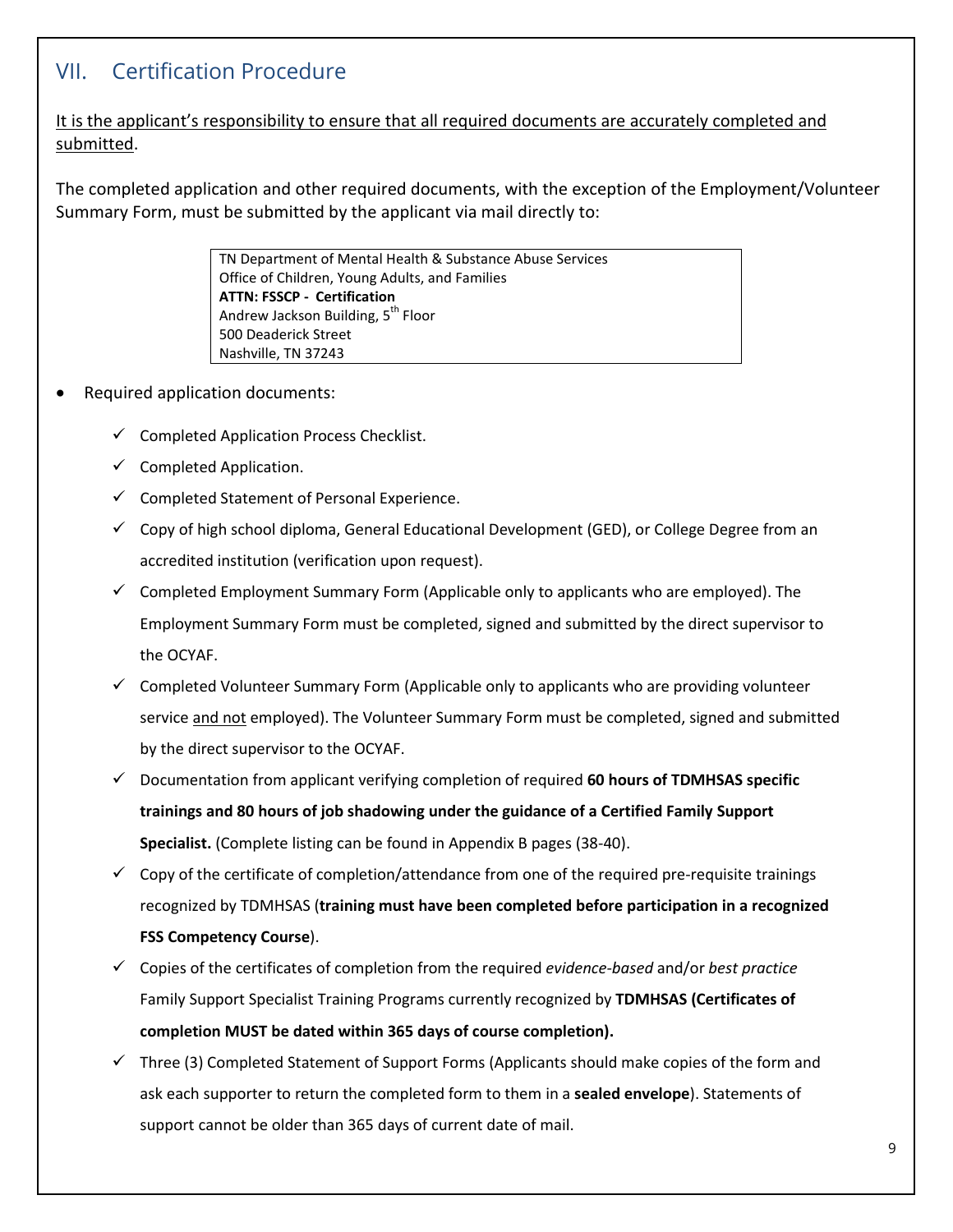- $\checkmark$  Signed Acknowledgement of the Certified Family Support Specialist Scope of Activities.
- $\checkmark$  Signed Acknowledgement of the Certified Family Support Specialist Code of Ethics.
- If the submitted application packet **is not complete**, a deficiency letter stating what documentation is missing will be mailed to the applicant within ten (10) business days. All documentation requested in the deficiency letter must be received by the OCYAF within thirty (30) calendar days of the date of the deficiency letter.
- An application packet not completed within thirty (30) calendar days will be closed. The applicant will be notified via United States Postal Service (USPS) of closure and instructed to submit a new application packet with all the required documentation for consideration.
- When the application packet is complete, the file will be promptly reviewed by the OCYAF and a certification determination made. Upon successful review, the applicant will receive notification via United States Postal Service (USPS) certificate determination within four weeks.

The **OCYAF will only discuss the application status with the applicant**. Please inform all others that updates must be obtained from the applicant. To obtain a CFSS Application and related forms visit the OCYAF website at[: https://www.tn.gov/behavioral-health/for-providers/additional-resources/certified-family-support](https://www.tn.gov/behavioral-health/for-providers/additional-resources/certified-family-support-specialist-program.html)[specialist-program.html.](https://www.tn.gov/behavioral-health/for-providers/additional-resources/certified-family-support-specialist-program.html)

### VIII. Certification Renewal

*Certification shall expire at the end of two (2) years.* To maintain active certification status, the Certified Family Support Specialist must:

- Complete and submit a Certification Renewal application forty-five (45) days prior to the end of their current certification period;
- If employed (must be with an agency that is a TDMHSAS-licensed or otherwise approved agency) submit employment form signed by the supervisor;
- If volunteering (must be with an agency that is a TDMHSAS-licensed or otherwise approved agency) submit the volunteer form signed by the supervisor;
- Remain under the direct supervision of a *mental health professional* as defined by TDMHSAS;
- Provide documentation of the successful completion of recognized on-going CFSS education;
- Have no reports of violation of the CFSS Code of Ethics; and
- Submit any other documents requested by the OCYAF.

### **A. Certification Renewal Procedure**

Each Certified Family Support Specialist is responsible for renewing his or her certification and must submit the Certification Renewal application and all other required documentation at least forty-five (45) calendar days prior to the end of the current certification period.

A Certification renewal received forty-five (45) calendar days or more after the original expiration date **WILL BE MOVED INTO INACTIVE STATUS** by the OCYMH for up to 12 months. If renewal is not completed during this 12 month period the FSS certification will expire and applicant will need to follow the procedures of Reactivation (X. Inactive Status, B. Reactivation of Certification).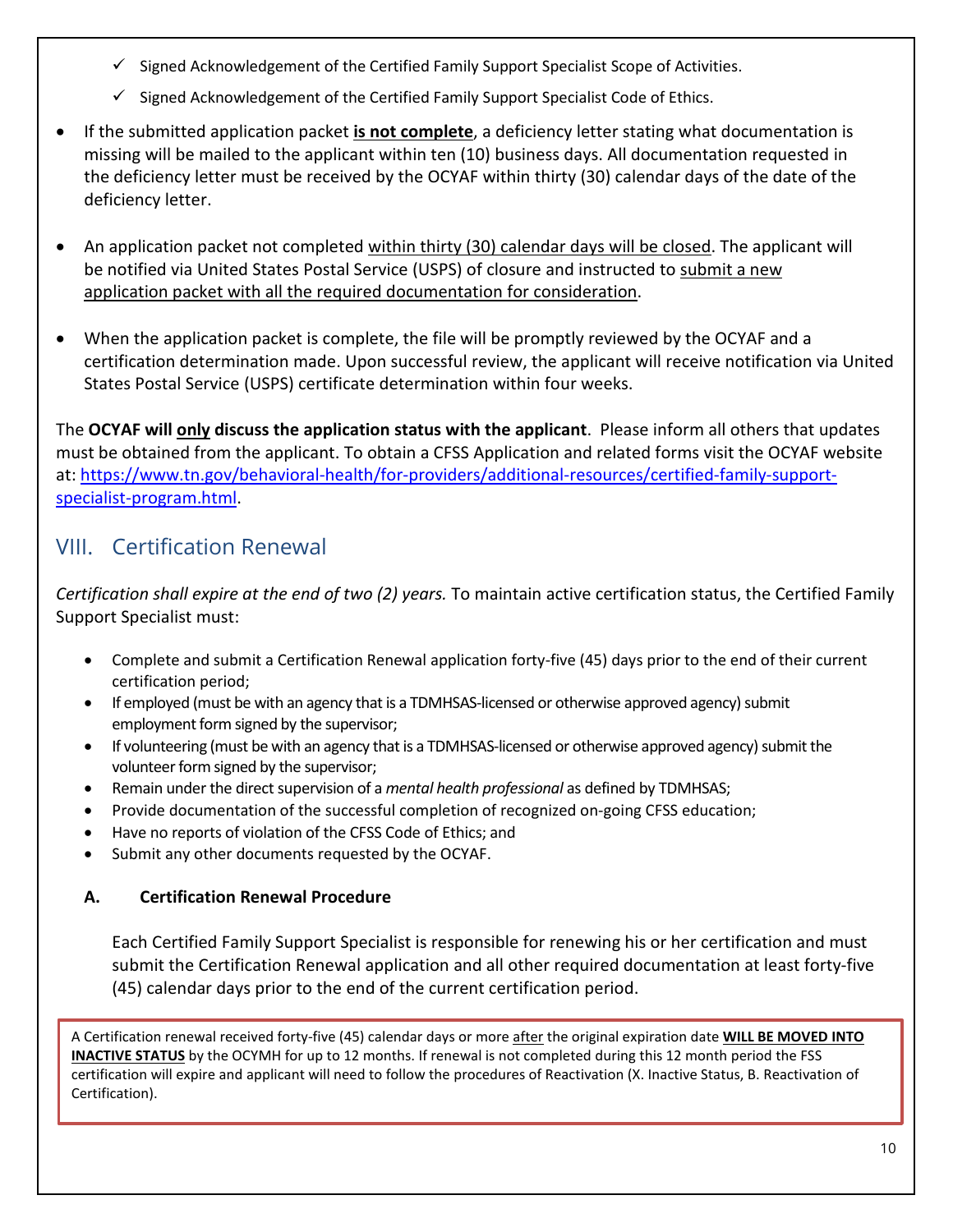#### **B. Ongoing Education Guidelines**

**Thirty (30) hours of on-going CFSS education are required over a two year** period to maintain active certification and must be earned within the certification period **(15 hours per year)**. On-going education trainings are not transferable to any other certification period and are intended to enhance the knowledge and skill base of the CFSS.

#### **C. Ongoing Education Standards**

Certified Family Support Specialists must complete:

- All in-service trainings required by their employing or volunteer agency;
- TDMHSAS Title VI Training [https://www.tn.gov/behavioral-health/for](https://www.tn.gov/behavioral-health/for-providers/training/crisis-services-and-suicide-prevention-training/title-vi-.html)[providers/training/crisis-services-and-suicide-prevention-training/title-vi-.html](https://www.tn.gov/behavioral-health/for-providers/training/crisis-services-and-suicide-prevention-training/title-vi-.html) (once in the two year cycle);
- Ethics (yearly); **and**
- A minimum of four (4) on-going CFSS education trainings, seminars, workshops, or post-secondary courses totaling thirty (30) hours (over a two year period) within the following categories:
	- o System of Care 101
	- o High fidelity Wraparound
	- o Family Dynamics
	- o Juvenile Justice
	- o Cultural Linguistic Competency
	- o Special Education Law and Rights
	- o Child Welfare
	- o Substance Abuse in Adolescence
	- o Child and Youth Development
	- o Social and Emotional Skills
	- o Basic Wellness in families
	- o Suicide Awareness and Prevention
	- o Recovery in the Fields of Mental Health and Co-Occurring Disorders
	- o Caregiver Support Services Promoting Resiliency and Recovery

Note: **[Cardiopulmonary resuscitation \(CPR\), First aid, participation on advisory councils/boards, driver](https://www.mayoclinic.org/first-aid/first-aid-cpr/basics/art-20056600)  [education classes, a](https://www.mayoclinic.org/first-aid/first-aid-cpr/basics/art-20056600)nd fire arm safety classes** will not **be accepted for consideration of Continuing Education hours.**

Online trainings are limited to five (5) hours out of the 15 hours per year requirement. A minimum of one and half (1.5) hours of Continuing Education per year must be in ethics**. Continuing Education fully focused on clinical treatment will not be accepted.** 

#### **D. Verification Procedure**

Each Certified Family Support Specialist must submit an Ongoing Education Verification form for each training event. The information below is required to confirm successful completion of the OCYAF recognized ongoing CFSS education trainings:

- Certificate of Attendance and/or Completion
	- o CFSS Name;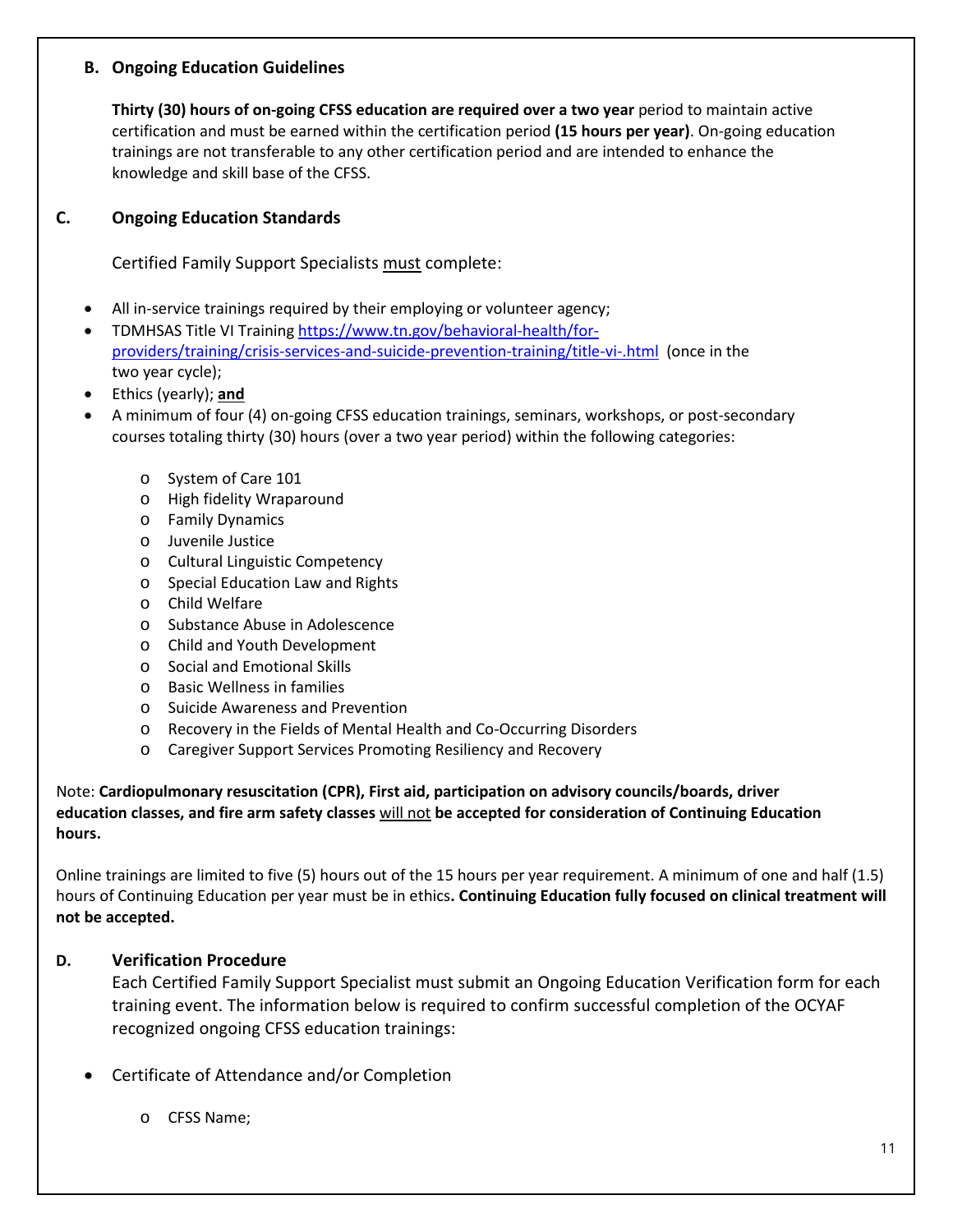- o Certificate must be signed by the trainer;
- o Training Date and number of Training hours must be on the certificate; and
- o Title and/or Category of the Training.

**OR**

o For post-secondary courses in behavioral-health related subjects—a syllabus signed by the professor with a copy of grades for the course, or a transcript showing course and final passing grade.

To obtain an Ongoing Education Verification form, contact the OCYAF at 1-615-770-1788 or visit the OCYAF website at: <https://www.tn.gov/behavioral-health/support-for-families.html> . Applicants should maintain original copies of ongoing education documentation and only send **copies** of supporting education documentation to OCYAF.

### IX. Termination of Certification

Termination is the loss of certification.

#### **A. Termination due to deficient documentation**

- 1) Causes:
	- Failure to provide required ongoing education documentation prior to the biennial certification date.
	- Failure to complete and submit an application for renewal within designated or identified time frame.
	- Failure to submit any other documentation and/or information required by the OCYAF within designated or identified time frame.
- 2) Requirements for Reinstatement of Certification:
	- Submission of a complete **NEW** application packet; **and**
	- Successful completion of the required currently recognized *evidence-based* and/or *best practice* Family Support Specialist Training Programs approved by the OCYAF; **and**
	- Submission of any other documentation and/or information required by the OCYAF.

#### **B. Termination due to willful misrepresentation or Code of Ethics violation**

- 1) Causes:
	- Failure to adhere to the Certified Family Support Specialist Code of Ethics.
	- Knowingly providing false information on any document submitted to the OCYAF.
- 2) Requirements for Reinstatement of Certification:

After termination due to willful misrepresentation or Code of Ethics violation, a person may apply for reinstatement after one calendar year from date of termination.

- Submission of a complete application packet, including an Employment/Volunteer Summary form verifying that the applicant now performs duties specified in the Scope of Activities, **and**
- Submission of an On-going Education Verification form confirming fifteen (15) hours of ongoing education earned within one (1) year prior to the resubmission of the application, **and**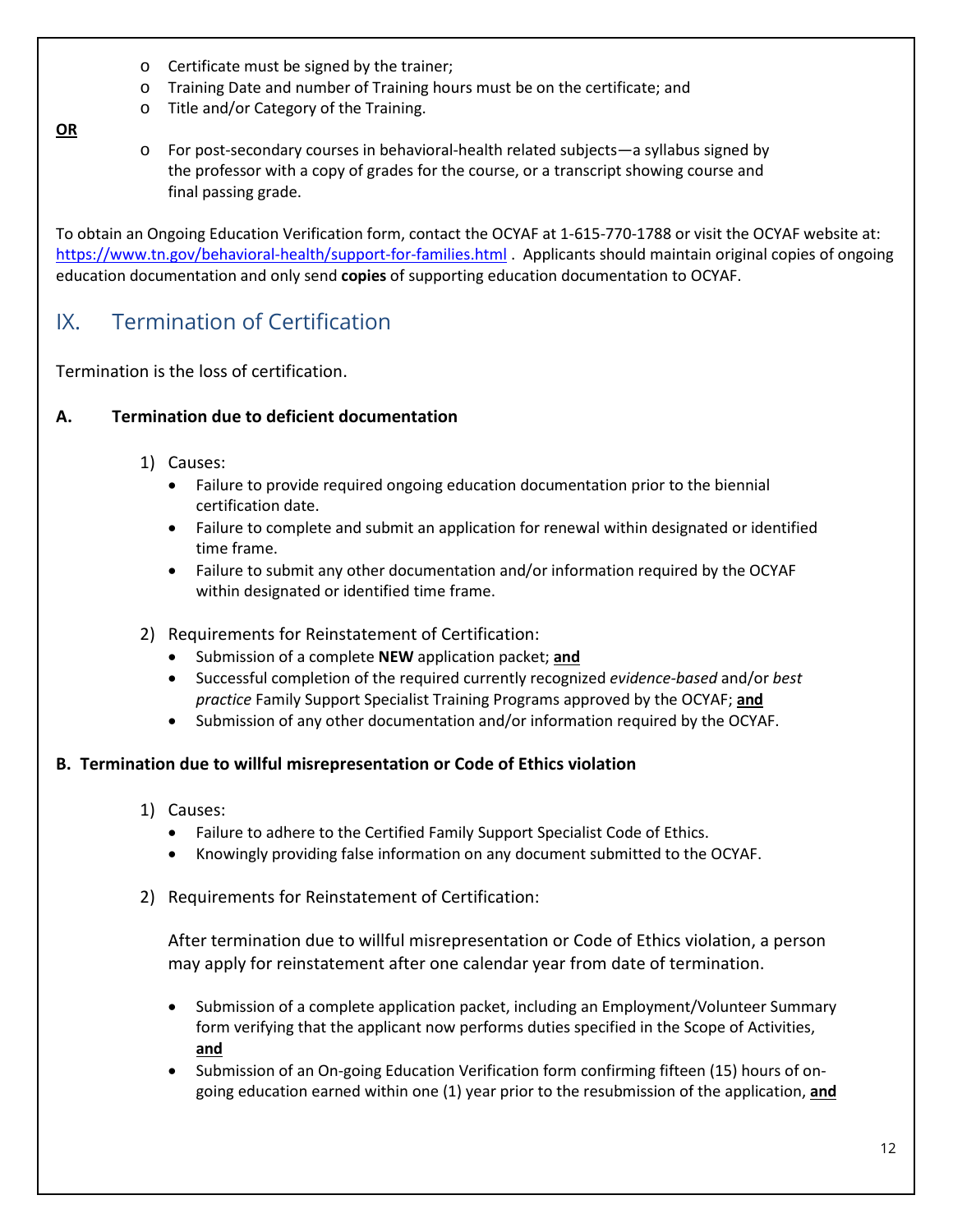- Submission of a report, including supporting documentation, stating the nature of the violation, an acknowledgment of the violation, and all remedies and/or corrective actions taken to ensure that the violation does not recur, **and**
- Submission of any other documentation and/or information requested by the OCYAF, **and**
- A recommendation to reinstate the individual by the Certified Family Support Specialist Advisory Council, based on review of the following: a) The seriousness of the violation,

b) The acknowledgment of the violation by the individual, **and**

c) The corrective action(s) taken.

### X. Inactive Status

#### **A. Deactivation of Certification**

A Certified Family Support Specialist whose certification is in good standing with TDMHSAS and is in good standing with his or her employer or volunteer agency may request inactive status for up to one  $(1)$  year if unable to meet the requirements of certification due to, but not limited to, the following:

- o A decline in physical health and/or mental health.
- o Temporary relocation out of the State of Tennessee.
- o Extenuating personal circumstances. *Examples*:
	- o Death of a spouse, child, parent or close relative,
	- o Prolonged illness of a spouse, child, parent or close relative,
	- o Divorce or marriage,
	- o "Loss of" or "Change in" employment/volunteer status,
	- o Birth of a child, or
	- o Military Deployment.
	- o Other extenuating employment/volunteer circumstances as detailed to OCYAF and approved appropriate by CFSS Advisory Council.

Inactive status will not be granted for failure to comply with the Ongoing Education Guidelines of certification or reported violations of the CFSS Code of Ethics. It is the responsibility of the CFSS to ensure that all required documents are completed and submitted. Unless renewed every two years, the certification shall be inactive on the renewal date. Inactive certifications can be reactivated within 12 months from the renewal date. CFSS's who wish to reactivate their certification status following inactive status must complete one (1) hour of continuing education for every month they have been in inactive status, not to exceed twelve hours.

CFSS on inactive status cannot provide services for Medicaid (TennCare) services.

The completed Inactive Status Form and any other required documents must be submitted by the applicant and mailed directly to:

> Office of Children, Young Adults, and Families ATTN: FSSCP – **Inactive Request** Andrew Jackson Building, 5<sup>th</sup> Floor 500 Deaderick Street Nashville, TN 37243

Please allow ten (10) business days for documents mailed to the OCYAF to be reviewed.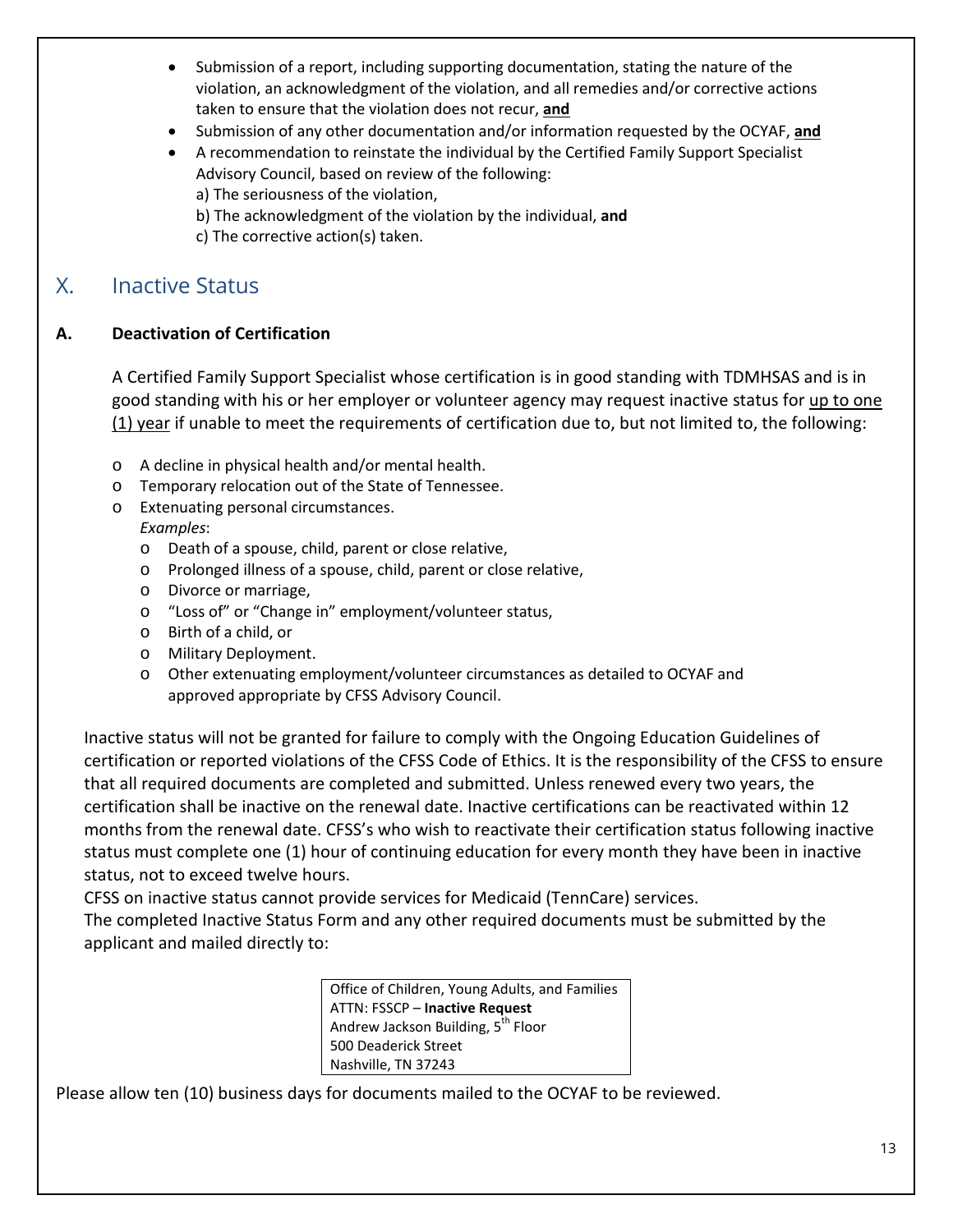**The OCYAF will only discuss the status with the applicant**. Please inform all others that updates must be obtained from the applicant. For more information on the procedure for Inactive Status, contact the OCYAF at 615-770-1788**.**

#### **B. Reactivation of Certification**

Reactivation of expired certification may be accomplished through submission of all documents required by the OCYAF. CFSS are required to renew their certification every two (2) years; if not renewed, the certification shall become inactive 45 days after the original renewal date. After one year of Inactive status the Family Support Specialist Certification will be terminated. CFSS's who wish to reactivate their certification status following inactive status must complete one (1) hour of continuing education for every month they have been in inactive status, not to exceed twelve. **After thirteen (13) months of non-renewal, applicant will be required to meet all of the requirements of a new applicant, which includes the re-take and passing of the FSS Competency Course.** For more information, please contact the OCYAF at (615) 770-1788.

### XI. Employment and Volunteer Guidelines

A Certified Family Support Specialist (CFSS), either employed or volunteering, must be under the direct supervision of a mental health professional as defined by TDMHSAS Licensure Rules. A mental health professional as defined by TDMHSAS is a board-eligible or board-certified psychiatrist, or a person with at least a master's degree and/or clinical training in an accepted mental health field which includes, but is not limited to, counseling, nursing, psychology, social work, vocational rehabilitation, or activity therapy.

As part of his or her job/volunteer duties, a CFSS must perform tasks described in the CFSS Scope of Activities. The Scope of Activities shows the wide range of tasks a CFSS can perform to assist the child or youth and the family in regaining control over their own lives based on the principles of *resiliency* and *recovery*. The ability to perform any or all of the tasks in the course of the CFSS's job duties is demonstrated by the mastery of *competencies* through testing and evaluation as required by the Family Support Specialist Competency Training Programs recognized by TDMHSAS (see Section VI.A.6).

### XII. Supervision Requirements

Certified Family Support Specialists, either employed or volunteer, must be under the general supervision of a mental health professional in accordance with acceptable guidelines and standards of practice as defined by the State and as defined in the TDMHSAS Licensure rules, Chapter 0940-05-01, as follows:

"Mental Health Professional" means a board eligible or a board certified psychiatrist or a person with at least a Master's degree and/or clinical training in an accepted mental health field which includes, but is not limited to, counseling, nursing, occupational therapy, psychology, social work, vocational rehabilitation, or activity therapy. The amount, duration and scope of supervision of Certified Family Support Specialist may range from direct oversight to periodic care consultation.

### XIII. Employment Standards for Reimbursable Services

If the delivery of the Certified Family Support Specialist (CFSS) service is to be rendered as a Medicaid (TennCare) covered service, then the following guidelines must be met:

• Applicants must be employed to work in the role as a paid CFSS by an agency that is licensed by TDMHSAS and authorized to participate in the Medicaid (TennCare) program.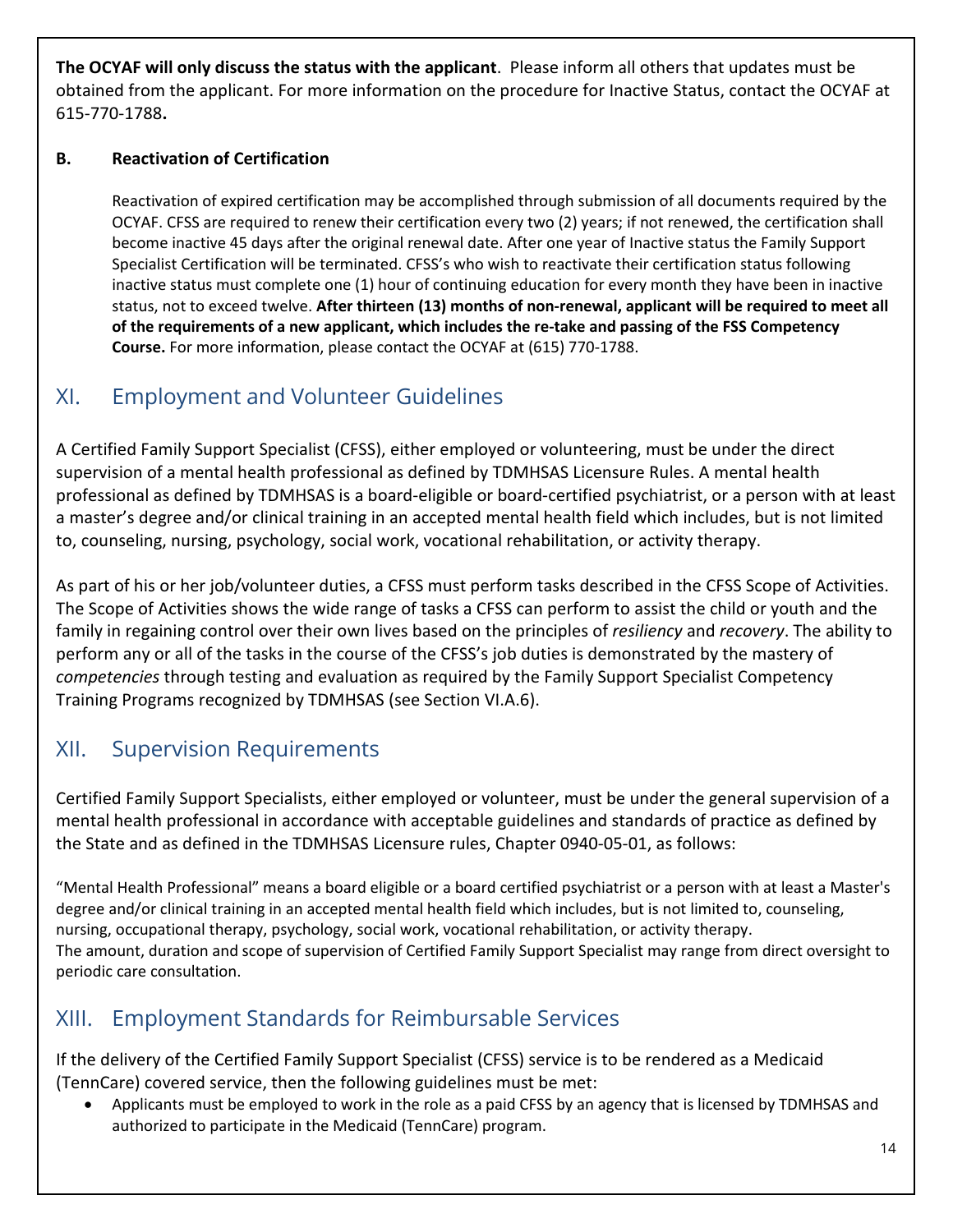- Agencies that are licensed by TDMHSAS and authorized to participate in the Medicaid (TennCare) program shall:
	- o Establish criteria, under which they hire, train and retain CFSS's.
	- o Provide supervision for CFSS in accordance with acceptable guidelines and standards of practice as defined by the State and the Centers for Medicare and Medicaid Services.
- Each CFSS providing Medicaid-reimbursable services must be under the supervision of a mental health professional as defined by the State. The mental health professional must work for an agency that is licensed by TDMHSAS and authorized to participate in the Medicaid program. The amount, duration and scope of supervision may range from direct oversight to periodic care consultation.
	- o "Mental Health Professional" means a board eligible or a board certified psychiatrist or a person with at least a Master's degree and/or clinical training in an accepted mental health field which includes, but is not limited to, counseling, nursing, occupational therapy, psychology, social work, vocational rehabilitation, or activity therapy.

### XIV. Grievance Procedure

- 1. When an applicant is denied certification, questions the outcome of an application review, or is subjected to an action by the Office of Children, Young Adults and Families (OCYAF) that he or she deems unjustified, the applicant may file a grievance when there is a valid, factual reason to dispute a determination made by the OCYAF.
	- a. The applicant has thirty (30) calendar days of receipt of notice or denial or any other action the applicant deems is unjustified to file a grievance.
	- b. The grievance must include the following:
		- i. Name of the party filing the grievance.
		- ii. Date of receipt of the notice or denial.
		- iii. Detailed explanation for the grievance.
			- 1. Cite all relevant documentation and portions of the handbook relating to the grievance.
			- 2. Attach any supporting documentation.
- 2. Once the grievance is received by OCYAF, the grievance will be reviewed and all identifying information will be removed.
	- a. The de-identified grievance will be submitted to the Family Support Specialist Advisory Council (FSS-AC) for review.
	- b. A minimum of five (5) reviewers will be required to submit feedback indicating their decision to uphold or deny the grievance.
	- c. The OCYAF Director and the Assistant Commissioner of the Division of Mental Health will review the grievance and findings of the FSS-AC and make the final decision to uphold or deny the grievance.
	- d. A letter will be sent from the Assistant Commissioner indicating the outcome of the grievance.

The applicant must submit the grievance within thirty (30) calendar days of receipt of notice of denial or of any other action deemed by the applicant to be unjustified. It is the applicant's responsibility to submit the grievance and any other documents required by the OCYAF to:



Please allow ten (10) business days for documents mailed to the OCYAF to be received and reviewed.

The OCYAF will only discuss the grievance status with the applicant. Please inform all others that updates must be obtained from the applicant.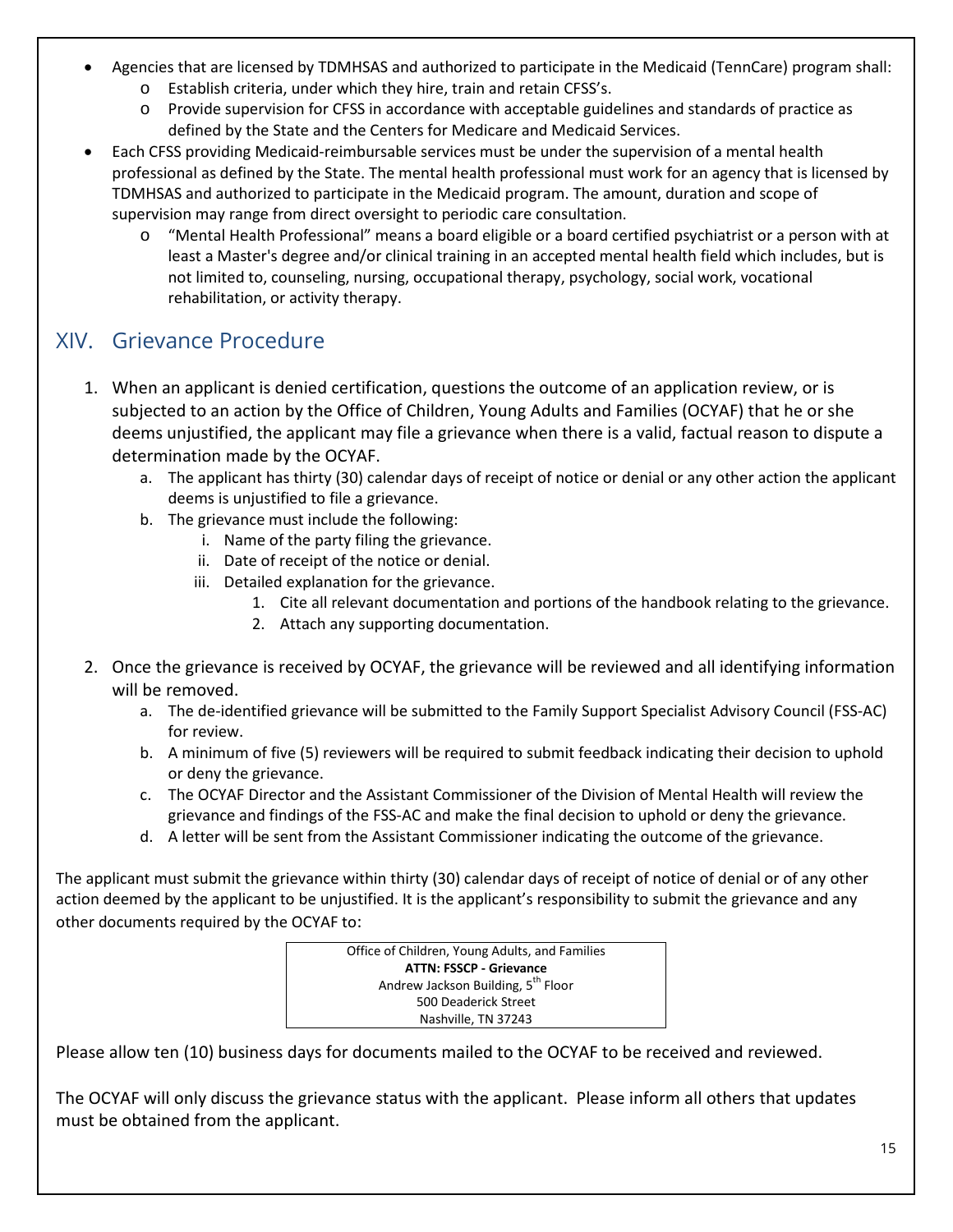The FSS Advisory Council will review the grievance and make recommendations. TDMHSAS, as the authorizing entity for certification, will make the final decision as to what remedy, if any, is required.

### XV. Program Oversight

The TDMHSAS Office of Children, Young Adults, and Families (OCYAF) administers the FSSCP.

- The FSS Advisory Council is comprised of Certified Family Support Specialists appointed by the OCYAF and representatives from TDMHSAS, family and consumer organizations, and other relevant entities in the *child and youth-serving systems*. The Advisory Council shall provide guidance on certification standards, procedures and training. The Advisory Council has authority of reviewing applications and making recommendations for certification, recertification, and decertification to TDMHSAS based on the requirements as outlined by the FSSCP Guidelines, Standards and Procedures. The Advisory Council is also involved in reviewing grievances, as well as providing input on certification process issues as requested by TDMHSAS.
- TDMHSAS, through the OCYAF, is the authorizing entity for certification. TDMHSAS is responsible for program standards and administration, and the final decision on certification, recertification, and decertification of each applicant is under the authority of TDMHSAS.
- The Division of Mental Health Services (DMHS) provides guidance related to funding and the CFSS's role within the service delivery system.

The OCYAF shall develop and revise as needed the FSSCP Guidelines, Standards, and Procedures, so that the appropriate authority to grant certification and set acceptable professional standards is established.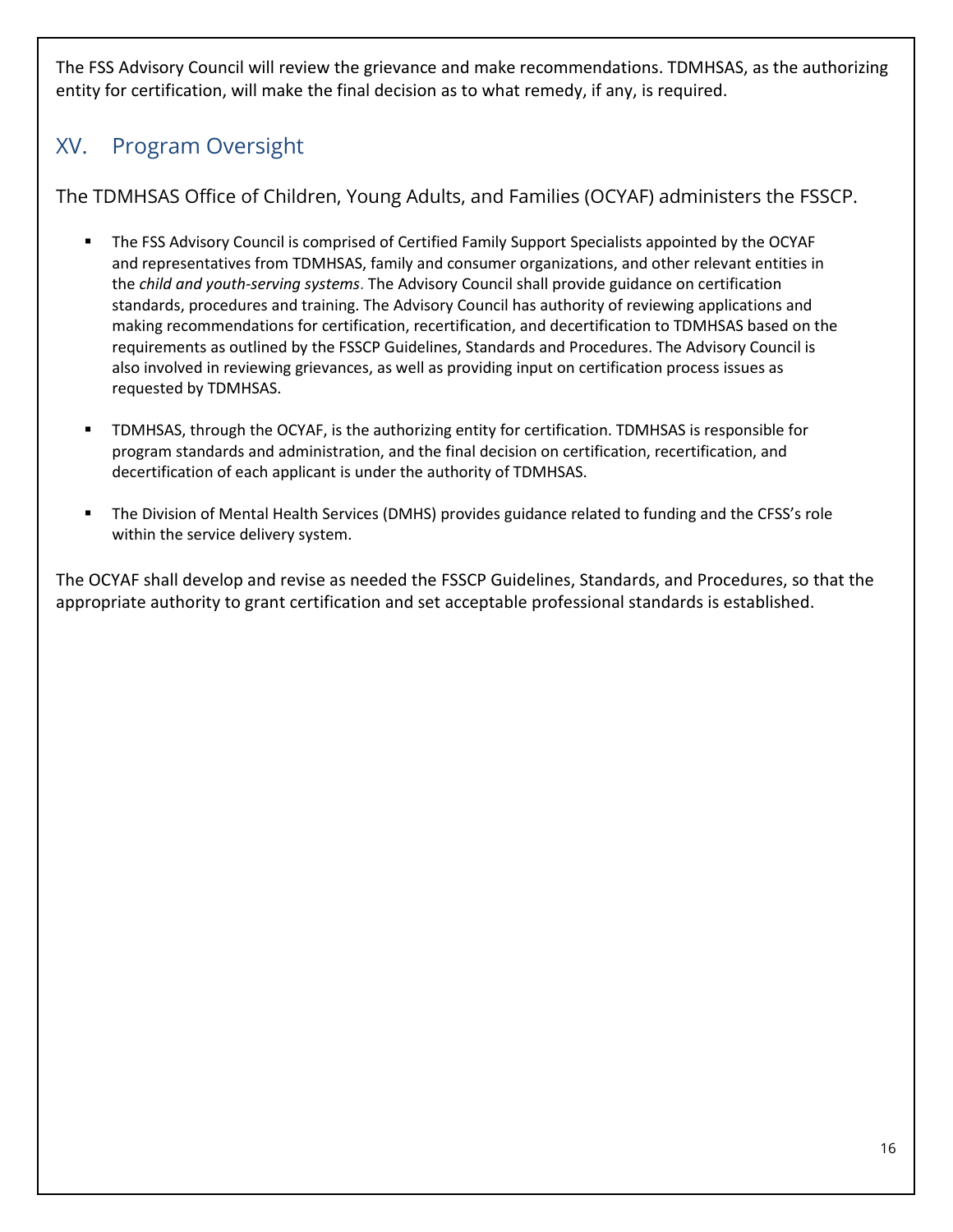

### XVI. Certified Family Support Specialist Scope of Activities

In rendering services to children, youth, and families, the CFSS follows *system of care* (SOC) values and principles:

- Services should be *child-centered*, community-based, and *culturally and linguistically competent.*
- Services should be *family-driven* and *youth-guided*.
- Children with mental, emotional, behavioral (MEB) and/or co-occurring disorders should have access to a comprehensive array of services that address the child's physical, emotional, social and educational needs.
- Children with MEB and/or co-occurring disorders should receive individualized services in accordance with the unique needs and potentials of each child and guided by an *individualized service plan.*
- Children with MEB and/or co-occurring disorders should receive services within the least restrictive, most normative environment that is clinically appropriate
- The families and surrogate families of children with MEB should be full participants in all aspects of the planning and delivery of services.
- Children with MEB and/or co-occurring disorders should receive services that are integrated, with linkages between child-serving agencies and programs and mechanisms for planning, developing, and coordinating services.
- Children with MEB and/or co-occurring disorders should be provided with *case management* or similar mechanisms to ensure that multiple services are delivered in a coordinated and therapeutic manner and that they can move through the system of services in accordance with their changing needs.
- Early identification and intervention for children with (MEB) should be promoted by the SOC in order to enhance the likelihood of positive outcomes.
- Children with MEB and/or co-occurring disorders should be ensured smooth transitions to the adult service system as they reach maturity.
- The rights of children with MEB and/or co-occurring disorders should be protected and effective advocacy efforts for children and youth with MEB and/or co-occurring disorders should be promoted.
- Children with MEB and/or co-occurring disorders should receive services without regard to race, religion, national origin, sex, physical disability, or other characteristics; and services should be sensitive and responsive to *cultural differences* and special needs.

The Scope of Activities shows the wide range of tasks a Certified Family Support Specialist can perform to assist children, youth, and families in regaining control over their own lives based on the principles of *resiliency*. The Certified Family Support Specialist does not diagnose an illness, prescribe medication, or provide clinical services.

- 1) Utilizing unique experiences as a *caregiver* of a child or youth with MEB or *co-occurring disorders,* the Certified Family Support Specialist shall:
	- a) Teach and role model the value of every individual's experience caring for a child or youth with an MEB *or co-occurring disorder;*
	- b) Model effective coping techniques and advocacy skills;
	- c) Encourage *caregivers* to develop informal and formal networks of support that are responsive to the *culture* and unique needs of their child and family;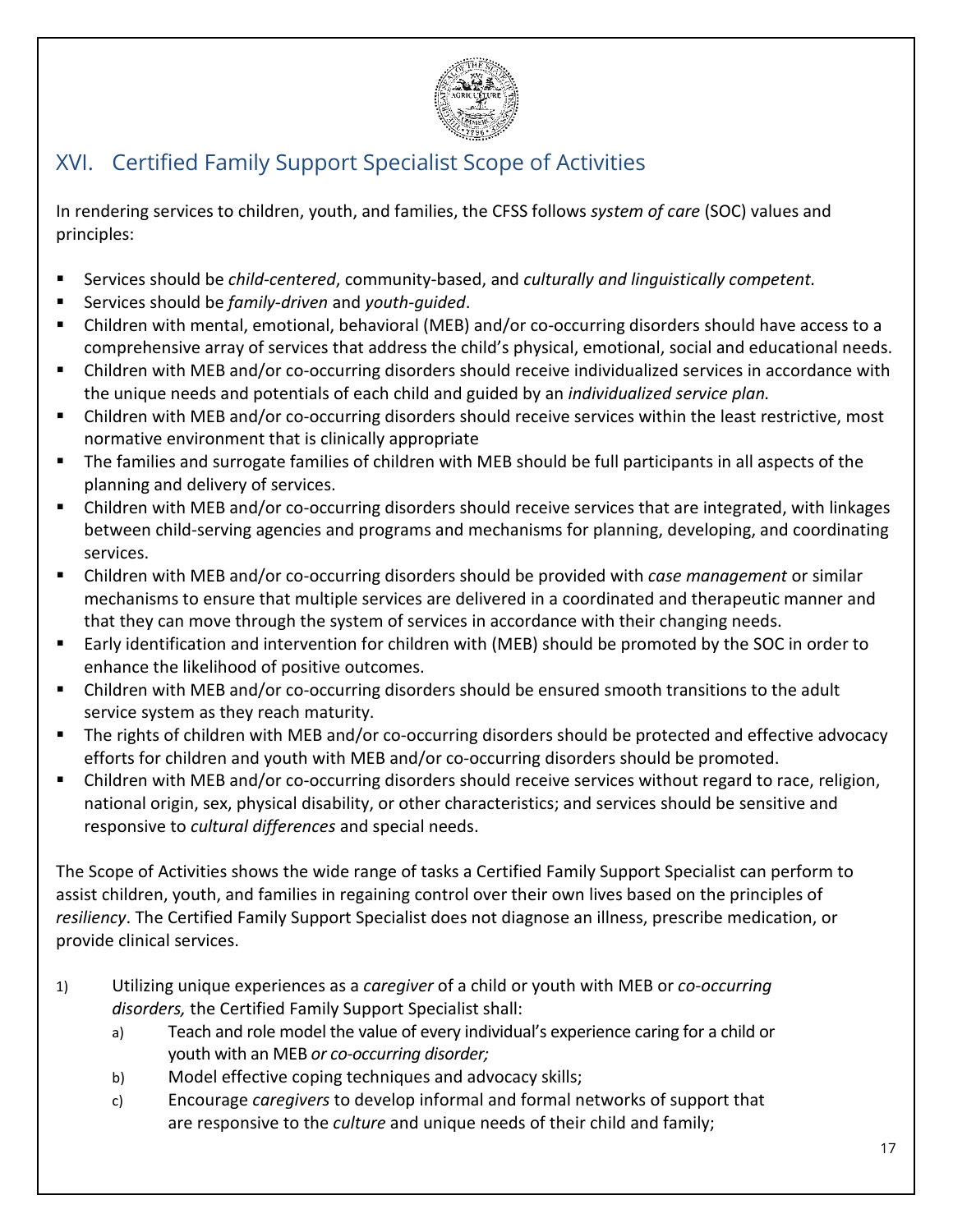- d) Foster a full and equal partnership with the child, family, and *caregiver*.
- 2) Utilizing direct *caregiver-to-caregiver* support and interaction and a goal-setting process, the Certified Family Support Specialist shall:
	- a) Educate *caregivers* regarding diagnoses, cause of disorders, treatments, and treatment adherence techniques.
	- b) Understand and utilize specific interventions necessary to assist *caregivers* in developing a *Child and Family Team,* as well as establishing and meeting their child and family's individualized goals;
	- c) Lead as well as model how to facilitate collaborative working relationships with providers, school staff, and other professionals to positively transform the treatment experience of the child, youth, and family;
	- d) Teach relevant skills needed for effective advocacy and navigation of the *childserving systems*, including child welfare, juvenile justice, education, mental health, and transition services;
	- e) Assist *caregivers* in meeting their child's or youth's educational needs through support, education, and guidance in school related meetings (504, Individual Education Plans, etc.) and the special education system;
	- f) Assist *caregivers* in identifying and connecting with services addressing substance abuse and *co-occurring disorders* as well as providing information and other resources;
	- g) Teach the child, family, and *caregiver* how to identify and utilize their strengths in achieving the family's goals;
	- h) Assist *caregivers* in articulating their goals and objectives for their family;
	- i) Assist *caregivers* in creating their *Child and Family Team* and *individualized service plan* (e.g., *wraparound* plan, *crisis plan*, etc.);
	- j) Assist *caregivers* in establishing and maintaining informal and formal supports;
	- k) Assist *caregivers* in learning how to access community resources and in making positive treatment choices for their child and family;
	- l) Appropriately document activities provided to *caregivers* in either their individual records or program records;
	- m) Assist *caregivers* in identifying resources for specialty services such as DD/MR, adult children with special needs, medically fragile, etc.
- 3) The Certified Family Support Specialist shall maintain a working knowledge of current trends and developments in the fields of mental health, *co-occurring disorders*, education/special education, child welfare regulations, child/adolescent development and basic wellness, SOC, and *peer support* services by:
	- a) Reading books, current journals, and other relevant material;
	- b) Developing and sharing *strengths-based* material with other Certified Family Support Specialists; and
	- c) Attending recognized seminars, workshops, and educational trainings.
- 4) The Certified Family Support Specialist shall serve as a *caregiver* support agent by:
	- a) Providing and promoting effective family-based services (e.g. *wraparound*, Parents as Teachers, etc.);
	- b) Assisting *caregivers* in obtaining services that are responsive to each family's individual needs and *culture*;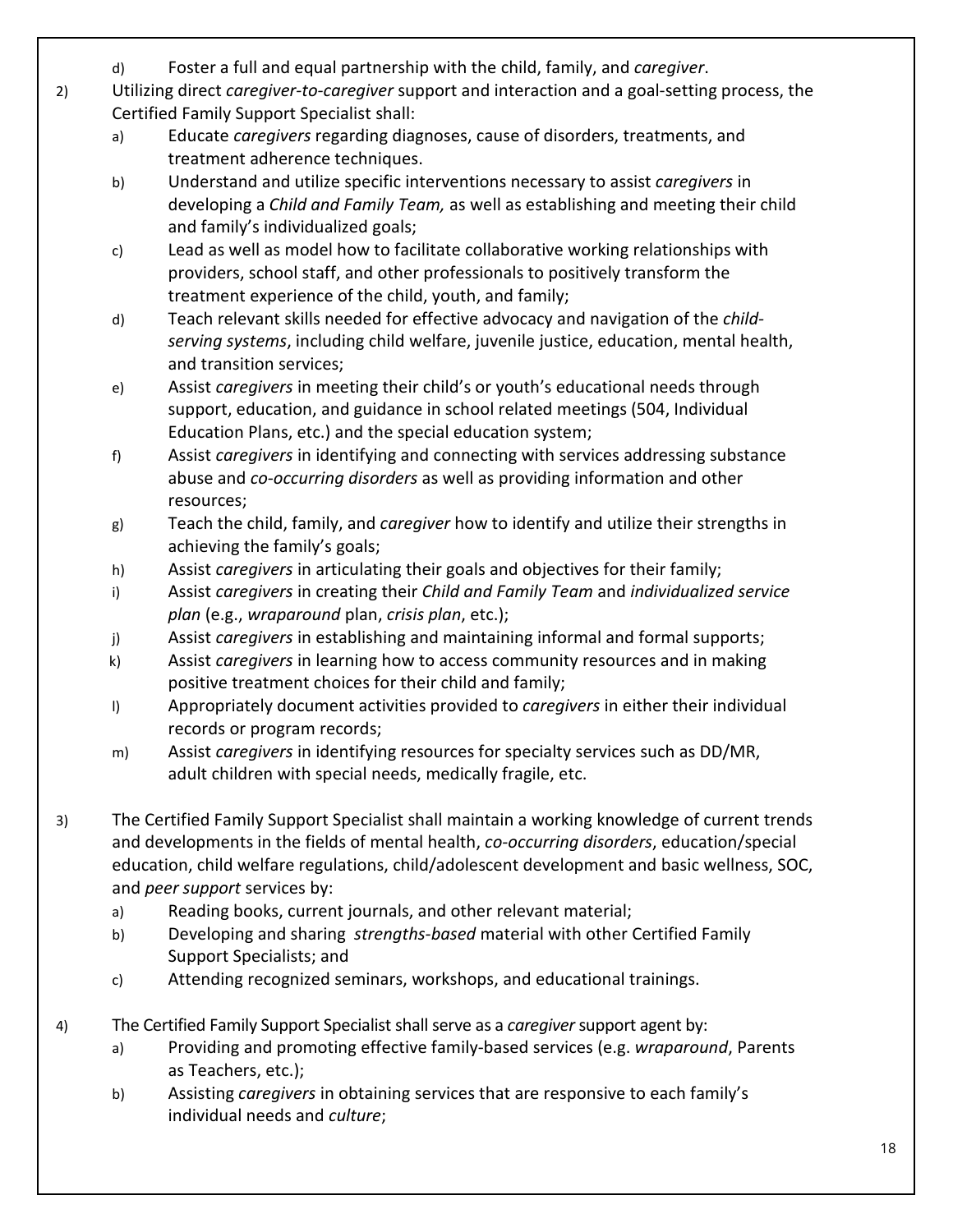- c) Assisting *caregivers* in becoming *advocates* for their child through knowledge, skills, and confidence;
- d) Assisting *caregivers* in developing problem solving skills to respond effectively to child and/or family crises;
- e) Fostering a sense of hope and *resiliency* in *caregivers*;
- f) Sharing his or her unique perspective on caring for a child or youth with MEB *or cooccurring disorders* with non-*caregiver* staff; and
- g) Assisting non-*caregiver* staff in identifying programs and environments that foster hope and *resiliency* and are *family-driven* and *youth-guided* in nature.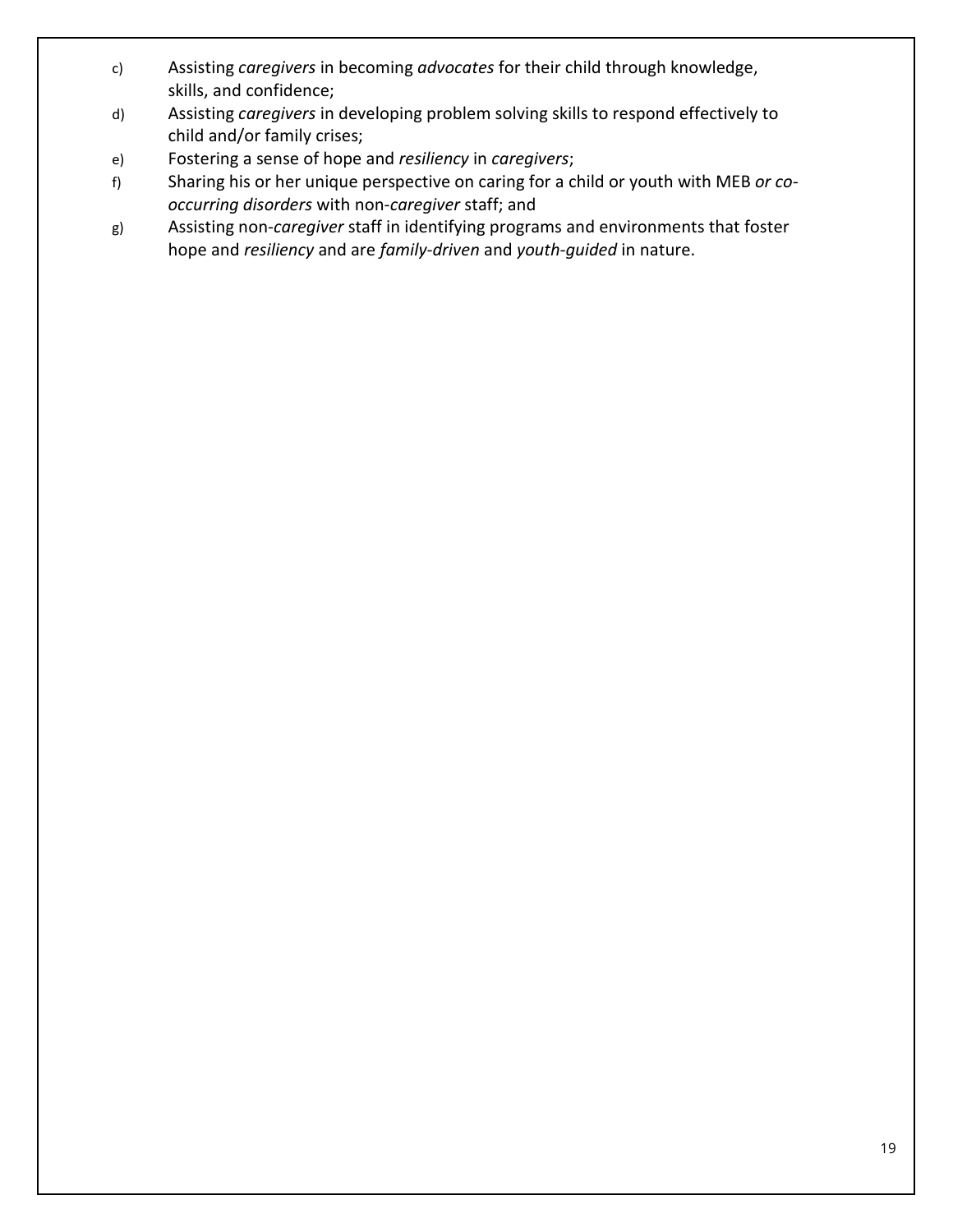

### XVII. Certified Family Support Specialist Code of Ethics

These principles will guide Certified Family Support Specialists in their various roles, relationships, and levels of responsibility in which they function professionally.

- 1) The primary responsibility of a Certified Family Support Specialist is to help *caregivers* achieve their family's needs, wants, and goals.
- 2) The Certified Family Support Specialist will maintain high standards of personal and professional conduct.
- 3) The Certified Family Support Specialist will conduct himself or herself in a manner that maintains his or her own wellness.
- 4) The Certified Family Support Specialist will openly share with *caregivers*, other CFSSs, and noncaregivers his or her stories as a *caregiver* of a child or youth with MEB *or co-occurring disorders* as appropriate for the situation in order to promote and support *resiliency.*
- 5) The Certified Family Support Specialist will respect at all times the rights and dignity of those he or she serves.
- 6) The Certified Family Support Specialist will never intimidate, threaten, harass, use undue influence, use physical force, use verbal abuse, or make unwarranted promises of benefits to the individuals he or she serves.
- 7) The Certified Family Support Specialist will not practice, condone, facilitate, or collaborate in any form of discrimination on the basis of ethnicity, race, sex, sexual orientation, age, religion, national origin, marital status, political belief, mental or physical disability, military and/or veteran status, or any other preference or personal characteristic, condition, or state.
- 8) The Certified Family Support Specialist will promote thoughtful, informed decision making for those he or she serves in all matters.
- 9) The Certified Family Support Specialist will respect the privacy and confidentiality of those he or she serves.
- 10) The Certified Family Support Specialist will comply with mandated reporting requirements for abuse and neglect of children and vulnerable adults.
- 11) The Certified Family Support Specialist will promote and support services that foster hope, *resiliency,* and maintenance of a child or youth with mental, emotional or behavioral health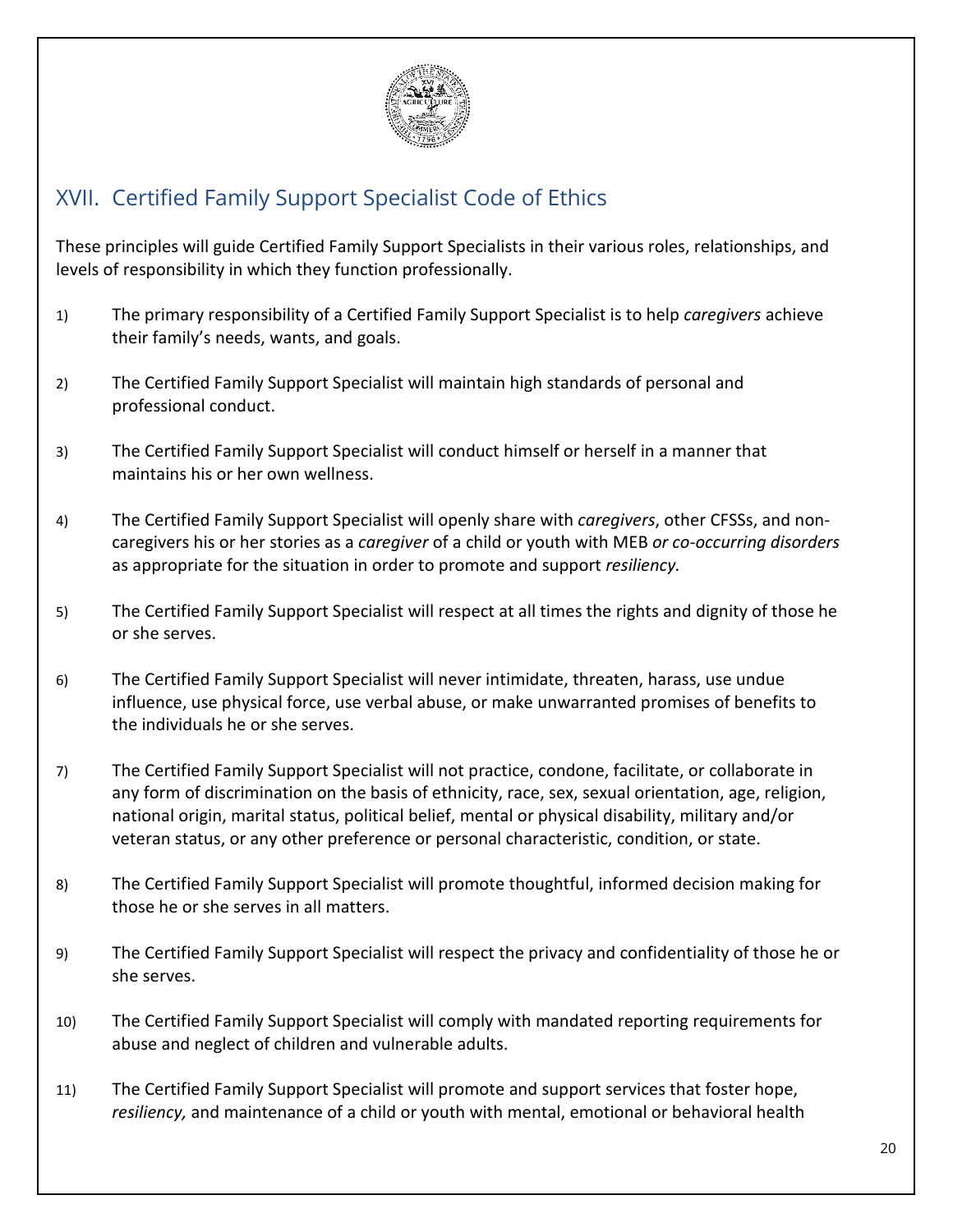issues in the home, school, and community.

- 12) The Certified Family Support Specialist will be directed by the philosophy that parents and *caregivers* should be equal partners in the treatment of their children.
- 13) The Certified Family Support Specialist will be directed by the knowledge that all individuals have the right to live and receive services in the least restrictive and least intrusive environment possible.
- 14) The Certified Family Support Specialist will not enter into dual relationships or commitments that conflict with the interests of those he or she serves.
- 15) The Certified Family Support Specialist will not engage in sexual and/or intimate activities with any individual he or she serves.
- 16) The Certified Family Support Specialist will not abuse prescription medications or alcohol or use illegal substances under any circumstances.
- 17) The Certified Family Support Specialist will keep current with emerging knowledge relevant to *resiliency*, *family-driven* care, and child/adolescent issues and will share this knowledge with other Certified Family Support Specialists.
- 18) The Certified Family Support Specialist will not accept gifts of significant value from those he or she serves.
- 19) The Certified Family Support Specialist will provide direct *caregiver-to-caregiver* support services as defined by the CFSS Scope of Activities.
- 20) The Certified Family Support Specialist will not provide services, either for employment or on a volunteer basis, without being under the direct supervision of a mental health professional as defined by TDMHSAS Licensure Rules.
- 21) The Certified Family Support Specialist will not provide services beyond their qualifications. This includes diagnosing an illness, prescribing medications, or providing clinical services.
- 22) Certified Family Support Specialist shall only provide services and support within the hours, days and locations that are authorized by the TDMHSAS-approved agency with which they work or volunteer.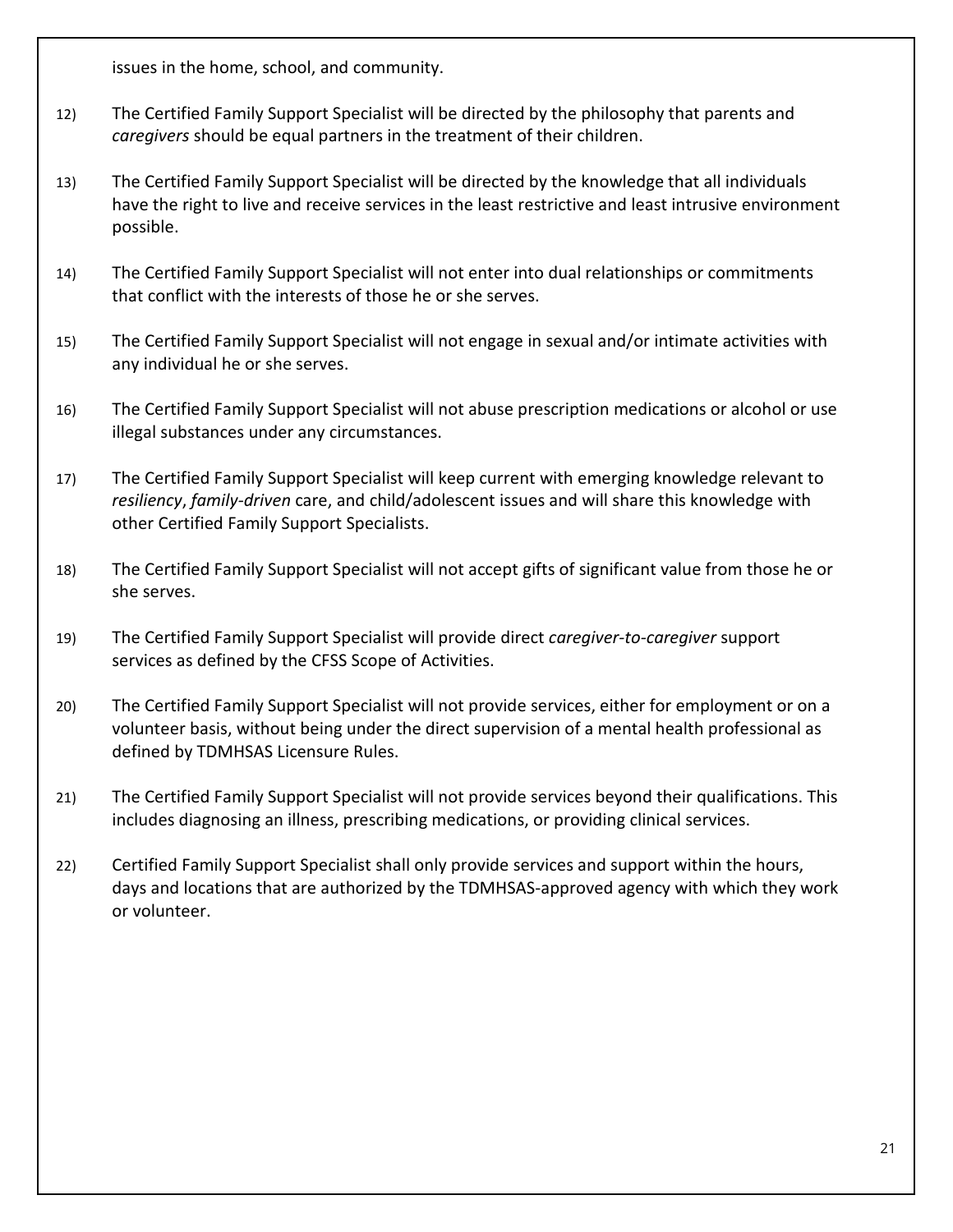## APPENDIX A

Department of<br>Mental Health & **TN** Substance Abuse Services

**PROGRAM FORMS**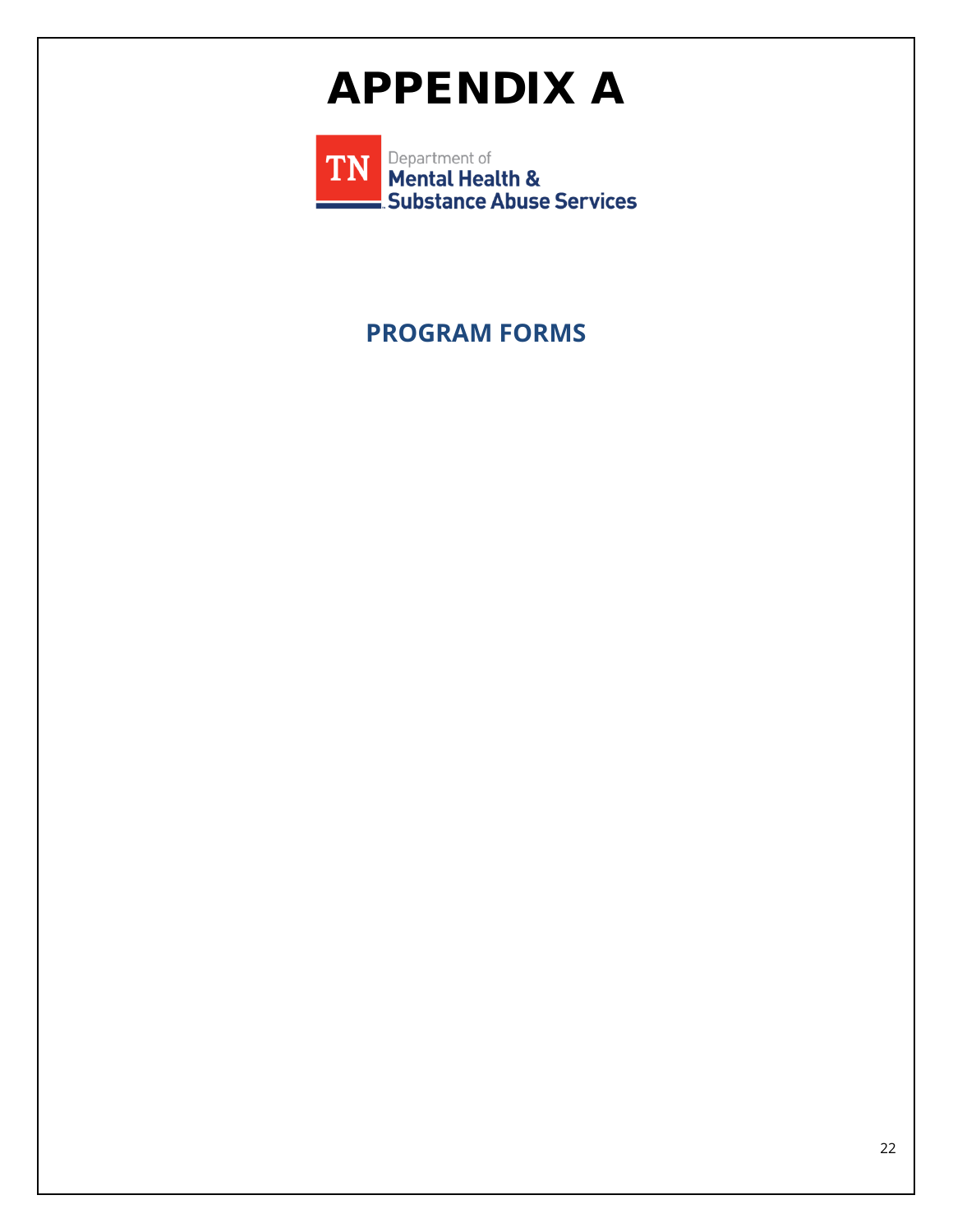

### **Certified Family Support Specialist Application Process Checklist**

Please complete and submit the checklist with application verifying that all required documents are enclosed prior to mailing:

|                                                                                                                                                                               | Yes | No |
|-------------------------------------------------------------------------------------------------------------------------------------------------------------------------------|-----|----|
| 1) Application Process Checklist                                                                                                                                              |     |    |
| 2) Completed Certified Family Support Specialist Application                                                                                                                  |     |    |
| Do not alter the application from its original format.<br>$\bullet$<br>Write legibly in only black or blue ink.<br>$\bullet$                                                  |     |    |
| Do not use nicknames or abbreviated forms of your legal name.<br>٠                                                                                                            |     |    |
| 3) Statement of personal experience                                                                                                                                           |     |    |
| 4) Copy of high-school diploma or GED                                                                                                                                         |     |    |
| 5) Employment or Volunteer Summary (whichever is most applicable to the applicant)                                                                                            |     |    |
| 6) Copies of the certificates of completion from the required evidence-based and/or best practice Family<br>Support Specialist Training Programs recognized by TDMHSAS below: |     |    |
| <b>NAMI-TN Family Education Program</b><br>Or                                                                                                                                 |     |    |
| Parent-2-Parent Training (TVC)                                                                                                                                                |     |    |
| And                                                                                                                                                                           |     |    |
| Family Support Specialist Competences Course (TVC/NAMI-TN)<br>Or                                                                                                              |     |    |
| National Peer Support Provider Certification (NFFCMH)                                                                                                                         |     |    |
| Completion of any FSSC Training Course cannot exceed twelve months (1 year).                                                                                                  |     |    |
| 7) Ongoing Education Verification forms                                                                                                                                       |     |    |
| 8) Three (3) completed Statements of Support                                                                                                                                  |     |    |
| 9) Signed Certified Family Support Specialist Scope of Activities                                                                                                             |     |    |
| 10) Signed Certified Family Support Specialist Code of Ethics                                                                                                                 |     |    |

#### *This completed checklist verifies that my application packet has been completed prior to its submission.*

Signature of Applicant Date Communications and Date Date Date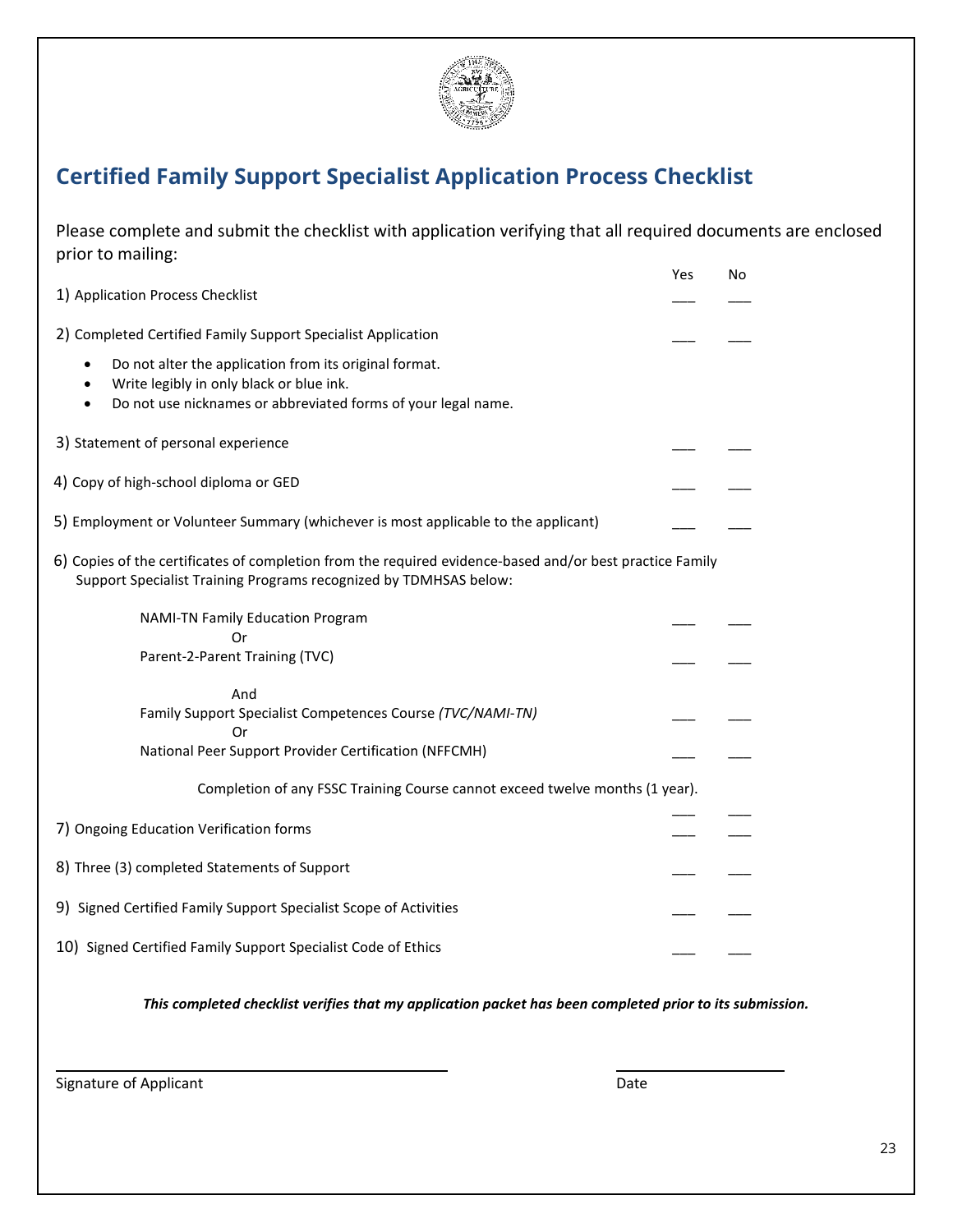| <b>TN</b> Department of <b>TN</b> Mental Health & |
|---------------------------------------------------|
| Substance Abuse Services                          |

### **Certified Family Support Specialist Application**

|    |    |                                         | Are you the Biological Parent? Yes___ No___ (If no, specify below)                                |                                                                                                                                                                                                                                    |
|----|----|-----------------------------------------|---------------------------------------------------------------------------------------------------|------------------------------------------------------------------------------------------------------------------------------------------------------------------------------------------------------------------------------------|
|    |    |                                         | occurring disorder by a physician or licensed mental health professional? Yes ___ No___ *         | Are you/have you been the primary caregiver of a child or youth diagnosed with a mental, emotional, behavioral or co-<br>-?                                                                                                        |
|    |    |                                         | *What is your child/youth/young adults' age now 1.                                                |                                                                                                                                                                                                                                    |
|    |    |                                         | (TDMHSAS reserves the right to request supporting documentation of diagnosis and/or guardianship) |                                                                                                                                                                                                                                    |
|    |    | yes, please attach a copy. Yes___ No___ |                                                                                                   | 1) The OCYAF requires a minimum of a high school diploma or GED. Do you have a high school diploma or GED? If                                                                                                                      |
| 2) |    |                                         | standards of practice as defined by TDMHSAS? Yes___ No___                                         | Are you employed by/volunteer at an agency that is a TDMHSAS-licensed or otherwise approved agency and<br>under the direct supervision of a mental health professional in accordance with acceptable guidelines and                |
| 3) |    |                                         | Summary Form to the OCYAF with attention to the Family Engagement Program Manager.                | If Yes, please have your immediate supervisor complete and submit the attached Employment/Volunteer                                                                                                                                |
| 4) |    |                                         | co-occurring disorder services? Yes___ No___                                                      | Have you self-disclosed that you are or have been a caregiver of a child or youth who is diagnosed with a<br>mental, emotional, behavioral or co-occurring disorder and who is receiving or has received mental health or          |
|    |    |                                         | behavioral, or mental health disorder? Yes___ No___                                               | 5) In the last ten (10) years, have you actively participated in a minimum of twelve (12) consecutive months in the<br>service planning, system navigation, and building resiliency for a child or youth with a mental, emotional, |
| 6) |    | completion. Yes___ No___                |                                                                                                   | Have you demonstrated successful completion of a required evidence-based and/or best practice Family<br>Support Specialist Training Program recognized by TDMHSAS? If yes, please attach copies of the certificates of             |
| 7) |    |                                         | who are recipients of mental health or co-occurring disorder services:                            | Indicate below the paid and/or volunteer experiences you have had in working with other caregivers of children                                                                                                                     |
|    | a) |                                         | Family Support Specialist Years ______ Months ____<br>Current Position? Yes ______ No ____        | (Circle one)<br>Paid / Volunteer                                                                                                                                                                                                   |
|    |    |                                         |                                                                                                   |                                                                                                                                                                                                                                    |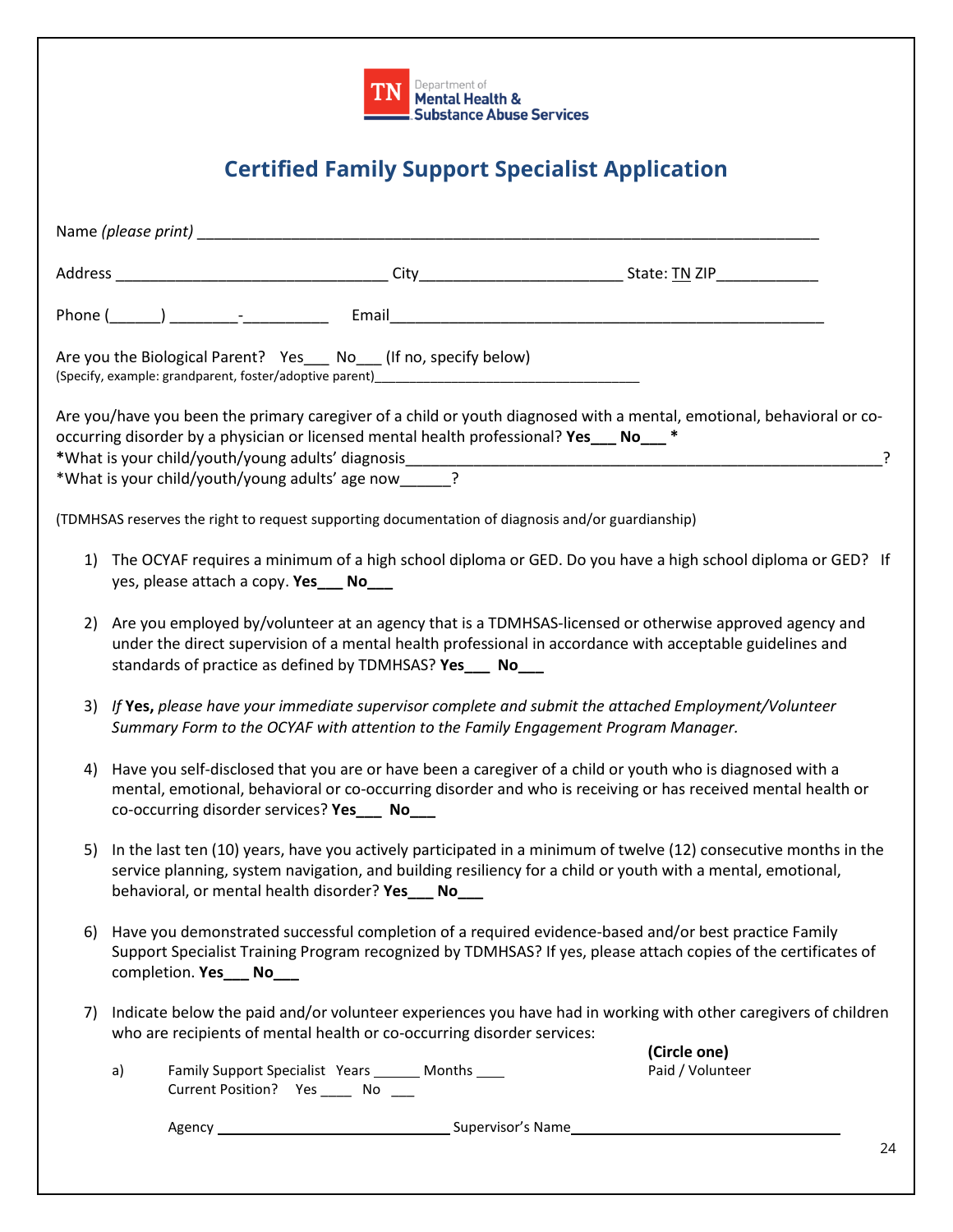|                                                                                                           | Briefly Describe Your Work Responsibilities: 1988                                                                                                                                                                                                                                                                                                                                                                                                                                                                                                                                                                                                                                                                                                                                                                                                                                                                                                          |    |
|-----------------------------------------------------------------------------------------------------------|------------------------------------------------------------------------------------------------------------------------------------------------------------------------------------------------------------------------------------------------------------------------------------------------------------------------------------------------------------------------------------------------------------------------------------------------------------------------------------------------------------------------------------------------------------------------------------------------------------------------------------------------------------------------------------------------------------------------------------------------------------------------------------------------------------------------------------------------------------------------------------------------------------------------------------------------------------|----|
| b)                                                                                                        | (Circle one)<br>Support Group Facilitator Years _______ Months ____<br>Paid / Volunteer<br>Current Position? Yes ______ No ____<br>Phone Number (_) _ - ____ Position Held _______________<br>Briefly Describe Your Work Responsibilities: Name of the Second Seconds of the Seconds of Seconds and Seconds                                                                                                                                                                                                                                                                                                                                                                                                                                                                                                                                                                                                                                                |    |
| c)                                                                                                        | (Circle one)<br>Paid / Volunteer<br>Caregiver Educator Years __ Months __<br>Current Position? Yes ______ No ____<br>Phone Number (_) __ - _____ Position Held __________________                                                                                                                                                                                                                                                                                                                                                                                                                                                                                                                                                                                                                                                                                                                                                                          |    |
| d)                                                                                                        | (Circle one)<br>Other Relevant Experience Years _____ Months ____<br>Paid / Volunteer<br>Current Position? Yes _______ No ____                                                                                                                                                                                                                                                                                                                                                                                                                                                                                                                                                                                                                                                                                                                                                                                                                             |    |
|                                                                                                           | My signature affirms that all of the information contained in this application is true and correct to the best of my<br>knowledge and has been completed by no other person. I completely understand that any time during application<br>process or upon/after certification Tennessee Department of Mental Health and Substance Abuse Services (TDMHSAS)<br>reserve the right to request supporting documentation of diagnosis, guardianship, and/or employment/volunteer status.<br>I understand that knowingly providing false information will be grounds to deny or terminate my certification.                                                                                                                                                                                                                                                                                                                                                       |    |
|                                                                                                           | Applicant's Signature <b>Applicant</b> 's Signature<br>Date                                                                                                                                                                                                                                                                                                                                                                                                                                                                                                                                                                                                                                                                                                                                                                                                                                                                                                |    |
|                                                                                                           | <b>DEMOGRAPHIC DATA</b><br>This information is collected for internal purposes only for the TDMHSAS-Office of Children, Young Adults, and Families. Information collected will not impact your<br>application for CFSS (the answering of these questions are optional).                                                                                                                                                                                                                                                                                                                                                                                                                                                                                                                                                                                                                                                                                    |    |
| Central American<br>Cuban<br>Dominican<br>Mexican<br>South American<br>Other<br>(If Other, Specify Below) | Are you Hispanic or Latino? Yes _____ No____<br>What race do you consider yourself? Please answer yes or no for<br>Refused____<br>each of the following. You may say yes to more than one.<br>(If Yes) What ethnic group do you consider yourself? Please answer yes<br>or no for each of the following. You may say yes to more than one.<br><b>Black or African American</b><br>Yes<br>Refused<br>$No$ <sub>____</sub><br>Refused<br>Refused<br>Asian<br>No<br>Refused<br>Native Hawaiian or other<br>$Yes$ No_____<br>Refused<br>Pacific Islander<br>Refused<br>$No$ <sub>____</sub><br>$No$ <sub>____</sub><br>Yes $\_\_$<br>Refused<br>Refused<br>Alaska Native<br>$No$ <sub>____</sub><br>$Yes$ <sub>____</sub><br>$Yes$ <sub>____</sub><br>No<br>Refused<br>White<br>Refused<br>Yes<br>Yes<br>Yes<br>Refused<br>American Indian<br>Refused_<br>No l<br>Yes<br>No l<br>(Specify<br>What is your Month and Year of Birth?<br>Refused<br>Month<br>Year | つら |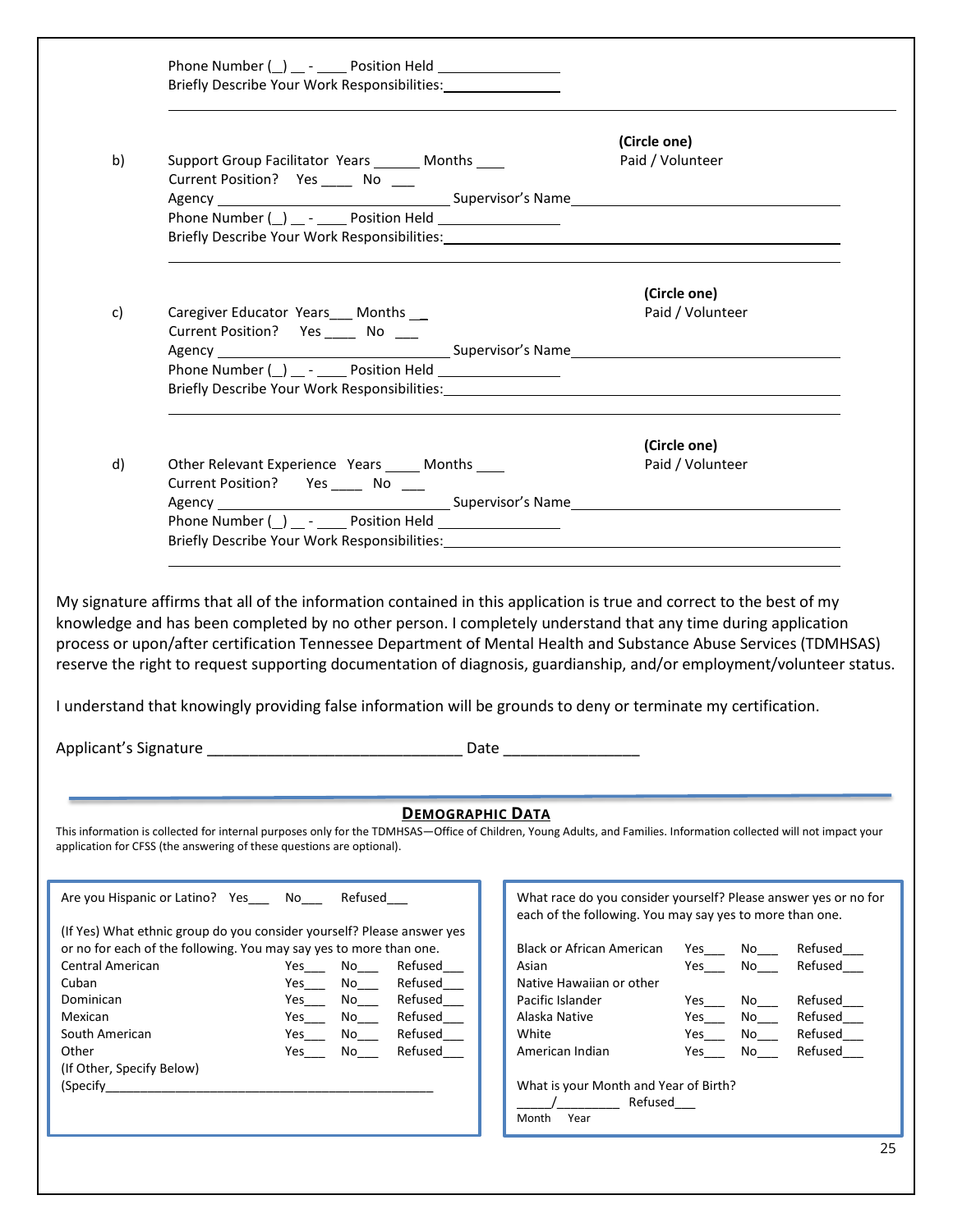

### **Statement of Personal Experience**

Because of his or her life experience in caring for a child with a *mental, emotional, behavioral,* and/or *cooccurring disorder* and in navigating *child-serving systems* to access resources necessary to build *resiliency*, a Certified Family Support Specialist is uniquely able to provide support to and inspire hope in others who are facing similar challenges.

Certified Family Support Specialist Applicant: **(Please Print Name)**

Please answer the following questions to the best of your ability. Your responses will help us get to know about your experience as a parent/caregiver of a child/youth/young adult with mental, emotional, behavioral, and/or co-occurring disorder and will assist the OCYAF in identifying qualified applicants.

#### **Write legible or type your answers on a separate paper, and submit them with your application packet.**

- A. What is your child/youth's mental, emotional, behavioral, and/or co-occurring disorder as diagnosed by a physician or licensed mental health professional (TDMHSAS reserves the right to request supporting documentation of diagnosis)?
- B. Describe in 5-10 sentences your experience as the primary caregiver of a child or youth with *mental, emotional, behavioral, or co-occurring disorder*(s).
- C. What experiences have you had in assisting or advocating for families of children and youth with *mental, emotional, behavioral (MEB), or co-occurring disorders*? (For example, support group leadership, self-advocacy, public testimony, programs you started).
- D. Describe in 5-10 sentences what *resiliency* means to you and how you have strengthened *resiliency* in your child and family.
- E. What does family-driven and youth-guided mean to you?
- F. What does it mean to you to be culturally and linguistically informed?
- G. What does community based mean to you?
- H. Describe in 5-10 sentences what *self-care* means to you.
- I. Describe in 5-10 sentences why you would like to become a Certified Family Support Specialist.
- J. Describe in 5-10 sentences why you believe that you would be a good candidate to work with other *caregivers* of children and youth with *mental, emotional, behavioral and/or co-occurring disorder.*
- K. Do you feel you have acquired any specific skills from navigating the varying child serving systems for your child/youth/young adult? If so. Please describe in 5-10 sentences.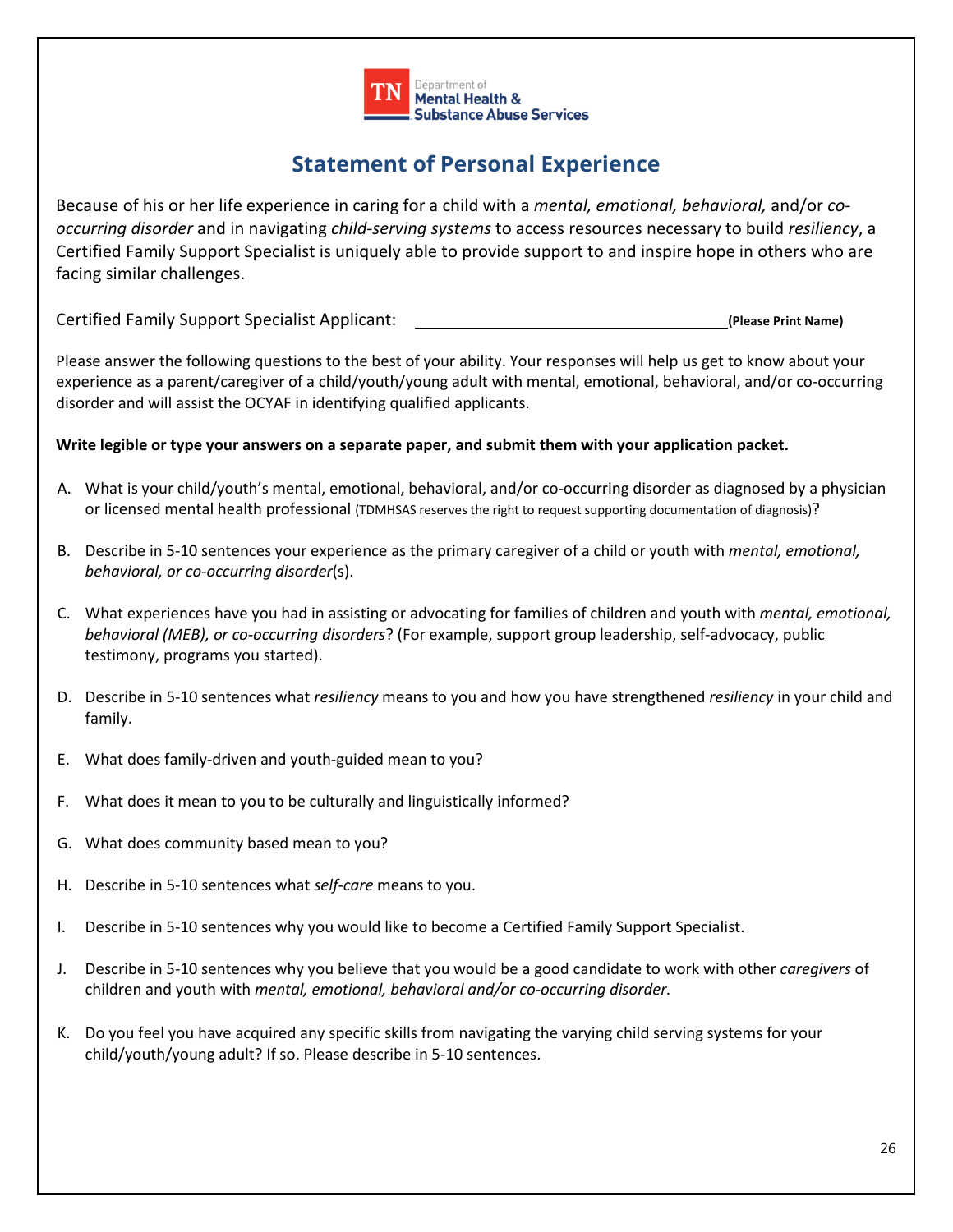

### **Employment Summary**

The person named below is completing an application to be certified as a Family Support Specialist with the OCYAF. In order to complete the application process, the immediate supervisor must complete the following form regarding the applicant's employment, work responsibilities and supervisory plan. Once the form is completed, submit it to TDMHSAS Family Support Specialist Certification Program at 500 Deaderick St., Nashville, TN 37243. If you have questions, please contact the OCYAF at 615.770-1788.

Prospective Certified Family Support Specialist: \_\_\_\_\_\_\_\_\_\_\_\_\_\_\_\_\_\_\_\_\_\_\_\_\_\_\_\_\_\_\_(Please Print Name)

- 1) Is the applicant named above employed to work in a direct service role as a paid Family Support Specialist? Yes \_\_\_\_\_\_\_ No Title of Applicant's paid position within the agency: Date of employment: \_
- 2) Number of hours assigned to work in this position per week:
- 3) A Certified Family Support Specialist must be under the supervision of a *mental health professional* in accordance with acceptable guidelines and standards of practice as defined by TDMHSAS. A Mental Health Professional as defined by TDMHSAS is a board eligible or a board certified psychiatrist or a person with at least a Master's degree and/or clinical training in an accepted mental health field which includes, but is not limited to, counseling, nursing, occupational therapy, psychology, social work, vocational rehabilitation, or activity therapy. Please provide the following information regarding the agency staff that provides direct supervision:

| Name<br>4) | Phone       | $\overline{\phantom{0}}$ |
|------------|-------------|--------------------------|
| Job Title  | Credentials |                          |
| Agency     | Email       |                          |
| Address    | Cit         | ZIP<br>State             |

- 5) Please describe the nature of the applicant's work responsibilities in the position and role as a paid Family Support Specialist within the agency: \_\_\_\_\_\_\_\_\_\_\_\_\_\_\_\_\_\_\_\_\_\_\_\_\_\_\_\_\_\_\_\_\_\_\_
- 6) Please describe in detail the nature of your direct one-on-one supervision interactions with this applicant:
- 7) Please describe in detail the professional development plan or goals for this individual within the agency:

| My signature below affirms that all of the information contained in this document is true, and that I support this |  |
|--------------------------------------------------------------------------------------------------------------------|--|
| application.                                                                                                       |  |

Signature of Direct Supervisor Date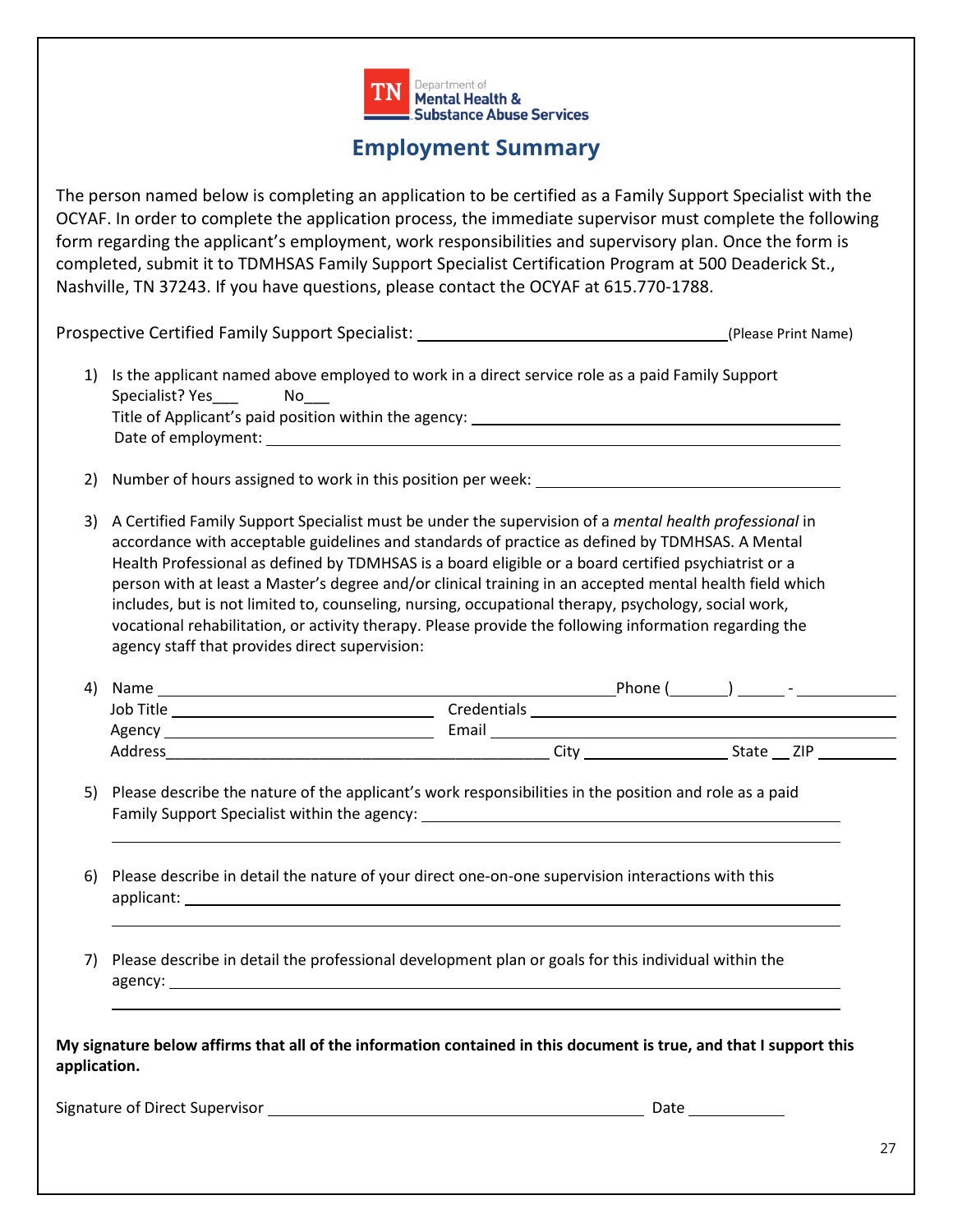

### **Volunteer Summary**

The person named below is completing an application to be certified as a Family Support Specialist with the OCYAF. In order to complete the application process, the immediate supervisor must complete the following form regarding the applicant's employment, work responsibilities and supervisory plan. Once the form is completed, submit it to TDMHSAS Family Support Specialist Certification Program at 500 Deaderick St., Nashville, TN 37243. If you have questions, please contact the OCYAF at 615.770-1788.

Prospective Certified Family Support Specialist: (Please Print Name)

- 1) Is the applicant named above assigned to volunteer in a direct service role as a Family Support Specialist? Yes \_\_\_\_\_ No Title of Applicant's volunteer position within the agency: Start date:
- 2) Number of hours assigned to volunteer in this position per week:
- 3) A Certified Family Support Specialist must be under the supervision of a *mental health professional* in accordance with acceptable guidelines and standards of practice as defined by TDMHSAS. A Mental Health Professional as defined by TDMHSAS is a board eligible or a board certified psychiatrist or a person with at least a Master's degree and/or clinical training in an accepted mental health field which includes, but is not limited to, counseling, nursing, occupational therapy, psychology, social work, vocational rehabilitation, or activity therapy. Please provide the following information regarding the agency staff that provides direct supervision:

| 4) | Name      | Phone |             | $\overline{\phantom{0}}$ |
|----|-----------|-------|-------------|--------------------------|
|    | Job Title |       | Credentials |                          |
|    | Agency    | Email |             |                          |
|    | Address   |       |             |                          |
|    | Citv      | State | ZIP         |                          |

- 5) Please describe the nature of the applicant's volunteer responsibilities in the position and role of Family Support Specialist within the agency:
- 6) Please describe in detail the nature of your direct one-on-one supervision interactions with this applicant:
- 7) Please describe in detail the professional development plan or goals for this individual within the agency:

**My signature below affirms that all of the information contained in this document is true, and that I support this application.**

Signature of Direct Supervisor Date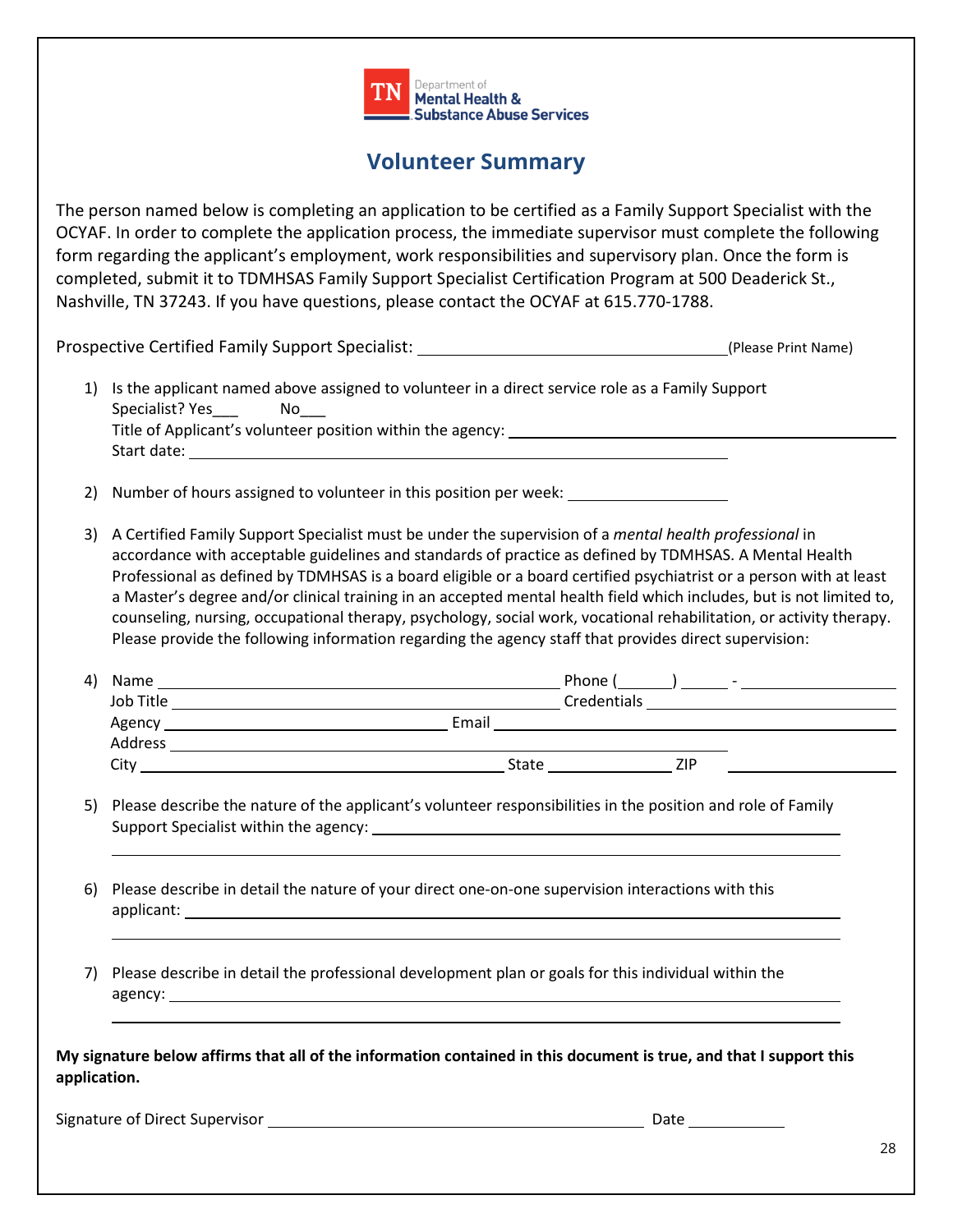

### **Statement of Support**

The person named below is completing an application to be certified as a Family Support Specialist. All applicants must submit three (3) statements of support in order to complete the application process. You have been chosen by the applicant to provide a statement for this purpose. Once the statement of support is completed, place the form in an envelope, seal the envelope, sign the seal of the envelope with your signature, and return the envelope to the applicant so it can be submitted with the application. We appreciate your support of this applicant. If you have questions, please contact the OCYAF at 615-770-1788.

1) Prospective Certified Family Support Specialist:

#### **(Please Print Name)**

2) Please describe your knowledge of the applicant's ability to work in the role of a Family Support Specialist:

3) Please describe the nature of your relationship with the applicant (personal or professional):

4) Please describe the strengths and any potential weaknesses of the applicant in their ability to provide services as a Family Support Specialist :

#### **Supporter Contact Information**

| Name    | Agency |               |
|---------|--------|---------------|
| Address | City   | 71 D<br>State |
| Email   | Phone  | $\sim$        |

My signature below affirms that all of the information contained in this document is true, and that I support this application.

Signature of Supporter and Date Date Date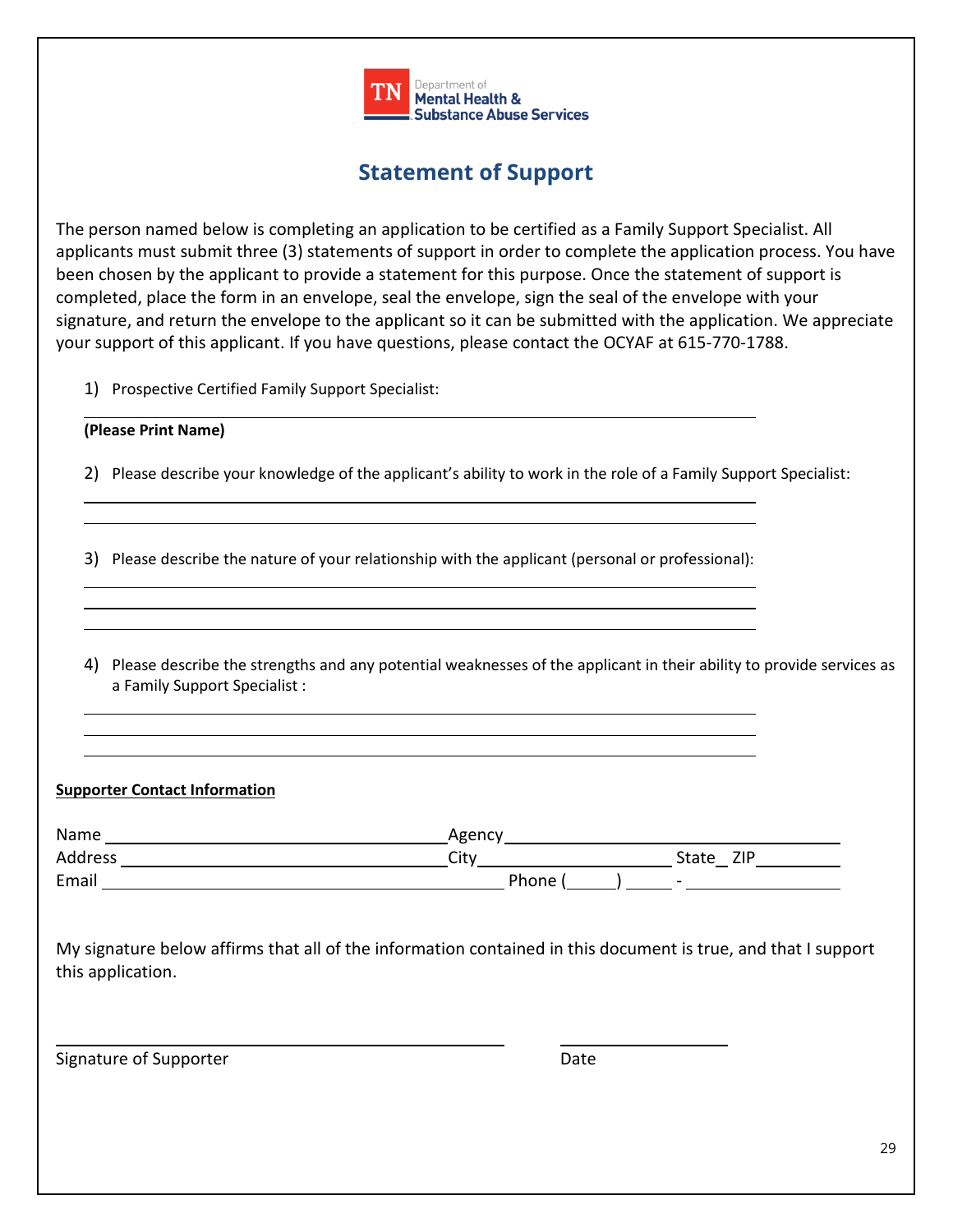

### **Acknowledgement of the Certified Family Support Specialist Scope of Activities**

By initialing and signing below, you understand that you are required to follow the professional standards detailed in the Certified Family Support Specialist **Scope of Activities**. Your initials and signature are required in this section.

By affixing my initials and signature below:

I acknowledge that I have received a copy of the most current Certified Family Support Specialist's Scope of Activities and will be responsible for obtaining all future amendments and modifications thereto.

Initials

I further acknowledge that I have read and understood all of my obligations, duties and responsibilities under each principle and provision of the Certified Family Support Specialist **Scope of Activities** and will read and understand all of my obligations, duties and responsibilities under all future amendments and modifications to the Scope of Activities.

Initials

Print Full Name Date

Signature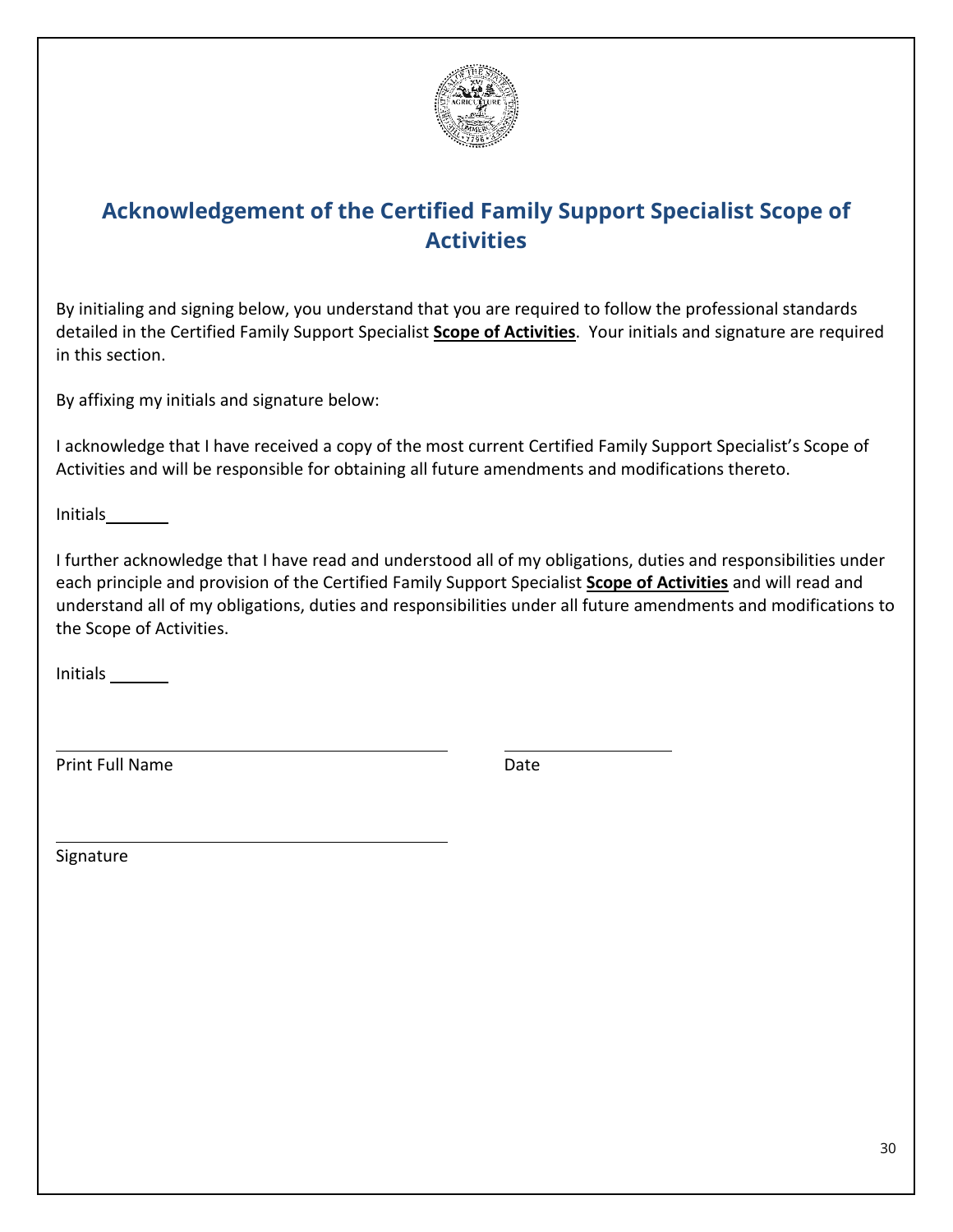

### **Acknowledgement of the Certified Family Support Specialist Code of Ethics**

By initialing and signing below, you understand that you are required to follow the professional standards of conduct detailed in the Certified Family Support Specialist **Code of Ethics**. Your initials and signature are required in this section.

By affixing my initials and signature below:

I acknowledge that I have received a copy of the most current Certified Family Support Specialist's **Code of Ethics** and will be responsible for obtaining all future amendments and modifications thereto.

Initials

I further acknowledge that I have read and understood all of my obligations, duties and responsibilities under each principle and provision of the Certified Family Support Specialist **Code of Ethics** and will read and understand all of my obligations, duties and responsibilities under all future amendments and modifications to the Code of Ethics.

Initials

Print Full Name Date

Signature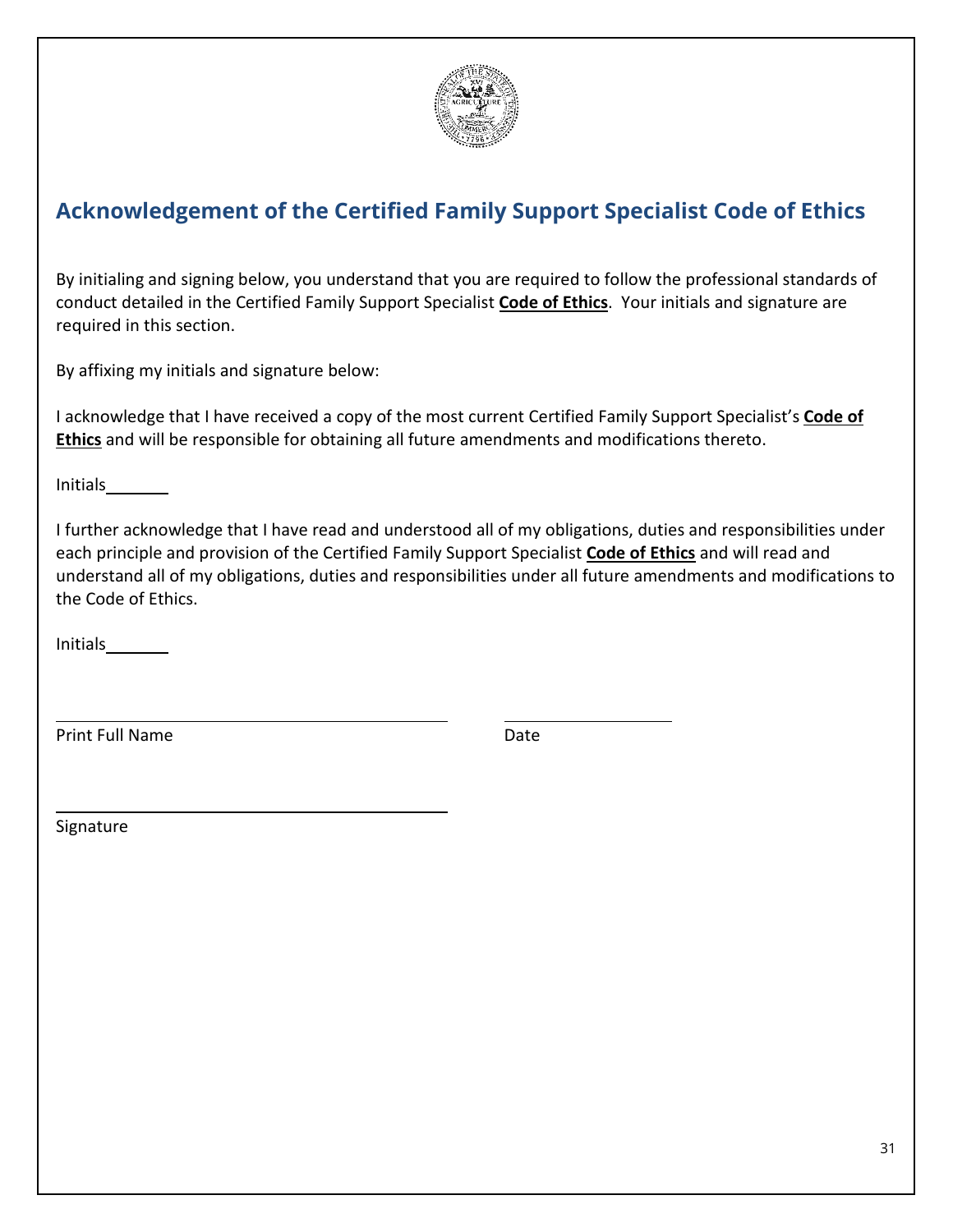

#### **STATE OF TENNESSEE DEPARTMENT OF MENTAL HEALTH AND SUBSTANCE ABUSE SERVICES OFFICE OF CHILDREN, YOUNG ADULTS, AND FAMILIES Andrew Jackson Building, 5th Floor 500 Deaderick Street NASHVILLE, TENNESSEE 37243**

### **CERTIFIED FAMILY SUPPORT SPECIALIST ON-GOING EDUCATION VERIFICATION**

An individual, who is certified as a Family Support Specialist, shall satisfactorily complete a minimum of thirty (30) hours over a two year period (15 hours per year) of continuing education trainings in conjunction with the certification renewal process. Only continuing education trainings recognized by the OCYAF shall be used to satisfy the continuing education requirement.

- Do not alter the form from its original format.
- Write legibly in only black or blue ink.
- Do not use nicknames or abbreviated forms of your legal name.
- Attach a copy of the Certificate of Attendance or Completion for each training item listed.

Name *(please print):* 

Certification Number: \_\_\_\_\_\_\_\_\_\_\_\_\_\_\_\_\_\_\_\_ Certification Date: \_\_\_\_\_\_\_\_\_\_\_\_\_\_\_\_\_

Address: \_\_\_\_\_\_\_\_\_\_\_\_\_\_\_\_\_\_\_\_\_\_\_\_\_\_\_\_\_\_\_\_\_\_\_\_\_\_\_\_\_\_\_\_\_\_\_\_\_\_\_\_\_\_\_\_

| $\sim$<br>- - |  |  |
|---------------|--|--|
|---------------|--|--|

Phone Number: (\_\_\_\_\_\_) \_\_\_\_\_\_\_ - \_\_\_\_\_\_\_\_ Email: \_\_\_\_\_\_\_\_\_\_\_\_\_\_\_\_\_\_\_\_\_\_\_\_\_\_\_\_\_\_\_

List the title, date, sponsoring organization/association/agency, and the number of hours for each ongoing training attended. (Make copies of form as necessary)

| Sponsor |
|---------|
| Date    |
|         |
| Sponsor |
| Date    |
|         |
| Sponsor |
| Date    |
|         |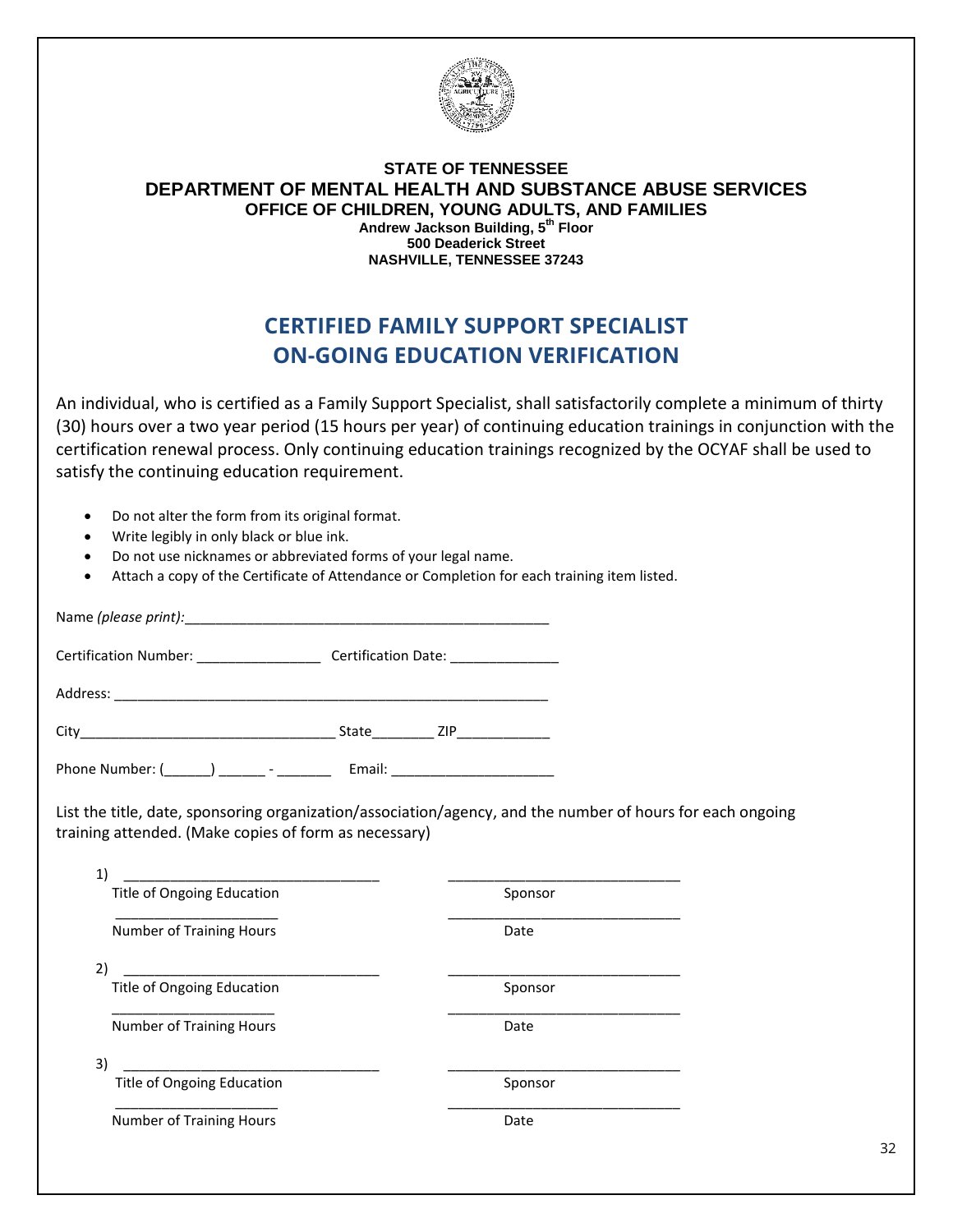| 4)     | <u> 1990 - Johann John Stone, mars eta biztanleria (</u> |         |
|--------|----------------------------------------------------------|---------|
|        | <b>Title of Ongoing Education</b>                        | Sponsor |
|        | Number of Training Hours                                 | Date    |
| 5)     |                                                          |         |
|        | Title of Ongoing Education                               | Sponsor |
|        | <b>Number of Training Hours</b>                          | Date    |
| 6)     | Title of Ongoing Education                               | Sponsor |
|        | <b>Number of Training Hours</b>                          | Date    |
| 7)     | Title of Ongoing Education                               | Sponsor |
|        |                                                          |         |
|        | Number of Training Hours                                 | Date    |
| 8)     | Title of Ongoing Education                               | Sponsor |
|        | <b>Number of Training Hours</b>                          | Date    |
| 9)     |                                                          |         |
|        | Title of Ongoing Education                               | Sponsor |
|        | <b>Number of Training Hours</b>                          | Date    |
| 10)    | Title of Ongoing Education                               | Sponsor |
|        | <b>Number of Training Hours</b>                          | Date    |
| 11)    |                                                          |         |
|        | Title of Ongoing Education                               | Sponsor |
|        | <b>Number of Training Hours</b>                          | Date    |
| 12)    | <b>Title of Ongoing Education</b>                        | Sponsor |
|        | <b>Number of Training Hours</b>                          | Date    |
| Total: |                                                          |         |

**My signature below affirms that all of the information attached to and contained in this verification form is true and correct to the best of my knowledge. I understand that knowingly providing false information shall be grounds to terminate my certification.**

Signature of Applicant **Date** Date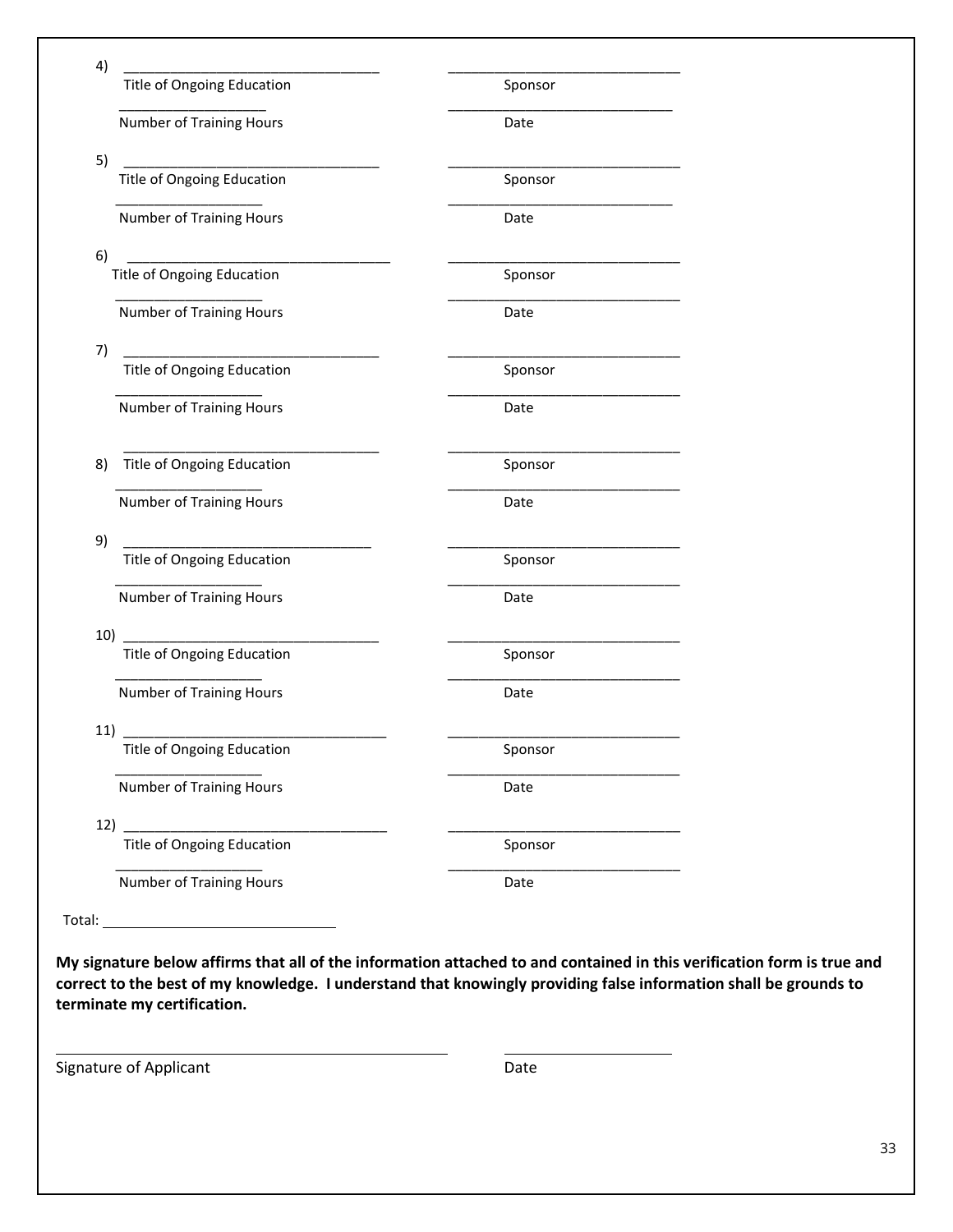

#### **STATE OF TENNESSEE DEPARTMENT OF MENTAL HEALTH AND SUBSTANCE ABUSE SERVICES OFFICE OF CHILDREN, YOUNG ADULTS, AND FAMILIES Andrew Jackson Building, 5th Floor 500 Deaderick Street NASHVILLE, TENNESSEE 37243**

### **CERTIFIED FAMILY SUPPORT SPECIALIST INACTIVE STATUS REQUEST**

A Certified Family Support Specialist whose certification is in good standing and is in good standing with his or her employer/volunteer agency and is unable to meet the requirements of certification due to an unforeseen circumstance may request inactive status.

*Inactive status will not* be granted for failure to comply with the On-Going Education Guidelines of certification or reported violations of the Certified Family Support Specialist Code of Ethics.

- Do not alter the form from its original format.
- Write legibly in only black or blue ink.
- Do not use nicknames or abbreviated forms of your legal name.

| 1. Name (please print):            |                                                                                                                                                                                                                               |
|------------------------------------|-------------------------------------------------------------------------------------------------------------------------------------------------------------------------------------------------------------------------------|
| <b>Certification Number:</b>       | Certification Date: Note that the control of the control of the control of the control of the control of the control of the control of the control of the control of the control of the control of the control of the control |
| Address:                           |                                                                                                                                                                                                                               |
| City <sup>-</sup>                  | ZIP:<br>State:                                                                                                                                                                                                                |
| Phone:<br>$\overline{\phantom{0}}$ | Email:                                                                                                                                                                                                                        |

- 2. Are you currently employed by an agency that is a TDMHSAS-licensed or otherwise approved agency, and under the direct supervision of a mental health professional? Yes\_\_\_ No\_\_\_ If yes, please provide the following employment information: Employer: \_\_\_\_\_\_\_\_\_\_\_\_\_\_\_\_\_\_\_\_\_\_\_\_\_\_\_\_\_\_\_\_\_\_\_\_\_\_\_\_\_\_\_City:\_\_\_\_\_\_\_\_\_\_\_\_\_ State: ZIP: Supervisor's Name:  $\begin{array}{ccc} \text{Supervisor's} & \text{Supervisor's} \\ \end{array}$
- 3. Please briefly describe the extenuating circumstance(s) that renders you unable to meet the required competencies and/or scope of activities requirements of certification:

**My signature below affirms that all of the information contained in this verification form is true and correct to the best of my knowledge. I understand while on inactive status, I will not present myself as a Certified Family Support Specialist, and nor will I engage in or perform any activity for which a Family Support Specialist certification is required.**

**I understand that knowingly providing false information shall be grounds to terminate my certification.**

Signature of Applicant **Date**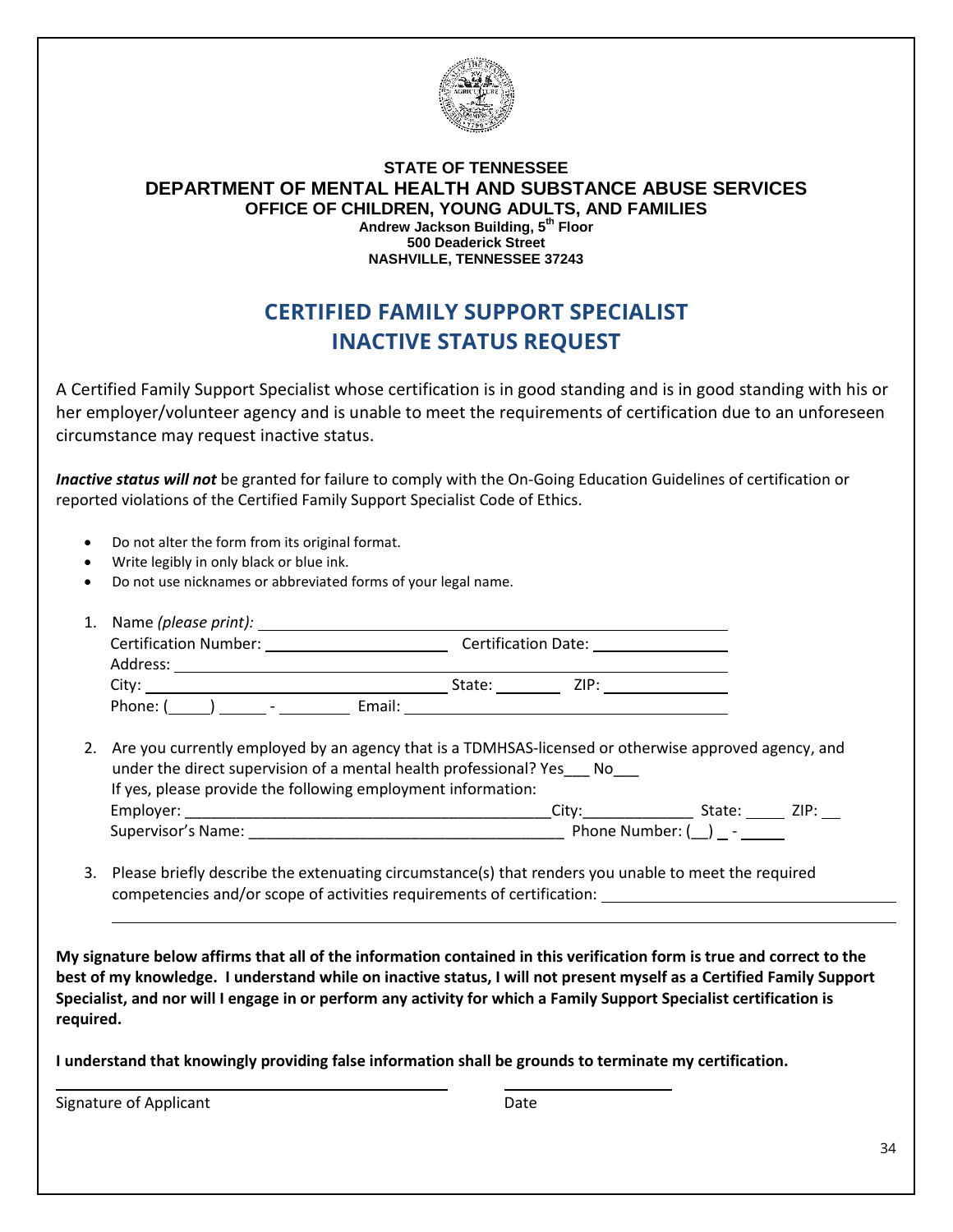

#### **STATE OF TENNESSEE DEPARTMENT OF MENTAL HEALTH AND SUBSTANCE ABUSE SERVICES OFFICE OF CHILDREN, YOUNG ADULTS, AND FAMILIES Andrew Jackson Building, 5th Floor 500 Deaderick Street NASHVILLE, TENNESSEE 37243**

### **TENNESSEE CERTIFIED FAMILY SUPPORT SPECIALIST**

**CERTIFICATION RENEWAL APPLICATION**

**Please Print** 

**Renewal Application PART I –** Applicant Contact Information and Verification of Status

|                                                                                                              | Circle: |     |
|--------------------------------------------------------------------------------------------------------------|---------|-----|
| I have successfully completed 30 hours of recognized continuing<br>$\bullet$<br>education.                   | Yes     | No. |
| I certify that I have not committed any violations to the TCFSS Code<br>$\bullet$<br>of Ethics; in addition, | Yes     | No. |
| I have no reports of violation to the TCFSS Code<br>of Ethics.                                               | Yes     | No  |
| If you circled "No" on any of the statements above, please explain: ________________________________         |         |     |
|                                                                                                              |         |     |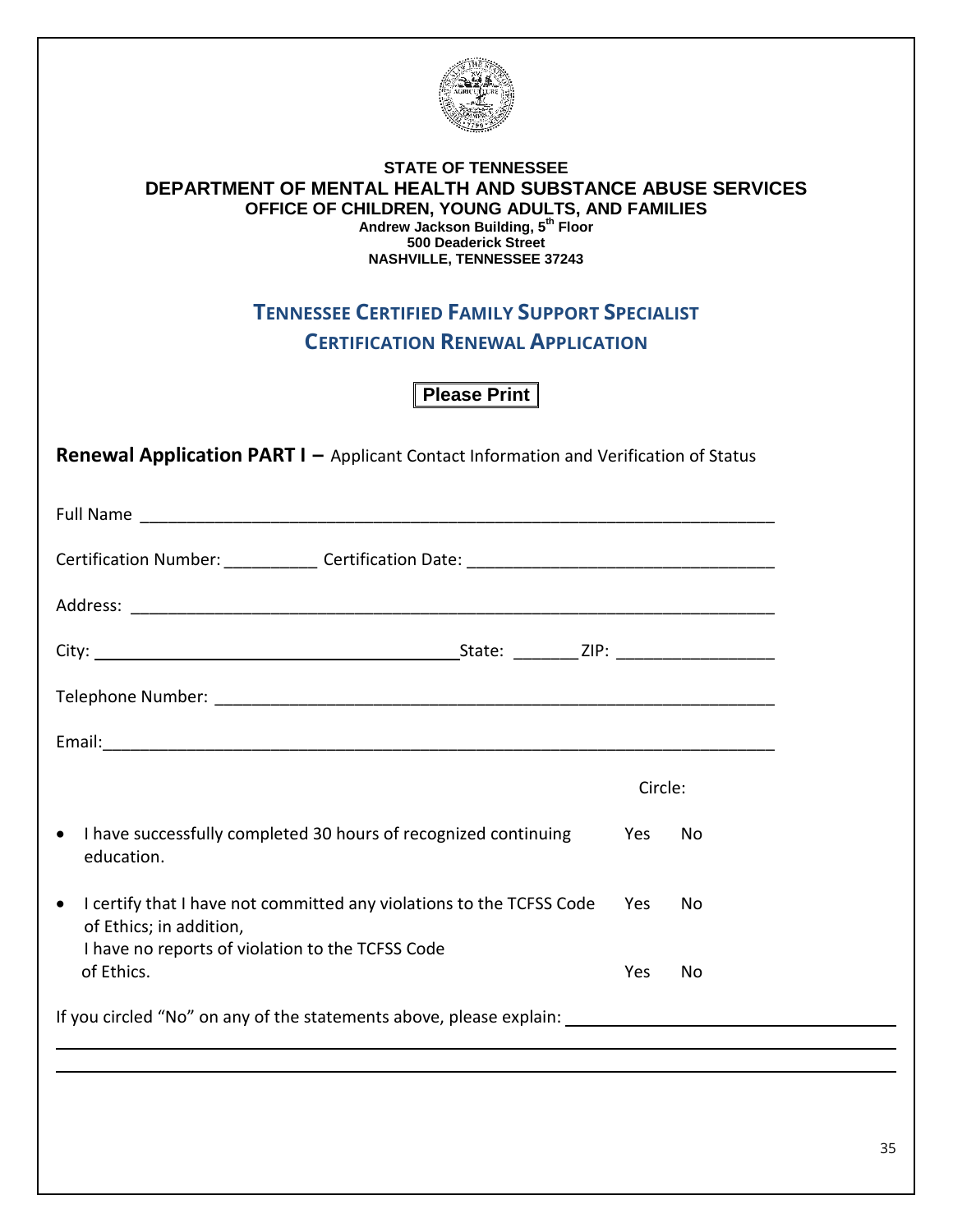#### **Renewal Application PART II –** Verification of Ongoing Education

Thirty (30) hours total of ongoing education are required to be obtained during a two year period (15 hours per year) to maintain active certification and must be earned within the certification period. Please refer to Appendix B of the TCFSS Handbook for ongoing education requirements.

List the title and date of the training, the sponsoring organization, and the number of hours for each training attended. Submit this application with a copy of the appropriate Certificate of Attendance or Completion for each training item listed.

| 1)                                                                   |                                                                                                            |  |
|----------------------------------------------------------------------|------------------------------------------------------------------------------------------------------------|--|
| Title of the Training                                                | Sponsor                                                                                                    |  |
| <b>Number of Training Hours</b>                                      | <b>Training Date</b>                                                                                       |  |
| 2)                                                                   |                                                                                                            |  |
| Title of the Training                                                | Sponsor                                                                                                    |  |
| <b>Number of Training Hours</b>                                      | <b>Training Date</b>                                                                                       |  |
| 3)                                                                   |                                                                                                            |  |
| Title of the Training                                                | Sponsor                                                                                                    |  |
| <b>Number of Training Hours</b>                                      | <b>Training Date</b>                                                                                       |  |
| 4)                                                                   |                                                                                                            |  |
| Title of the Training                                                | Sponsor                                                                                                    |  |
| <b>Number of Training Hours</b>                                      | <b>Training Date</b>                                                                                       |  |
| Total Number of Hours: ______________                                |                                                                                                            |  |
|                                                                      | My signature below affirms that all of the information attached to and contained in this certification     |  |
|                                                                      | renewal application is true and correct to the best of my knowledge. I understand that knowingly providing |  |
| false information shall be grounds for termination of certification. |                                                                                                            |  |
| <b>Signature of Applicant</b>                                        | Date                                                                                                       |  |
| calendar days prior to the end of the current certification period.  | Note: The Certification Renewal Application and all required documentation must be submitted at least 45   |  |
| Currently working as a TCFSS                                         | Yes<br>No                                                                                                  |  |

If no, omit part III of the application.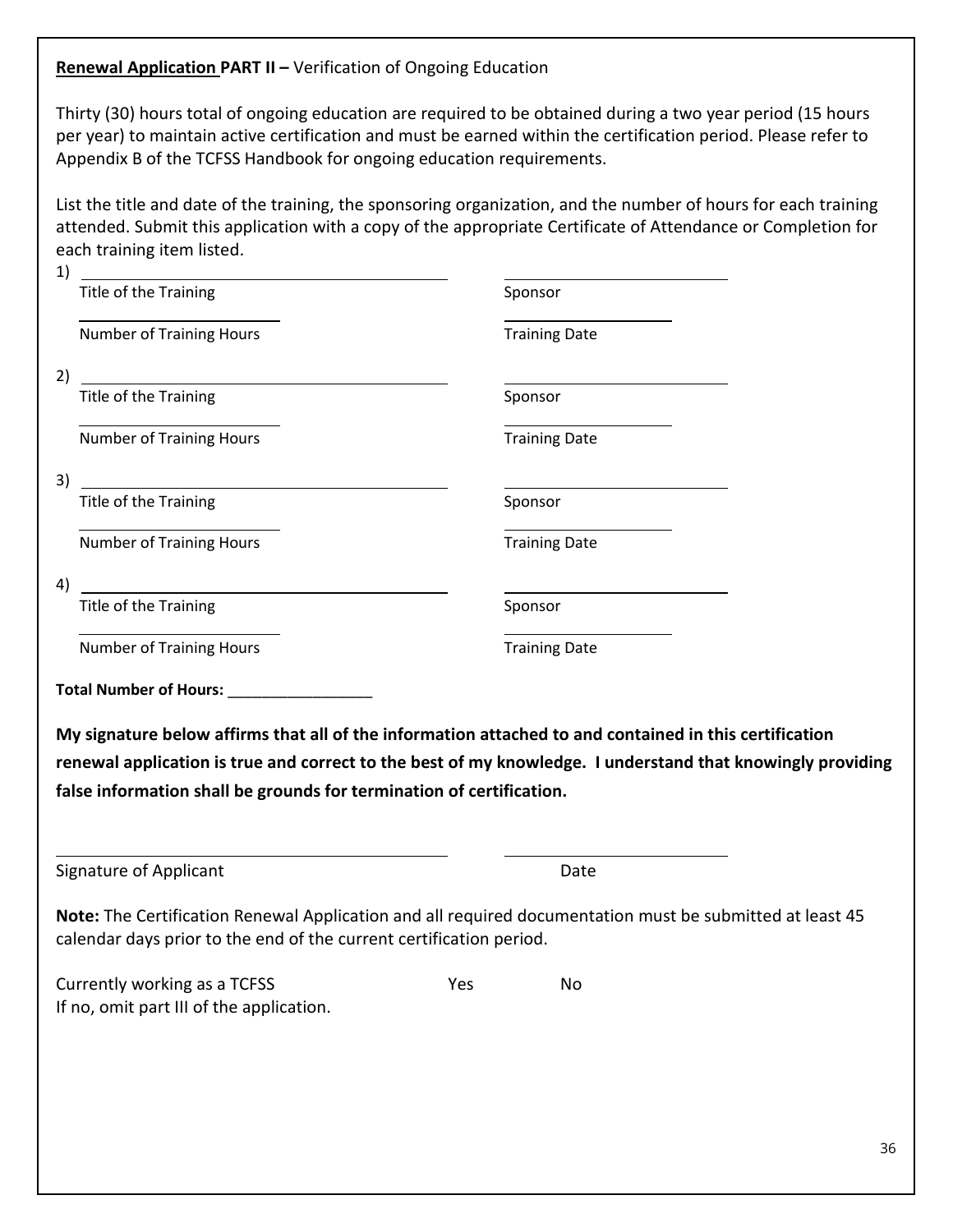**Renewal Application PART III – Employment Summary** – – Completed by the supervising mental health professional and returned to the Office of Children, Young Adults, and Families at 500 Deaderick Street, Nashville, TN 37243, or email to [fcfss.tdmhsas@tn.gov](mailto:fcfss.tdmhsas@tn.gov). If you are not currently employed as a TCFSS please complete the Volunteer Summary form.

A Tennessee Certified Family Support Specialist (TCFSS) who is employed must be under the general supervision of a mental health professional in accordance with acceptable guidelines and standards of practice as defined by the State. Provide the following information regarding the agency staff that provides direct supervision:

| Supervisor's Name: 1990 and 200 and 200 and 200 and 200 and 200 and 200 and 200 and 200 and 200 and 200 and 20                                                                    |      |                |    |  |
|-----------------------------------------------------------------------------------------------------------------------------------------------------------------------------------|------|----------------|----|--|
| Credentials: Position: Position: Position: Predentials: Predentials: Predentials: Predentials: Prede                                                                              |      |                |    |  |
|                                                                                                                                                                                   |      |                |    |  |
|                                                                                                                                                                                   |      |                |    |  |
|                                                                                                                                                                                   |      |                |    |  |
|                                                                                                                                                                                   |      |                |    |  |
|                                                                                                                                                                                   |      |                |    |  |
| Full-time / part-time (circle one) Number of hours worked per week: ______                                                                                                        |      |                |    |  |
| Certification number: _________________________Certification Date: _____________                                                                                                  |      |                |    |  |
| The applicant is employed by this agency.                                                                                                                                         |      | Circle:<br>Yes |    |  |
| $\bullet$                                                                                                                                                                         |      |                | No |  |
| The applicant is under my general supervision.<br>$\bullet$                                                                                                                       |      | Yes            | No |  |
| The applicant performs duties specified in the TCFSS<br>$\bullet$<br>Scope of Activities.                                                                                         |      | Yes            | No |  |
| If you circled "No" on any of the statements above, please explain: ________________________________                                                                              |      |                |    |  |
| I verify that all of the information contained in this document is true and correct to the best of my<br>knowledge and that the above-named applicant is employed by this agency. |      |                |    |  |
| Signature of Supervising Mental Health Professional                                                                                                                               | Date |                |    |  |
|                                                                                                                                                                                   |      |                |    |  |
|                                                                                                                                                                                   |      |                |    |  |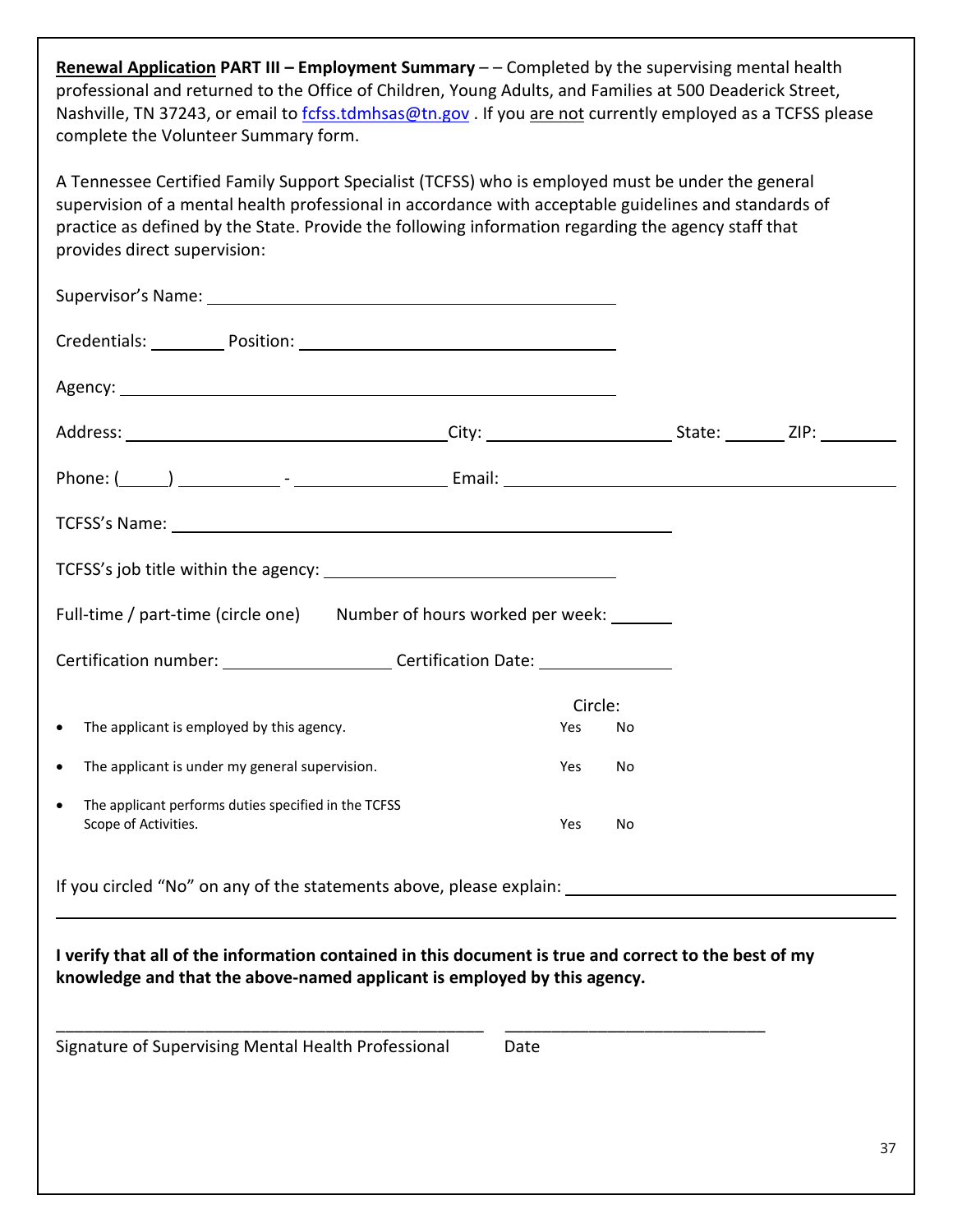## APPENDIX B

Department of **TN** Mental Health & Substance Abuse Services

### **TRAINING SPECIFICATIONS**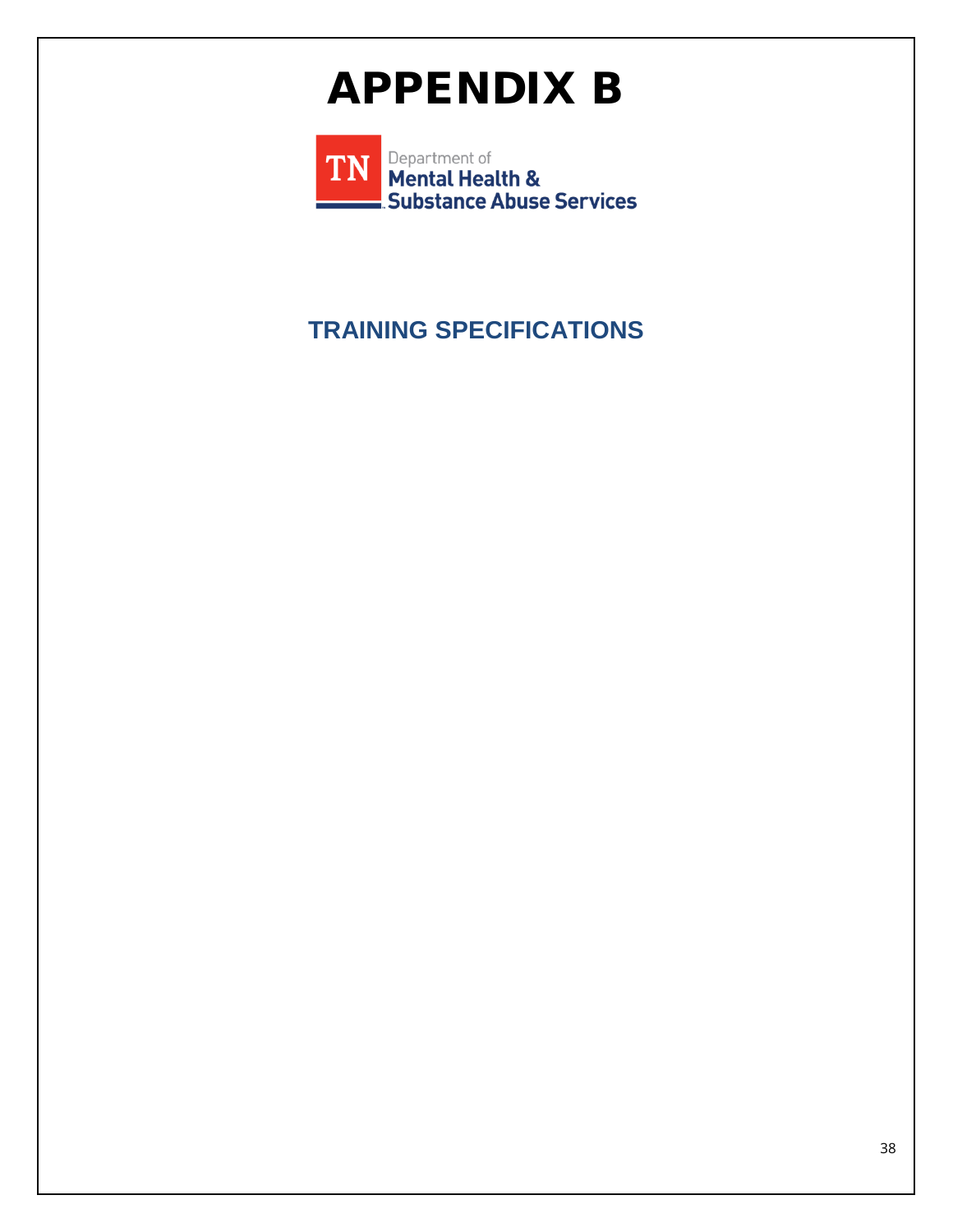

#### **STATE OF TENNESSEE DEPARTMENT OF MENTAL HEALTH AND SUBSTANCE ABUSE SERVICES OFFICE OF CHILDREN, YOUNG ADULTS, AND FAMILIES Andrew Jackson Building, 5th Floor 500 Deaderick Street NASHVILLE, TENNESSEE 37243**

### **TRAINING SPECIFICATIONS**

- REQUIRED TRAINING: **INITIAL APPLICATION WITH WORK/VOLUNTEER EXPERIENCE (refer to VI. A. 5 for specifications)**
- Completion of one of the required pre-requisite trainings recognized by TDMHSAS (training date must reflect that completion occurred before participation in a required *evidence-based* and/or *best practice* Family Support Specialist Training Course recognized by TDMHSAS).
- Completion of a required *evidence-based* and/or *best practice* Family Support Specialist Training Course recognized by TDMHSAS (Section VI. A. 6).
- Completion of a minimum of 1.5 hours in Ethics.

#### REQUIRED TRAINING: **INITIAL APPLICATION WITHOUT WORK/VOLUNTEER EXPERIENCE**

- Any CFSS applicant lacking at least six months' work experience (paid and/or volunteer) is required to complete and document 60 hours of TDMHSAS specific trainings. The 60 hours must specifically come from training listing at the bottom of the page. **A minimum of 1.5 hours must be earned in each content area with an asterisk (\*)**.
- Completion of one of the required pre-requisite trainings recognized by TDMHSAS (training date must reflect that completion occurred before participation in a required *evidencebased* and/or *best practice* Family Support Specialist Training Course recognized by TDMHSAS).
- Completion of the required *evidence-based* and/or *best practice* Family Support Specialist Training Programs currently recognized by TDMHSAS (Section VI. A. 6).
- Effective Advocacy
- Ethics\*
- Confidentiality \*
- Boundaries\*
- Title VI\*
- Written and Verbal Communication\*
- Parenting for resiliency and wellness
- Stigma/Discrimination Issues in Mental Health
- System of Care/Wrap-Around Philosophy\*
- Legal Issues in Children's Mental Health
- Cultural and Linguistic Competency/CLAS Standards\*
- Community and Natural Resources

*Examples of eligible course content are listed on following page.*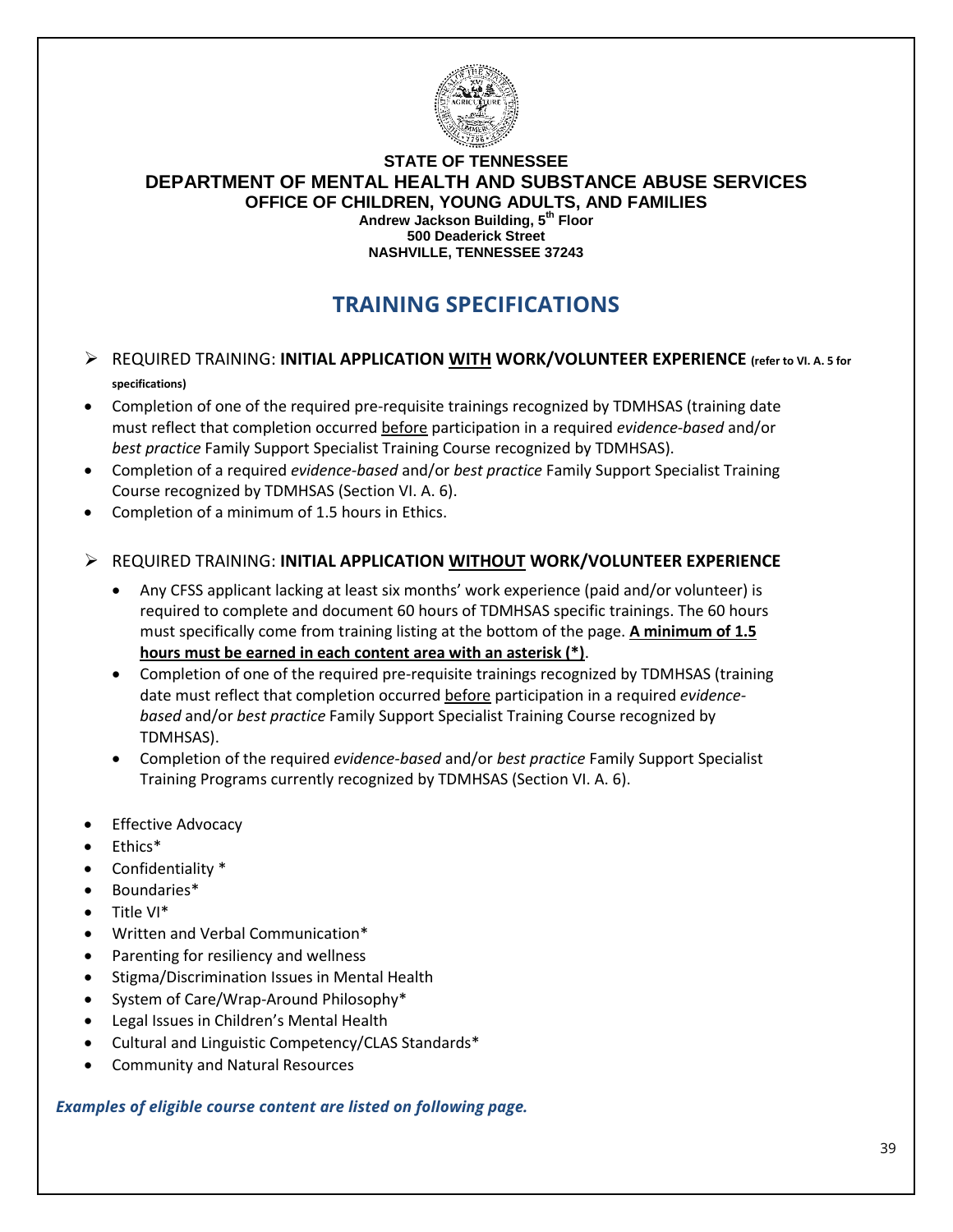#### REQUIRED TRAINING: **RECERTIFICATION APPLICATION** (Continuing Educations Trainings)

- All in-service trainings required by the employing or volunteer agency;
- TDMHSAS Title VI training (once in the two year cycle);
- Ethics (yearly); and
- A minimum of four (4) ongoing CFSS education trainings, seminars, workshops, or post-secondary courses totaling thirty (30) hours (over a two year period) within the following categories:

|   | System of Care 101                    | $\checkmark$ | Child and Youth Development       |
|---|---------------------------------------|--------------|-----------------------------------|
| ✓ | High fidelity Wraparound              |              | Social and Emotional Skills       |
|   | <b>Family Dynamics</b>                | ✓            | Basic Wellness in families        |
|   | Juvenile Justice                      | ✓            | Suicide Awareness and Prevention  |
| ✓ | <b>Cultural Linguistic Competency</b> | ✓            | Recovery in the Fields of Mental  |
| ✓ | Special Education Law and Rights      |              | Health and Co-Occurring Disorders |
|   | Child Welfare                         | ✓            | <b>Caregiver Support Services</b> |
|   | Substance Abuse in Adolescence        | ✓            | Promoting Resiliency and Recovery |

**Online trainings are limited to five (5) hours out of the 15 hours per year requirement**. A minimum of one and a half (1.5) hours of Continuing Education per year must be in ethics**. Continuing Education fully focused on clinical treatment will not be accepted.** 

#### $\Box$  UNACCEPTABLE TRAINING

- 1. Any training that cannot be supported and verified by appropriate documentation will not be approved.
- 2. Practicums and internships **are not acceptable for training requirement credit hours**, but may be submitted to document **minimum experience when the practicum/internship occurs on-site** (not in the college classroom).
- 3. [Cardiopulmonary resuscitation \(CPR\), First aid, participation on advisory councils/boards, driver education](https://www.mayoclinic.org/first-aid/first-aid-cpr/basics/art-20056600)  [classes, a](https://www.mayoclinic.org/first-aid/first-aid-cpr/basics/art-20056600)nd fire arm safety classes will not be accepted for consideration of Continuing Education hours.
- 4. Training fully focused on clinical treatment will not be accepted.

#### $\square$  DOCUMENTING TRAINING REQUIREMENTS

Training Verification Forms are completed by the applicant. Applicant must attach supporting documentation for each entry on the verification form. Supporting documentation must contain the following information:

- $\checkmark$  Applicant's name
- $\checkmark$  Title of course/educational event
	-
- $\checkmark$  Sponsor/provider
- $\checkmark$  Delivery date(s)
- $\checkmark$  Number of contact hours

*Examples of eligible courses* are listed under required content. This list is not exhaustive; any course that builds

knowledge and skill necessary to perform a job task is **eligible for consideration** for training credit.

*Consumer-Centered Recovery Support Wrights law Advocacy across and within systems Mandatory Reporting Mentoring Leadership Juvenile Justice*

**Ethics/Confidentiality/Title VI Cultural & Linguistic Competency**  *Professional Responsibility CLAS Standards <http://www.tn.gov/behavioral-health/article/title-vi-training>Understanding of values and beliefs* 

**Composing Progress Notes Substance Use** Substance Use

**Stigma/Discrimination Issues in Mental Health System of Care/Wrap-Around Philosophy** *Coping with the Stigma of Mental Health Illness Evidence Based Practices Discrimination Issues in Mental Health WRAP*

**Community and Natural Resources** *Identification and Location* 

**Effective Advocacy Legal Issues in Children's Mental Health**

**Written and Verbal Communication Parenting for Resiliency and Wellness** *Active Listening Current Issues Child & Adolescent Development*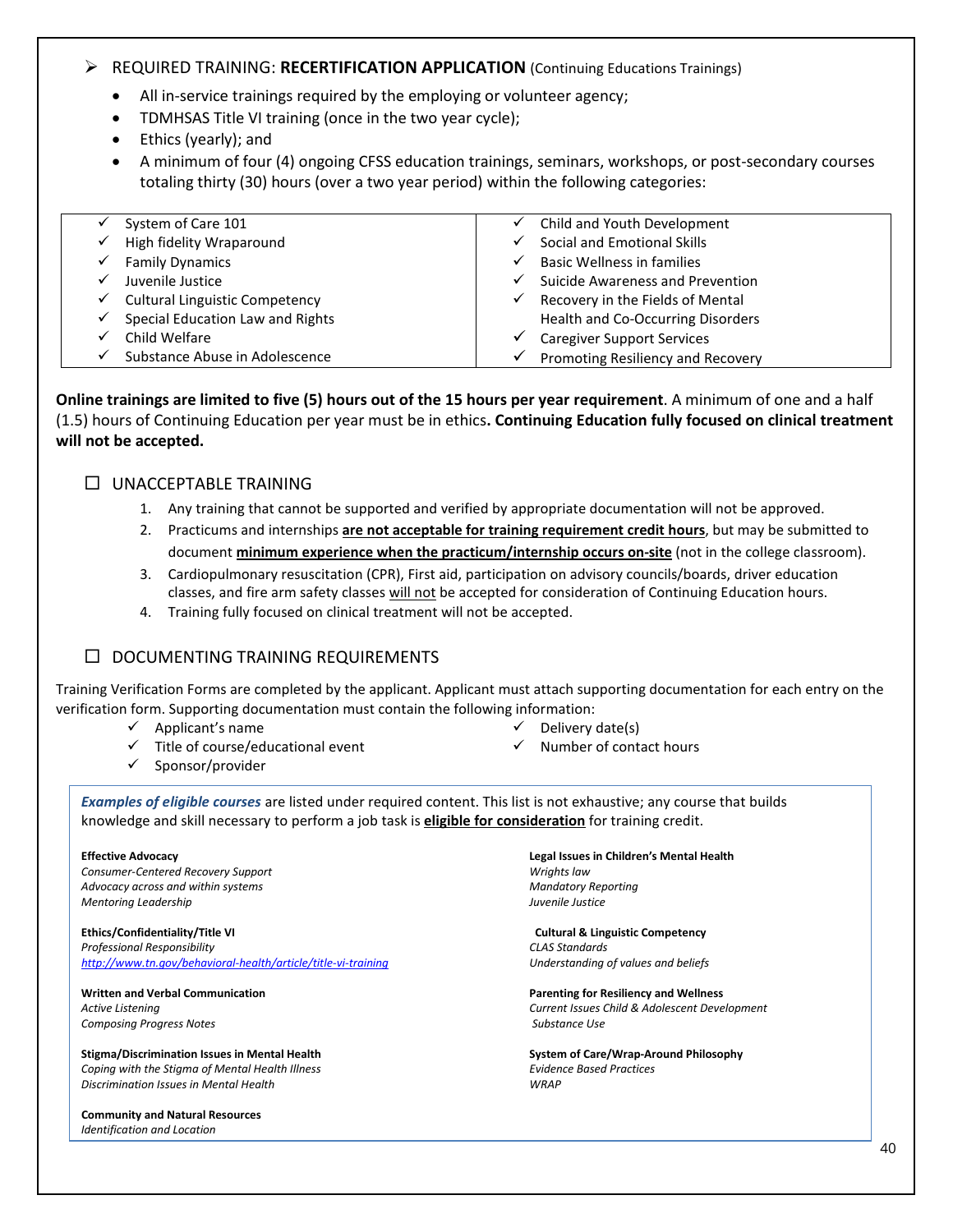

## APPENDIX C

### **FAMILY SUPPORT SPECIALIST CERTIFICATION PROGRAM**

### **FREQUENTLY ASKED QUESTIONS**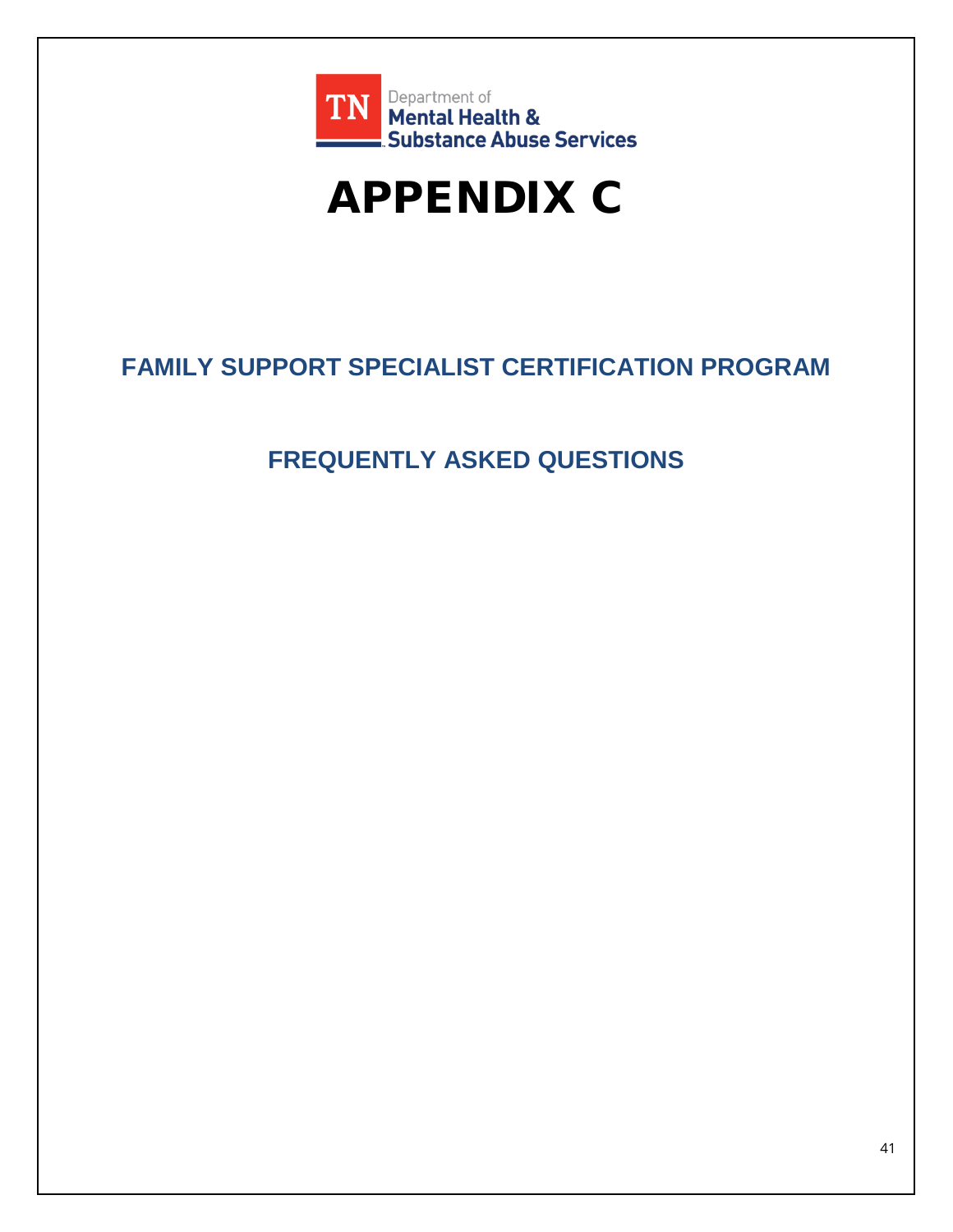

#### **STATE OF TENNESSEE DEPARTMENT OF MENTAL HEALTH AND SUBSTANCE ABUSE SERVICES OFFICE OF CHILDREN, YOUNG ADULTS, AND FAMILIES Andrew Jackson Building, 5th Floor 500 Deaderick Street NASHVILLE, TENNESSEE 37243**

### **FREQUENTLY ASKED QUESTIONS**

#### **1) What is a Certified Family Support Specialist?**

A Certified Family Support Specialist (CFSS) is a person who has self-identified as the *caregiver* of a child or youth with *a mental, emotional, behavioral or co-occurring disorder* and who has successfully navigated the child-serving systems to access treatment and resources necessary to build *resiliency* and foster success in the home, school, and community. This individual has successfully completed training recognized by TDMHSAS on how to assist other *caregivers* in fostering *resiliency* in their child based on the principles of *resiliency* and *recovery*.

#### **2) Why are direct "caregiver-to-caregiver" services important?**

*Caregiver-to-caregiver* services are used to assist other *caregivers* of children or youth diagnosed with *mental, emotional, behavioral, or co-occurring disorders* to enhance *resiliency* in youth by providing support, modeling effective advocacy skills, assisting with system navigation, and by offering hope as a *caregiver* who has overcome barriers to parenting a child with an *emotional, behavioral, or co-occurring disorder*. By providing positive images of *caregivers* of children or youth diagnosed with such disorders, Family Support Specialists can also have a positive impact on the negative attitudes sometimes found among mental health service providers.

#### **3) What is the purpose of the TDMHSAS Family Support Specialist Certification Program?**

The purpose of the Certification Program is to ensure that individuals who provide direct *caregiver-to-caregiver*support services meet acceptable minimum standards.

#### **4) Who oversees the TDMHSAS Family Support Specialist Certification Program?**

The OCYAF develops and administers the policies and procedures within TDMHSAS guidelines to grant certification and to ensure that acceptable professional standards are established.

#### **5) Where can a Certified Family Support Specialist work?**

Programs in which Certified Family Support Specialist can be utilized include, but are not limited to, community mental health centers, educational settings, family support centers, juvenile justice settings, crisis stabilization units, case management, psychosocial rehabilitation, advocacy organizations, and inpatient hospital settings.

#### **6) What types of services can a Certified Family Support Specialist provide?**

Certified Family Support Specialists may provide, but are not limited to, assistance in the development of formal and informal supports, of *strengths-based* family and individual goals, services as an *advocate*, *mentor*, or *facilitator* for resolution of issues that a *caregiver* is unable to resolve on his or her own, or education on system navigation and skills necessary to maintain a child with *a mental, emotional, behavioral, or co-occurring disorder* in their home environment.

#### **7) Does TDMHSAS provide employment or job placement?**

No. TDMHSAS does not offer or guarantee employment or job placement.